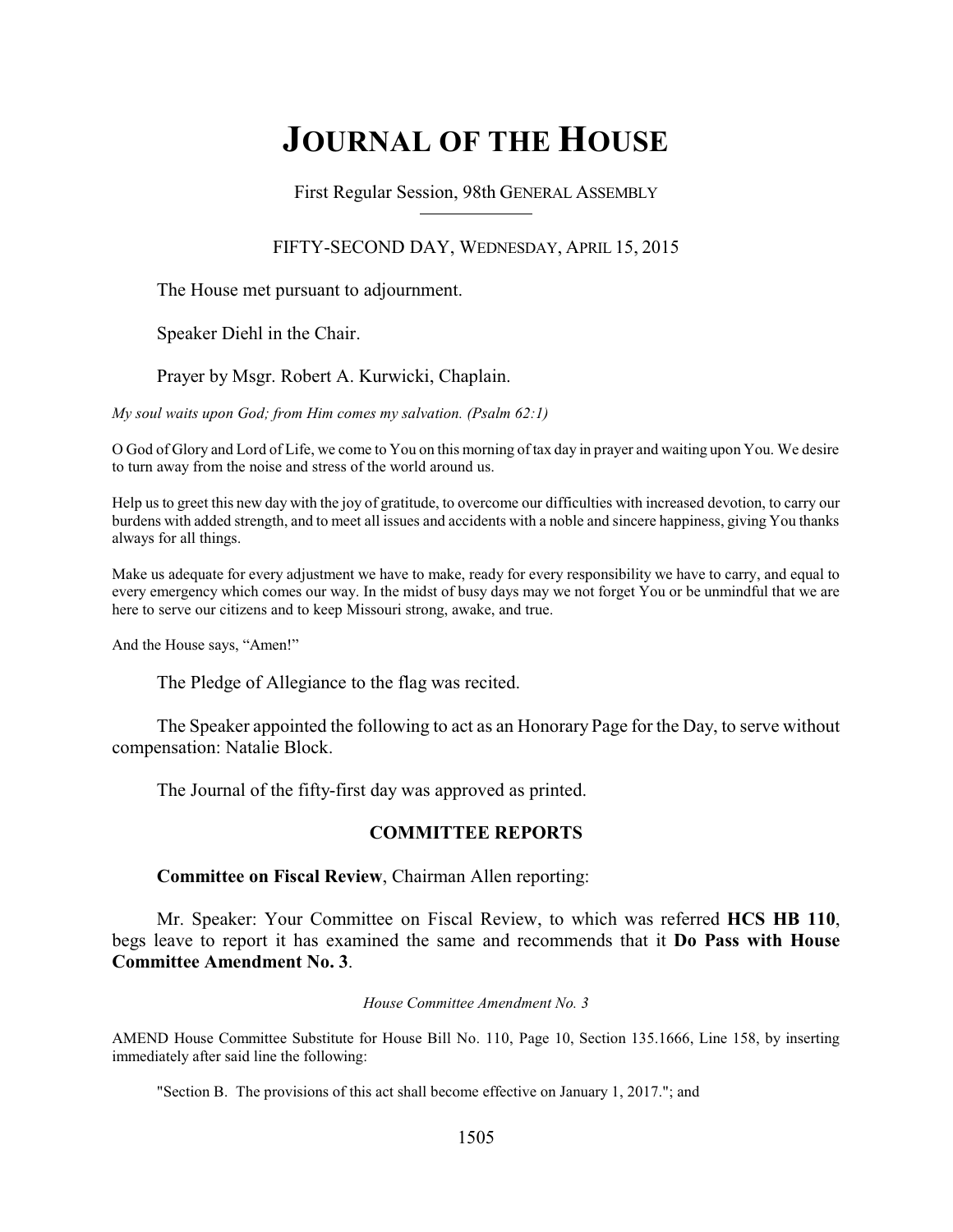Further amend said bill by amending the title, enacting clause, and intersectional references accordingly. Mr. Speaker: Your Committee on Fiscal Review, to which was referred **HCS HBs 405 & 381**, begs leave to report it has examined the same and recommends that it **Do Pass**.

Mr. Speaker: Your Committee on Fiscal Review, to which was referred **HCS HB 444**, begs leave to report it has examined the same and recommends that it **Do Pass**.

Mr. Speaker: Your Committee on Fiscal Review, to which was referred **HB 776**, begs leave to report it has examined the same and recommends that it **Do Pass**.

Mr. Speaker: Your Committee on Fiscal Review, to which was referred **SCS SB 19**, begs leave to report it has examined the same and recommends that it **Do Pass**.

# **PERFECTION OF HOUSE BILLS**

**HB 609**, relating to workers' compensation large deductible policies, was taken up by Representative Gosen.

On motion of Representative Gosen, **HB 609** was ordered perfected and printed.

**HB 691**, relating to the Missouri State Employees' Retirement System, was taken up by Representative Leara.

Representative Bernskoetter offered **House Amendment No. 1**.

#### *House Amendment No. 1*

AMEND House Bill No. 691, Page 3, Section 105.915, Line 80, by inserting immediately after said line the following:

"105.927. The treasurer of the state of Missouri shall credit an amount not to exceed **[**seventy-five**] one hundred** dollars per month, to a plan established pursuant to the provisions of the Internal Revenue Code Section 401(a) for each participant in the state's deferred compensation program; provided that funds to be credited to each participant's account shall not exceed the amount appropriated by the general assembly for each participant. Such funds may be credited to each participant directly by a state agency if that agency's payroll is not issued through the treasurer of the state of Missouri. Funds so credited shall be held, administered and invested as provided in sections 105.900 to 105.925 and the plan document adopted for the administration of such contributions."; and

Further amend said bill by amending the title, enacting clause, and intersectional references accordingly.

On motion of Representative Bernskoetter, **House Amendment No. 1** was adopted.

On motion of Representative Leara, **HB 691, as amended**, was ordered perfected and printed.

**HB 928**, relating to the Uniform Arbitration Act, was taken up by Representative Corlew.

On motion of Representative Corlew, **HB 928** was ordered perfected and printed by the following vote, the ayes and noes having been demanded by Representative Corlew: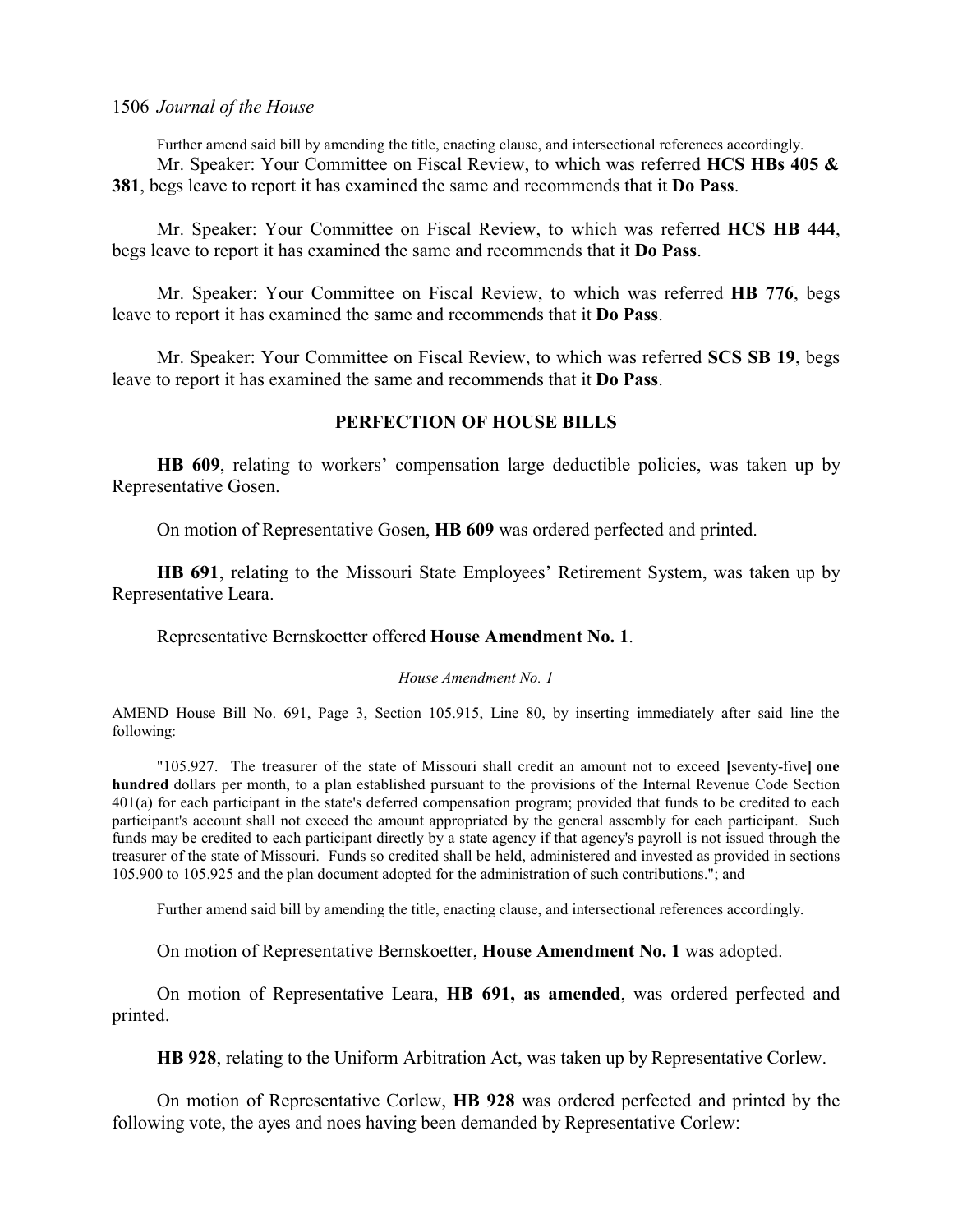#### AYES: 084

| Alferman                      | Allen          | Anderson        | Andrews       | Austin         |  |
|-------------------------------|----------------|-----------------|---------------|----------------|--|
| Bahr                          | Basye          | Beard           | Bernskoetter  | Berry          |  |
| Brown 57                      | Brown 94       | <b>Burlison</b> | Cierpiot      | Cookson        |  |
| Corlew                        | Cornejo        | Crawford        | Cross         | Curtman        |  |
| Davis                         | Dogan          | Dohrman         | Dugger        | Eggleston      |  |
| Engler                        | English        | Entlicher       | Fitzpatrick   | Fitzwater 144  |  |
| Fitzwater 49                  | Flanigan       | Fraker          | Franklin      | Frederick      |  |
| Haefner                       | Hansen         | Higdon          | Hill          | Hoskins        |  |
| Hubrecht                      | Johnson        | Justus          | Keeney        | Kelley         |  |
| Koenig                        | Kolkmeyer      | Korman          | Lair          | Lant           |  |
| Lauer                         | Leara          | Lichtenegger    | Lynch         | Mathews        |  |
| McDaniel                      | McGaugh        | Messenger       | Miller        | Parkinson      |  |
| Phillips                      | Pietzman       | Pike            | Redmon        | Rehder         |  |
| Reiboldt                      | Remole         | Rhoads          | Richardson    | Roden          |  |
| Roeber                        | Rone           | Ross            | Rowland       | Shull          |  |
| Shumake                       | Spencer        | Swan            | Vescovo       | Walker         |  |
| Wiemann                       | Wilson         | Wood            | Mr. Speaker   |                |  |
|                               |                |                 |               |                |  |
| <b>NOES: 074</b>              |                |                 |               |                |  |
| Adams                         | Anders         | Arthur          | <b>Barnes</b> | <b>Black</b>   |  |
| Bondon                        | <b>Brattin</b> | <b>Burns</b>    | <b>Butler</b> | Carpenter      |  |
| Chipman                       | Colona         | Conway 10       | Conway 104    | Curtis         |  |
| Dunn                          | Ellington      | Gannon          | Gardner       | Gosen          |  |
| Green                         | Haahr          | Harris          | Hicks         | Hinson         |  |
| Hough                         | Hubbard        | Hurst           | Jones         | Kendrick       |  |
| Kidd                          | King           | Kirkton         | Kratky        | LaFaver        |  |
| Lavender                      | Love           | Marshall        | May           | McCaherty      |  |
| McCann Beatty                 | McCreery       | McDonald        | McManus       | McNeil         |  |
| Meredith                      | Mims           | Mitten          | Montecillo    | Moon           |  |
| Morgan                        | Morris         | Muntzel         | Newman        | <b>Nichols</b> |  |
| Norr                          | Otto           | Pace            | Peters        | Pfautsch       |  |
| Pierson                       | Pogue          | Rizzo           | Rowden        | Runions        |  |
| Ruth                          | Smith          | Solon           | Sommer        | Taylor         |  |
| Walton Gray                   | Webber         | White           | Zerr          |                |  |
| PRESENT: 002                  |                |                 |               |                |  |
| Houghton                      | Shaul          |                 |               |                |  |
| <b>ABSENT WITH LEAVE: 002</b> |                |                 |               |                |  |
| Hummel                        | Neely          |                 |               |                |  |
| VACANCIES: 001                |                |                 |               |                |  |

**HCS HB 838**, relating to representation matters relating to tax assessments, was taken up by Representative Cross.

# Representative Dugger offered **House Amendment No. 1**.

# *House Amendment No. 1*

AMEND House Committee Substitute for House Bill No. 838, Pages 1 and 2, Section 339.501, Lines 1-36, by removing all of said section from the bill; and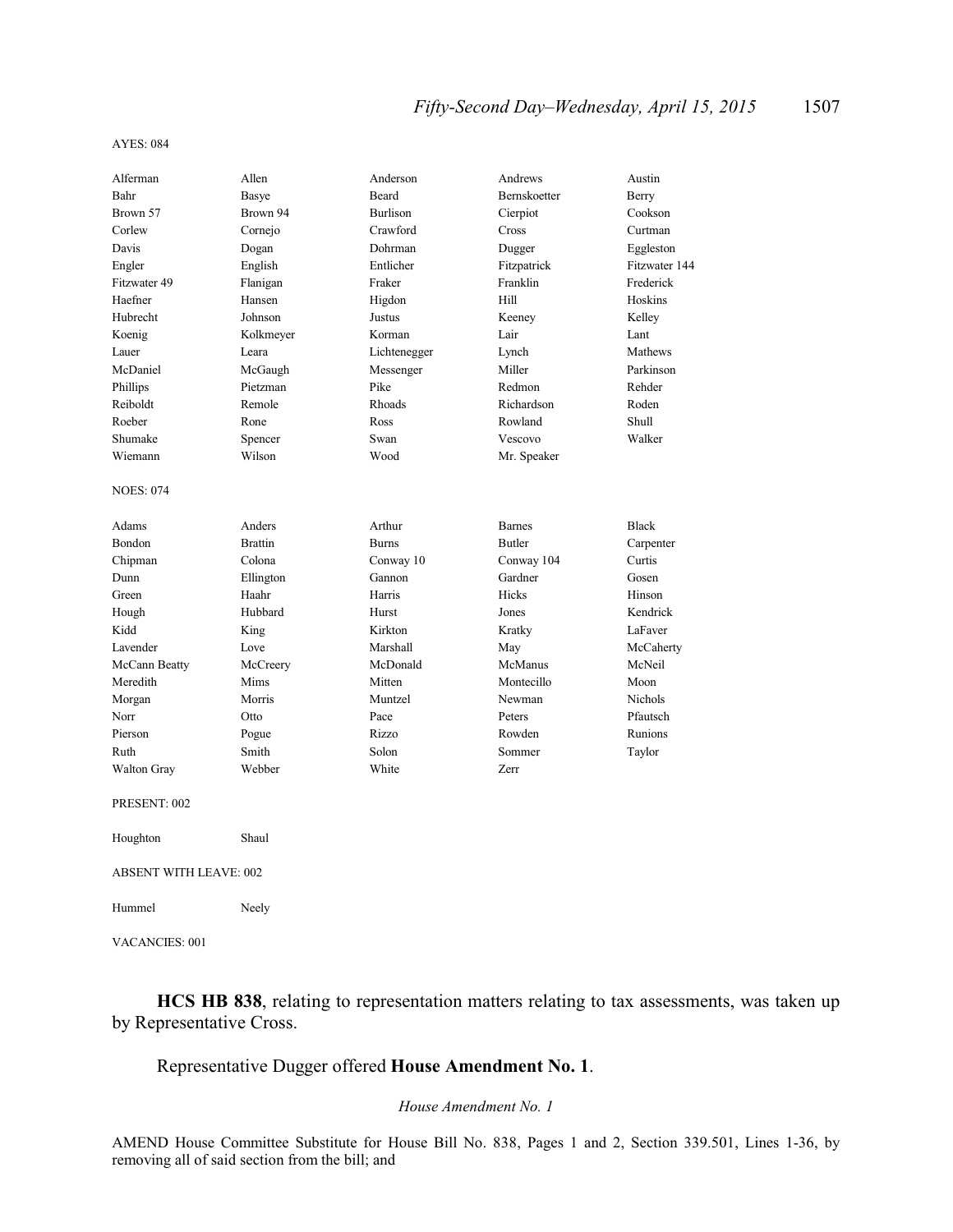Further amend said bill, Page 3, Section 621.035, Line 20, by deleting all of said line and inserting in lieu thereof the words:

#### "**any other tax-related matter, an individual may be represented by the individual's tax**"; and

Further amend said bill by amending the title, enacting clause, and intersectional references accordingly.

On motion of Representative Dugger, **House Amendment No. 1** was adopted.

On motion of Representative Cross, **HCS HB 838, as amended**, was adopted.

On motion of Representative Cross, **HCS HB 838, as amended**, was ordered perfected and printed.

**HB 1087**, relating to the State Employee Deferred Compensation Program, was taken up by Representative Bernskoetter.

On motion of Representative Bernskoetter, **HB 1087** was ordered perfected and printed.

**HB 684, with House Committee Amendment No. 1**, relating to the Supporting and Strengthening Families Act, was taken up by Representative Koenig.

On motion of Representative Franklin, **House Committee Amendment No. 1** was adopted.

Representative McGaugh offered **House Amendment No. 1**.

#### *House Amendment No. 1*

AMEND House Bill No. 684, Page 1, Lines 2 and 3 of the Title, by deleting the words "the supporting and strengthening families act" and inserting in lieu thereof the word "guardianships"; and

Further amend said bill, Page 1, Section 210.1109, Line 4, by inserting after said line the following:

"475.125. 1. The court may make orders for the management of the estate of the protectee for the care, education, treatment, habilitation, **respite,** support and maintenance of the protectee and for the maintenance of his **or her** family and education of his **or her** children, according to his **or her** means and obligation, if any, out of the proceeds of his **or her** estate, and may direct that payments for such purposes shall be made weekly, monthly, quarterly, semiannually or annually. The payments ordered under this section may be decreased or increased from time to time as ordered by the court.

2. Appropriations for any such purposes, expenses of administration and allowed claims shall be paid from the property or income of the estate. The court may authorize the conservator to borrow money and obligate the estate for the payment thereof if the court finds that funds of the estate for the payment of such obligation will be available within a reasonable time and that the loan is necessary. If payments are made to another under the order of the court, the conservator of the estate is not bound to see to the application thereof.

3. In acting under this section the court shall take into account any duty imposed by law or contract upon a parent or spouse of the protectee, a government agency, a trustee, or other person or corporation, to make payments for the benefit of or provide support, education, care, treatment, habilitation, **respite,** maintenance or safekeeping of the protectee and his **or her** dependents. The guardian of the person and the conservator of the estate shall endeavor to enforce any such duty."; and

Further amend said bill by amending the title, enacting clause, and intersectional references accordingly.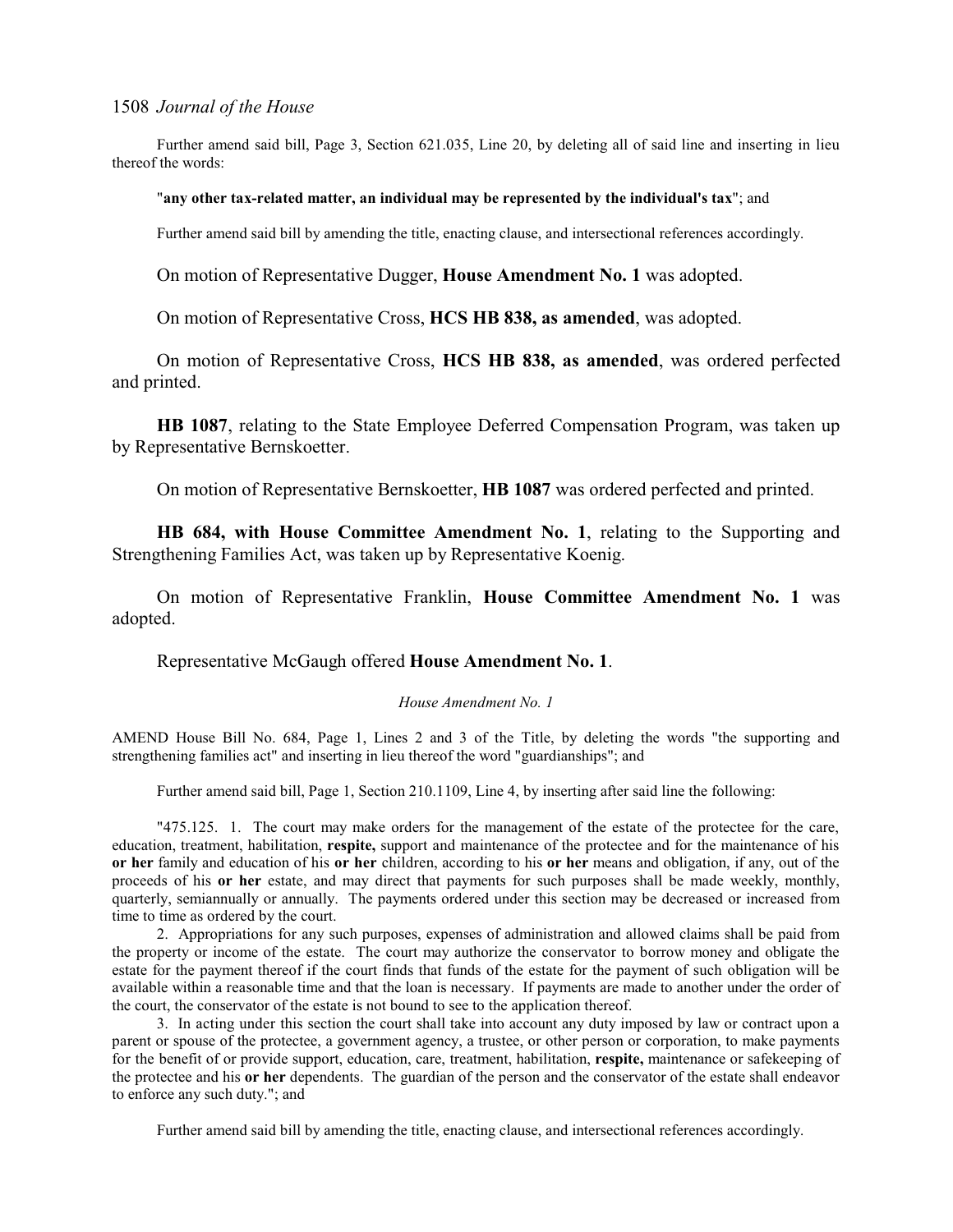# On motion of Representative McGaugh, **House Amendment No. 1** was adopted.

Representative Richardson moved the previous question.

# Which motion was adopted by the following vote:

#### AYES: 105

| Alferman                      | Anderson      | Andrews        | Austin       | Bahr          |
|-------------------------------|---------------|----------------|--------------|---------------|
| <b>Barnes</b>                 | Basye         | <b>Beard</b>   | Bernskoetter | Berry         |
| <b>Black</b>                  | Bondon        | <b>Brattin</b> | Brown 57     | Brown 94      |
| <b>Burlison</b>               | Chipman       | Cierpiot       | Conway 104   | Cookson       |
| Corlew                        | Cornejo       | Crawford       | Cross        | Curtman       |
| Dogan                         | Eggleston     | Engler         | English      | Entlicher     |
| Fitzwater 144                 | Fitzwater 49  | Franklin       | Frederick    | Gannon        |
| Gosen                         | Haahr         | Haefner        | Hansen       | Hicks         |
| Higdon                        | Hill          | Hinson         | Hoskins      | Hough         |
| Houghton                      | Hubrecht      | Hurst          | Johnson      | Jones         |
| Justus                        | Keeney        | Kelley         | Kidd         | King          |
| Koenig                        | Korman        | Lair           | Lant         | Leara         |
| Lichtenegger                  | Love          | Lynch          | Marshall     | Mathews       |
| McCaherty                     | McDaniel      | Messenger      | Miller       | Moon          |
| Morris                        | Muntzel       | Parkinson      | Pfautsch     | Phillips      |
| Pietzman                      | Pike          | Pogue          | Redmon       | Remole        |
| Rhoads                        | Richardson    | Roden          | Roeber       | Rone          |
| Ross                          | Rowden        | Rowland        | Ruth         | Shaul         |
| Shull                         | Shumake       | Solon          | Sommer       | Spencer       |
| Swan                          | Taylor        | Vescovo        | Walker       | White         |
| Wiemann                       | Wilson        | Wood           | Zerr         | Mr. Speaker   |
| <b>NOES: 043</b>              |               |                |              |               |
| Adams                         | Anders        | Arthur         | <b>Burns</b> | <b>Butler</b> |
| Carpenter                     | Colona        | Conway 10      | Dunn         | Ellington     |
| Gardner                       | Green         | Harris         | Hubbard      | Hummel        |
| Kendrick                      | Kirkton       | Kratky         | LaFaver      | Lavender      |
| May                           | McCann Beatty | McCreery       | McDonald     | McManus       |
| McNeil                        | Meredith      | Mims           | Mitten       | Montecillo    |
| Morgan                        | Newman        | <b>Nichols</b> | Norr         | Otto          |
| Pace                          | Peters        | Pierson        | Rizzo        | Runions       |
| Smith                         | Walton Gray   | Webber         |              |               |
| PRESENT: 000                  |               |                |              |               |
| <b>ABSENT WITH LEAVE: 014</b> |               |                |              |               |
| Allen                         | Curtis        | Davis          | Dohrman      | Dugger        |
| Fitzpatrick                   | Flanigan      | Fraker         | Kolkmeyer    | Lauer         |

| T Itzpatīt k | 1 iaillgail | TTANGI. | <b>KOIMIICY</b> |
|--------------|-------------|---------|-----------------|
| McGaugh      | Neely       | Rehder  | Reiboldt        |
|              |             |         |                 |

### VACANCIES: 001

On motion of Representative Koenig, **HB 684, as amended**, was ordered perfected and printed.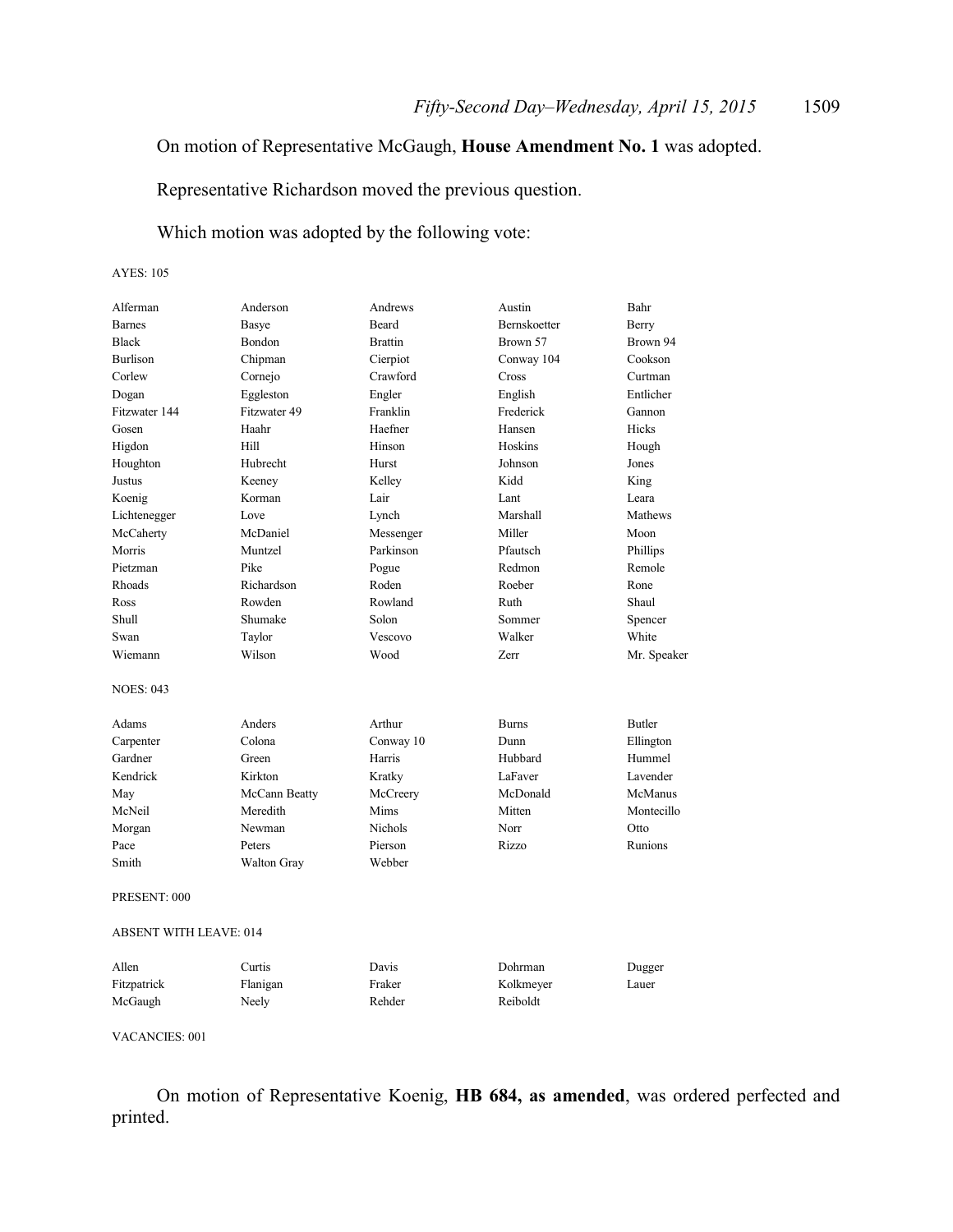On motion of Representative Richardson, the House recessed until 2:00 p.m.

# **AFTERNOON SESSION**

The hour of recess having expired, the House was called to order by Speaker Diehl.

Representative Cierpiot suggested the absence of a quorum.

The following roll call indicated a quorum present:

AYES: 065

| Alferman                      | Allen        | Anderson           | Arthur          | <b>Barnes</b> |
|-------------------------------|--------------|--------------------|-----------------|---------------|
| <b>Beard</b>                  | Berry        | Brown 94           | <b>Burlison</b> | <b>Burns</b>  |
| Cierpiot                      | Conway 10    | Crawford           | Curtman         | Davis         |
| Dogan                         | Engler       | Entlicher          | Fitzpatrick     | Fraker        |
| Franklin                      | Frederick    | Gannon             | Gosen           | Haahr         |
| Hansen                        | Harris       | Hicks              | Hubbard         | Hubrecht      |
| Hurst                         | Justus       | Keeney             | Kelley          | Koenig        |
| Korman                        | Kratky       | Lair               | Lant            | Lauer         |
| Leara                         | Lichtenegger | Mathews            | McCaherty       | Montecillo    |
| Muntzel                       | Pfautsch     | Phillips           | Pietzman        | Pike          |
| Pogue                         | Reiboldt     | Remole             | Rhoads          | Roeber        |
| Rone                          | Ross         | Rowden             | Rowland         | Shaul         |
| Sommer                        | Taylor       | Wilson             | Wood            | Zerr          |
| <b>NOES: 005</b>              |              |                    |                 |               |
| Curtis                        | Lavender     | McNeil             | Newman          | Shull         |
| PRESENT: 044                  |              |                    |                 |               |
| Adams                         | Anders       | Austin             | Bahr            | Basye         |
| <b>Black</b>                  | Bondon       | <b>Brattin</b>     | Brown 57        | Chipman       |
| Cookson                       | Cornejo      | Dohrman            | Dugger          | Dunn          |
| Eggleston                     | English      | Green              | Hill            | Hummel        |
| Kendrick                      | Kidd         | King               | Kirkton         | Kolkmeyer     |
| LaFaver                       | Lynch        | McCann Beatty      | Messenger       | Miller        |
| Moon                          | Morgan       | <b>Nichols</b>     | Norr            | Otto          |
| Pace                          | Rizzo        | Roden              | Runions         | Shumake       |
| Solon                         | Walker       | <b>Walton Gray</b> | Mr. Speaker     |               |
| <b>ABSENT WITH LEAVE: 048</b> |              |                    |                 |               |
| Andrews                       | Bernskoetter | <b>Butler</b>      | Carpenter       | Colona        |
| Conway 104                    | Corlew       | Cross              | Ellington       | Fitzwater 144 |
| Fitzwater 49                  | Flanigan     | Gardner            | Haefner         | Higdon        |
| Hinson                        | Hoskins      | Hough              | Houghton        | Johnson       |
| Jones                         | Love         | Marshall           | May             | McCreery      |
| McDaniel                      | McDonald     | McGaugh            | McManus         | Meredith      |
| Mims                          | Mitten       | Morris             | Neely           | Parkinson     |
| Peters                        | Pierson      | Redmon             | Rehder          | Richardson    |
| Ruth                          | Smith        | Spencer            | Swan            | Vescovo       |
| Webber                        | White        | Wiemann            |                 |               |
|                               |              |                    |                 |               |

VACANCIES: 001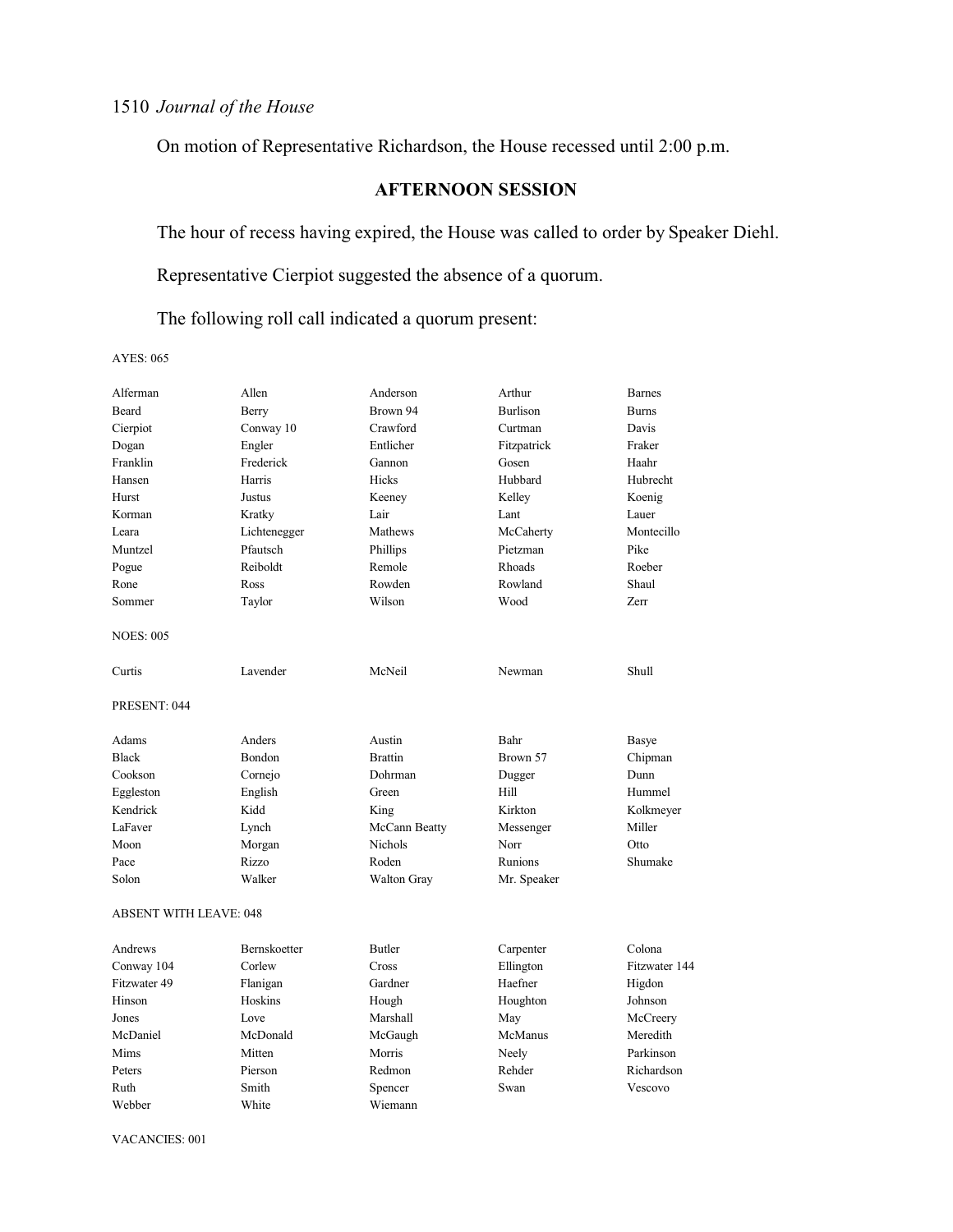# **PERFECTION OF HOUSE BILLS**

**HCS HB 807**, relating to court proceedings, was taken up by Representative Cornejo.

On motion of Representative Cornejo, **HCS HB 807** was adopted.

On motion of Representative Cornejo, **HCS HB 807** was ordered perfected and printed.

**HB 832, with House Committee Amendment No. 1**, relating to the inspection of certain x-ray systems, was taken up by Representative Brown (57).

On motion of Representative Frederick, **House Committee Amendment No. 1** was adopted.

On motion of Representative Brown (57), **HB 832, as amended**, was ordered perfected and printed.

**HCS HB 1002**, relating to the ownership of motor vehicles, was taken up by Representative Berry.

Representative Kolkmeyer offered **House Amendment No. 1**.

#### *House Amendment No. 1*

AMEND House Committee Substitute for House Bill No. 1002, Page 11, Section 301.213, Line 62, by inserting immediately after the word "**claim.**" the following:

"**Such insurance company may apply for a salvage certificate of title or junking certificate pursuant to the provisions of subsection 3 of section 301.193 in order to transfer its interests in such vehicle.**"; and

Further amend said bill by amending the title, enacting clause, and intersectional references accordingly.

On motion of Representative Kolkmeyer, **House Amendment No. 1** was adopted.

Representative Berry offered **House Amendment No. 2**.

#### *House Amendment No. 2*

AMEND House Committee Substitute for House Bill No. 1002, Page 1, Section 301.140, Line 9, by deleting the following on said line "**[**thirty**] sixty**" and inserting in lieu thereof the following:

"thirty"; and

Further amend said section, Page 2, Line 36, by deleting the following on said line "**[**thirty**] sixty**" and inserting in lieu thereof the following:

"thirty"; and

Further amend said section, Page 3, Line 63, by deleting the following on said line "**[**thirty**] sixty**" and inserting in lieu thereof the following: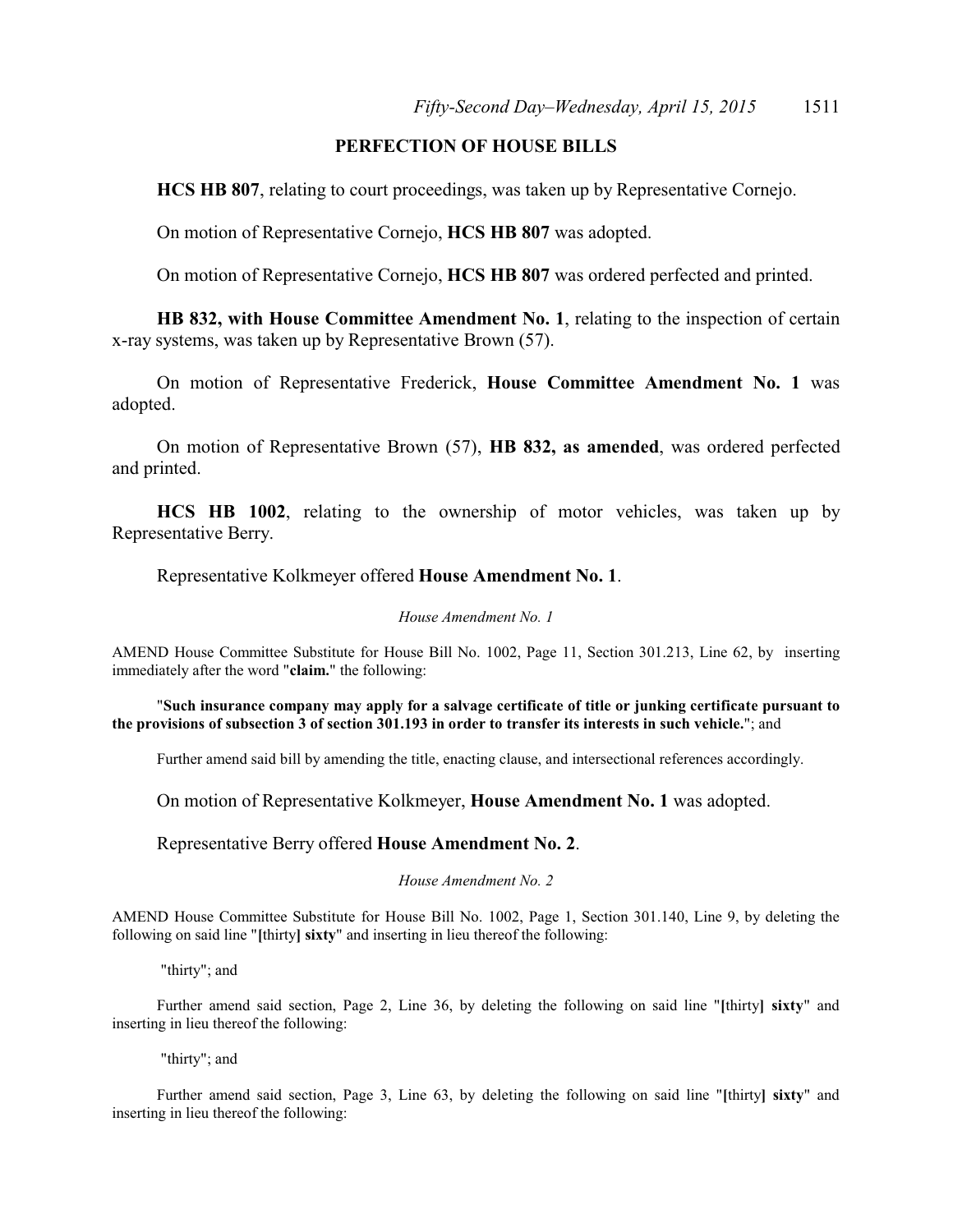"thirty"; and

Further amend said bill by amending the title, enacting clause, and intersectional references accordingly.

On motion of Representative Berry, **House Amendment No. 2** was adopted.

On motion of Representative Berry, **HCS HB 1002, as amended**, was adopted.

On motion of Representative Berry, **HCS HB 1002, as amended**, was ordered perfected and printed.

**HB 940**, relating to annuity caps for salaries greater than the Governor's salary, was taken up by Representative Jones.

Representative Jones offered **House Amendment No. 1**.

*House Amendment No. 1*

AMEND House Bill No. 940, Page 1, In the Title, Line 3, by deleting all of said line and inserting in lieu thereof the phrase "retirement."; and

Further amend said bill, Page 4, Section 104.1003, Line 117, by inserting immediately after said line the following:

"**104.1031. Notwithstanding any provisions of law to the contrary, the system shall implement this section on or after August 28, 2015. If a member otherwise satisfies the requirements of section 104.080, 104.100, 104.401, 104.1024, 104.1033, or 104.1084 with respect to eligibility to submit an application for retirement benefits and dies, the member shall be considered to have retired and died on the member's annuity starting date which shall be the first of the month following the month of the member's death. The member shall be considered to have elected option 3 provided for in section 104.090, 104.395, or 104.1027 and the remaining payments shall be paid as otherwise provided under subsection 3 of section 104.620. In such instances, the provisions of section 104.140, 104.420, or 104.1030 shall not apply unless the member had a surviving spouse or children under twenty-one years of age, in which case benefits shall be paid as provided under section 104.140, 104.420, or 104.1030 in place of benefits otherwise provided under this section.**"; and

Further amend said bill by amending the title, enacting clause, and intersectional references accordingly.

On motion of Representative Jones, **House Amendment No. 1** was adopted.

On motion of Representative Jones, **HB 940, as amended**, was ordered perfected and printed.

**HCS HB 665**, relating to amino acid-based elemental formulas, was taken up by Representative Franklin.

Representative Franklin offered **House Amendment No. 1**.

### *House Amendment No. 1*

AMEND House Committee Substitute for House Bill No. 665, Pages 1 through 3, Section 191.331, Lines 1 through 80, by deleting all of said section and lines and inserting in lieu thereof the following: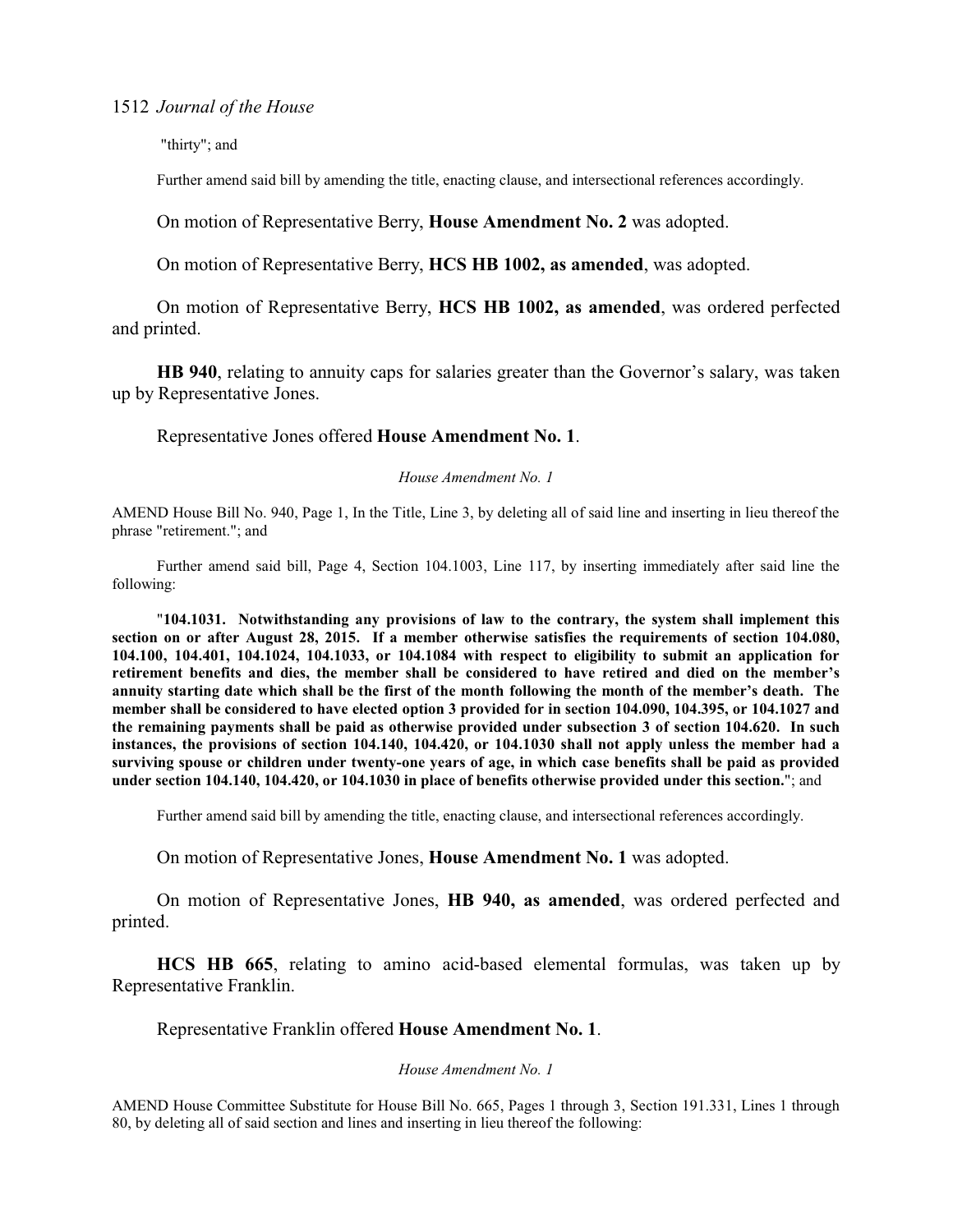"**192.390. 1. The department shall provide coverage through state and federal appropriations for amino acid-based elemental formulas, meaning formulas made from single nonallergenic amino acids, for children under nineteen years of age with a medical diagnosis of immunoglobulin E and nonimmunoglobulin E mediated allergies to multiple food proteins, food protein-induced enterocolitis syndrome, eosinophilic disorders, and impaired absorption of nutrients caused by disorders affecting the absorptive surface, functional length, and motility of the gastrointestinal tract.**

**2. Assistance shall be provided to the following:**

**(1) Applicants under nineteen years of age who meet the qualifications under subsection 1 of this section; and**

**(2) Applicants nineteen years of age and older who meet the qualifications under subsection 1 of this section and whose income is three hundred percent of the federal poverty level or below. For such applicants, the department shall establish a sliding scale of fees and monthly premiums to be paid in order to receive assistance under subsection 1 of this section.**

**3. The department may promulgate rules and regulations to implement the provisions of this section. Any rule or portion of a rule, as that term is defined in section 536.010, that is created under the authority delegated in this section shall become effective only if it complies with and is subject to all of the provisions of chapter 536 and, if applicable, section 536.028. This section and chapter 536 are nonseverable, and if any of the powers vested with the general assembly pursuant to chapter 536 to review, to delay the effective date, or to disapprove and annul a rule are subsequently held unconstitutional, then the grant of rulemaking authority and any rule proposed or adopted after August 28, 2015, shall be invalid and void.**"; and

Further amend said bill by amending the title, enacting clause, and intersectional references accordingly.

Representative LaFaver raised a point of order that **House Amendment No. 1** is in violation of Rule 49(d).

The Chair ruled the point of order not well taken.

On motion of Representative Franklin, **House Amendment No. 1** was adopted.

On motion of Representative Franklin, **HCS HB 665, as amended**, was adopted.

On motion of Representative Franklin, **HCS HB 665, as amended**, was ordered perfected and printed.

**HCS HB 976**, relating to the protection of children, was taken up by Representative Franklin.

Representative Franklin offered **House Amendment No. 1**.

#### *House Amendment No. 1*

AMEND House Committee Substitute for House Bill No. 976, Page 1, Section 210.003, Line 5, by deleting the words "Immunization Practices Advisory Committee" and inserting in lieu thereof the words "**[**Immunization Practices Advisory Committee**] Centers for Disease Control and Prevention Advisory Committee on Immunization Practices**"; and

Further amend said bill and section, Page 2, Line 45, by inserting immediately after the phrase "**has been filed.**" the following:

"**Beginning December 1, 2015, all public, private, and parochial day care centers, preschools, and nursery schools shall notify the parent or guardian of each child currently enrolled in or attending the facility that the parent or guardian may request notice of whether there are children currently enrolled in or**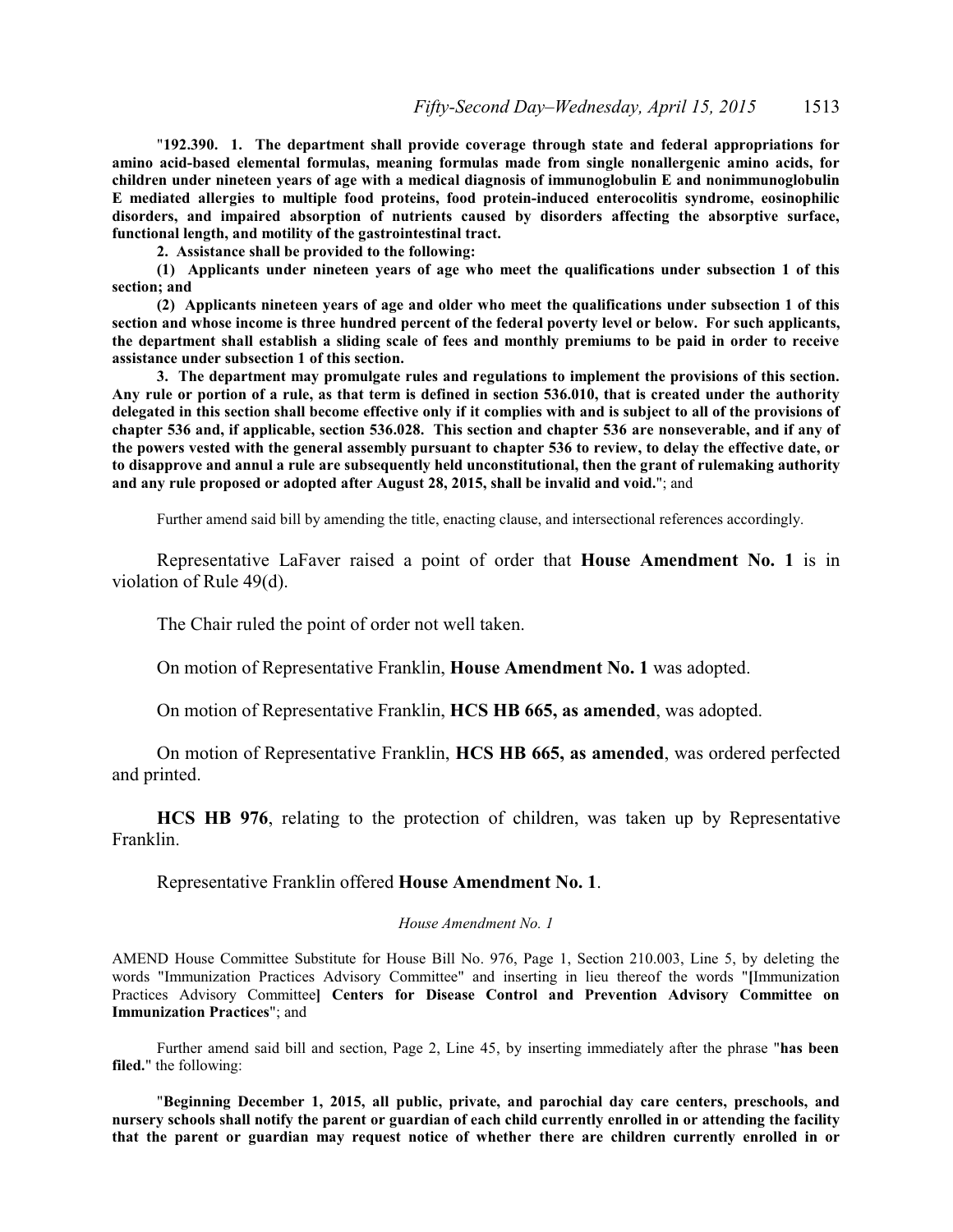#### **attending the facility for whom an immunization exemption has been filed.**"; and

Further amend said bill, Page 5, Section 210.223, Line 23, by inserting immediately after the words "**year of age**" the words "**or any volunteer who may be assisting at the facility**"; and

Further amend said bill by amending the title, enacting clause, and intersectional references accordingly.

On motion of Representative Franklin, **House Amendment No. 1** was adopted.

On motion of Representative Franklin, **HCS HB 976, as amended**, was adopted.

On motion of Representative Franklin, **HCS HB 976, as amended**, was ordered perfected and printed.

**HB 1093**, relating to honey, was taken up by Representative Houghton.

Representative Lavender offered **House Amendment No. 1**.

#### *House Amendment No. 1*

AMEND House Bill No. 1093, Page 1, Section A, Line 2, by inserting after all of said line the following:

"**261.130. For purposes of this chapter, "organic" means an ecological production management system that promotes and enhances biodiversity, biological cycles, and soil biological activity based on the minimal use of off-farm inputs and on management practices that restore, maintain, or enhance ecological harmony and with the primary goal of optimizing the health and productivity of interdependent communities of soil life, plants, animals, and persons.**"; and

Further amend said title, enacting clause and intersectional references accordingly.

### **House Amendment No. 1** was withdrawn.

On motion of Representative Houghton, **HB 1093** was ordered perfected and printed.

# **THIRD READING OF SENATE BILLS**

**HCS SB 104**, relating to elections, was taken up by Representative Dugger.

### Representative Dugger offered **House Amendment No. 1**.

#### *House Amendment No. 1*

AMEND House Committee Substitute for Senate Bill No. 104, Page 5, Section 162.491, Line 17, by inserting immediately after all of said section the following:

"178.820. 1. In the organization election, six trustees shall be elected at large throughout the entire proposed district. The two candidates receiving the greatest number of votes shall be elected for terms of six years each, the two receiving the next greatest number of votes for terms of four years each, the two receiving the next greatest number of votes for terms of two years each, and such terms shall be effective until the first Tuesday in April coinciding with or next following such period of years, or until the successors to such trustees have been duly elected and qualified. Thereafter, the trustees shall be elected for terms of six years each.

2. Following the initial election, the board of trustees may, at any duly called meeting, adopt a resolution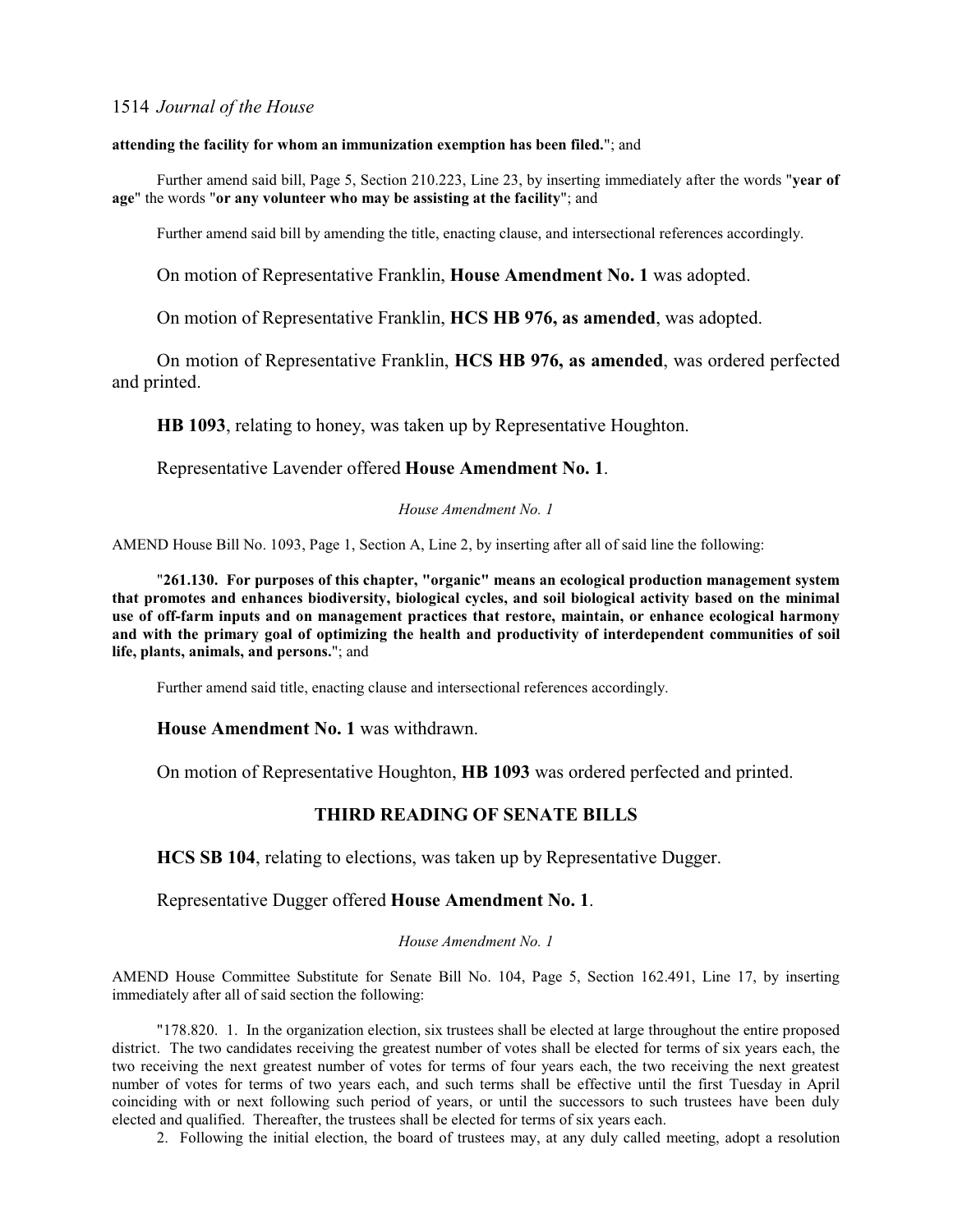#### *Fifty-Second Day–Wednesday, April 15, 2015* 1515

calling for the formation of a redistricting committee to consider the formation of subdistricts within the community college district from which trustees are thereafter to be elected. Upon adoption of any such resolution, the secretary of the board of trustees shall forward a certified copy thereof to the coordinating board for higher education with the request that a redistricting committee be appointed in order to divide the community college districts into at least two and not more than six subdistricts for the purpose of electing trustees. The redistricting committee shall consist of three residents within the affected district, appointed by the board of trustees of the affected district, plus three additional persons residents within the affected district, appointed by the coordinating board for higher education. Thereafter, the redistricting committee shall meet, organize itself with a chairman and secretary, and proceed with the adoption of a redistricting plan specifying at least two but not more than six subdistricts which are to the extent possible so apportioned on the basis of population that the population of any such subdistrict divided by the number of trustees to be selected therefrom substantially equals the population of any other subdistrict divided by the number of trustees to be selected therefrom. The redistricting plan referred to herein, in lieu of requiring all trustees to be elected from subdistricts, may provide for the election of one or more trustees at large and the remainder from subdistricts, or for the election of all the trustees at large with the requirement that each must reside in a certain subdistrict, so long as in any plan adopted, subdistricts are apportioned as provided above. Notwithstanding the above, the board of trustees of any community college district which contains more than four hundred fifty thousand residents shall, at the first duly called meeting following August 13, 1972, and thereafter within ninety days following the publication of the decennial census figures, adopt a resolution calling for the formation of a redistricting committee; and the redistricting committee shall adopt a redistricting plan specifying the establishment of not less than four nor more than six subdistricts compact and contiguous in territory and apportioned as provided above.

3. In any district which shall contain a city not within a county, if four subdistricts are established, then at least one subdistrict shall be within said city, and if five or six subdistricts are established, then at least two subdistricts shall be within said city.

4. Any person running for election as a trustee of a subdistrict shall be domiciled and a resident therein. Any plan proposed to be adopted must receive approval of a majority of the whole redistricting committee. Upon adoption the redistricting committee shall forward a copy of the plan certified by the secretary to the coordinating board for higher education for its approval or disapproval. The coordinating board for higher education shall approve any redistricting plan in which the population of any subdistrict divided by the number of trustees to be selected therefrom substantially equals the population of any other subdistrict divided by the number of trustees to be elected therefrom. Upon approval, the redistricting plan shall become effective and all trustees elected thereafter shall be required to be elected from subdistricts in which they are resident. If the plan is not approved, then it shall be returned to the redistricting committee for revision and resubmission. Until approval of a plan by the coordinating board for higher education, trustees of a district shall continue to run at large. Upon approval of any plan, the board of trustees shall determine by resolution the assignment of trustees to subdistricts. Any such assignment shall not affect the term of office of any such trustee. Once a district has been divided into subdistricts in accordance with the provisions hereof, it shall remain so divided until one year following the publication of the decennial census figures, by which date a new plan shall have been adopted or the trustees shall again be required to run in the district at large; provided, however, that if during the period between publications of decennial census figures the area of a district is increased or decreased, a new plan shall be adopted within one year thereafter or the trustees shall be required to run in the district at large. No member of the redistricting committee shall serve on the board of trustees for a period of six years following his service on the redistricting committee.

5. Candidates for the office of trustee shall be citizens of the United States, at least twenty-one years of age, who have been voters of the district for at least one whole year preceding the election, and if trustees are elected other than at large they shall be voters of the subdistricts for at least one whole year next preceding the election. All candidates for the first board of a district shall file their declaration of candidacy with the coordinating board for higher education.

**6. Notwithstanding the provisions of this section or any other law to the contrary, the board of trustees of the community college district in any district that contains a city not within a county shall be composed of seven members, six of whom shall each be elected to a six-year term, and one at-large member who shall be appointed to a six-year term, beginning with the board election occurring immediately after August 28, 2015. The first appointment shall be made by the mayor of a city not within a county and the second appointment shall be made by the county executive of a county with a charter form of government and with more than nine hundred fifty thousand inhabitants. All subsequent appointments shall be made on an alternating basis between such mayor and such county executive.** 

**(1) The appointed member shall be a citizen of the United States, at least twenty-one years of age,**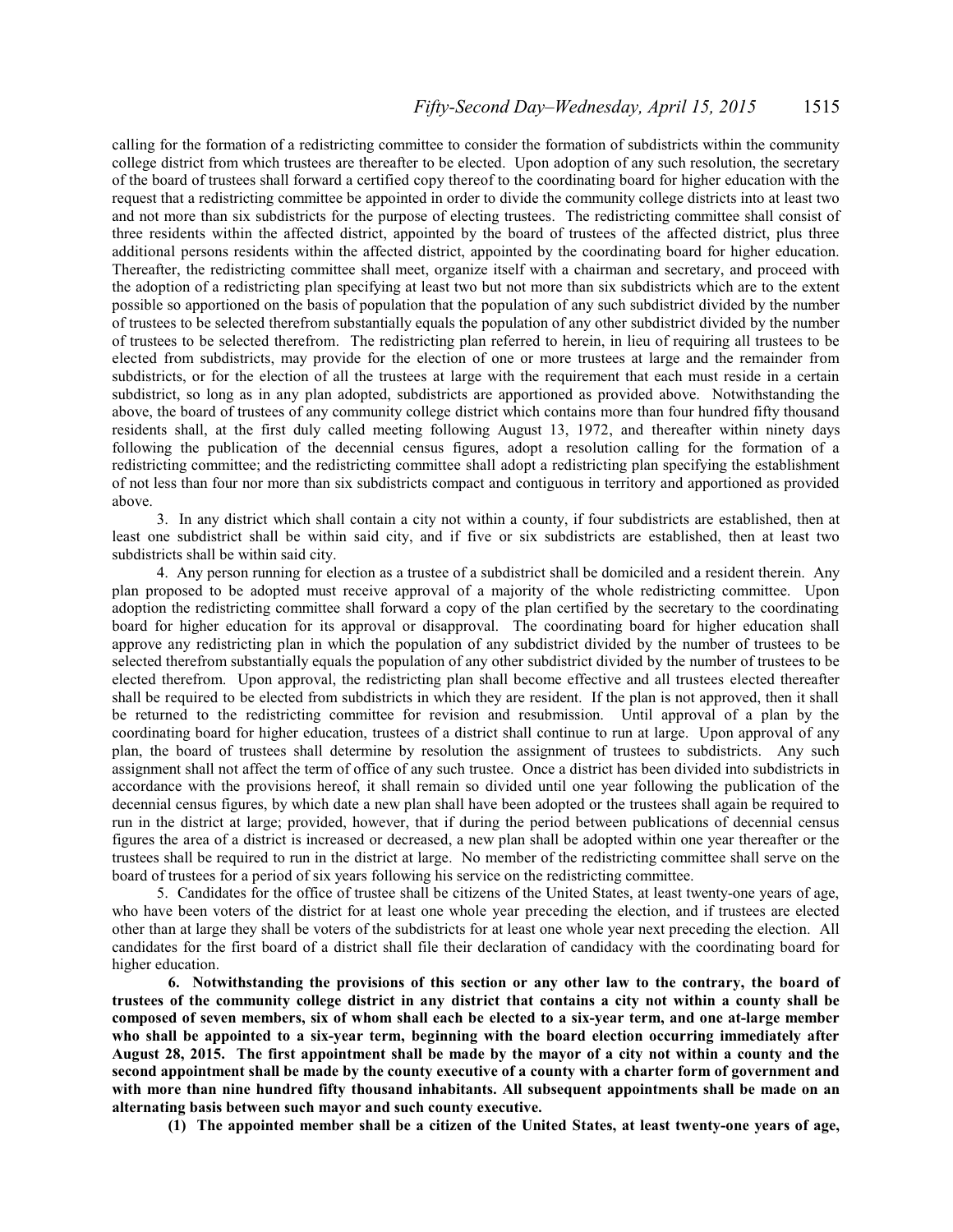**and a registered voter of the district for at least one year preceding the appointment.**

**(2) No member, elected or appointed, shall be an employee or former employee of such community college district.** 

**(3) Whenever a vacancy occurs in the appointed member's seat due to death, resignation, removal from the district, or by operation of law or otherwise, the appointing executive shall, in a like manner, appoint a competent person to fill such vacancy and shall communicate his or her action to the board secretary of the district. Such appointed member shall hold office for the remainder of the unexpired term.**

**(4) If a board member is found by unanimous vote of the other board members to have moved his or her residence to a district other than the district from which such board member was appointed or elected, or to have violated a duly promulgated bylaw of the district, then the office of such board member shall be vacant.**

**(5) The board shall have the power to make such bylaws or ordinances, rules, and regulations as they may judge most expedient for the accomplishment of the trust reposed in them, for the government of their officers and employees, to secure their accountability, and to delegate their authority as they may deem necessary to such officers and employees or to committees appointed by the board.**

**(6) Except as specifically provided in this section, the appointment or election and term of office for members of the board, and all other duties and responsibilities of the board, shall comply with the provisions of state law regarding trustees of community college districts.**"; and

Further amend said bill by amending the title, enacting clause, and intersectional references accordingly.

Representative Cierpiot moved the previous question.

Which motion was adopted by the following vote:

| Alferman         | Allen          | Anderson     | Andrews         | Austin        |
|------------------|----------------|--------------|-----------------|---------------|
| Bahr             | Basye          | <b>Beard</b> | Berry           | <b>Black</b>  |
| <b>Bondon</b>    | <b>Brattin</b> | Brown 94     | <b>Burlison</b> | Chipman       |
| Cierpiot         | Conway 104     | Cookson      | Corlew          | Crawford      |
| Cross            | Curtman        | Davis        | Dogan           | Dohrman       |
| Dugger           | Eggleston      | Engler       | English         | Entlicher     |
| Fitzpatrick      | Fitzwater 144  | Fitzwater 49 | Flanigan        | Fraker        |
| Frederick        | Gannon         | Gosen        | Haahr           | Hansen        |
| Hicks            | Higdon         | Hill         | Hoskins         | Houghton      |
| Hubrecht         | Hurst          | Johnson      | Jones           | Justus        |
| Keeney           | Kidd           | King         | Koenig          | Kolkmeyer     |
| Korman           | Lair           | Lant         | Leara           | Lichtenegger  |
| Love             | Lynch          | Mathews      | McCaherty       | McDaniel      |
| McGaugh          | Messenger      | Miller       | Moon            | Morris        |
| Muntzel          | Pfautsch       | Phillips     | Pietzman        | Pike          |
| Pogue            | Redmon         | Rehder       | Reiboldt        | Remole        |
| Rhoads           | Richardson     | Roden        | Roeber          | Rone          |
| Ross             | Rowden         | Rowland      | Ruth            | Shull         |
| Shumake          | Solon          | Sommer       | Spencer         | Swan          |
| Taylor           | Vescovo        | Walker       | White           | Wiemann       |
| Wilson           | Mr. Speaker    |              |                 |               |
| <b>NOES: 039</b> |                |              |                 |               |
| Adams            | Anders         | Arthur       | <b>Burns</b>    | <b>Butler</b> |
| Carpenter        | Colona         | Conway 10    | Curtis          | Dunn          |
| Gardner          | Green          | Harris       | Hummel          | Kirkton       |
| Kratky           | LaFaver        | Lavender     | May             | McCann Beatty |
| McCreery         | McDonald       | McNeil       | Meredith        | Mims          |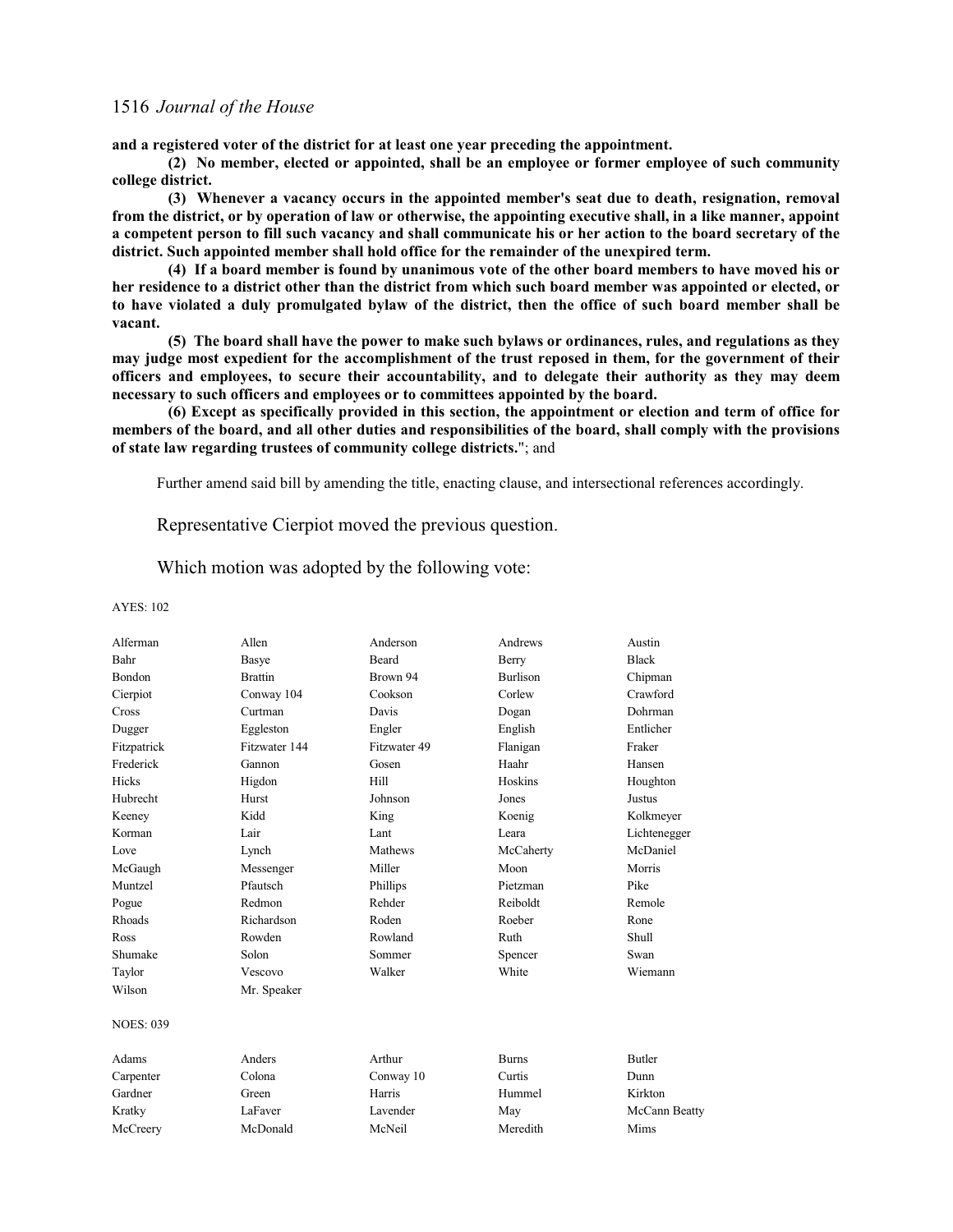| Mitten                        | Montecillo   | Morgan             | Newman   | <b>Nichols</b> |
|-------------------------------|--------------|--------------------|----------|----------------|
| Norr                          | Otto         | Pace               | Peters   | Pierson        |
| Rizzo                         | Runions      | <b>Walton Gray</b> | Webber   |                |
| PRESENT: 000                  |              |                    |          |                |
| <b>ABSENT WITH LEAVE: 021</b> |              |                    |          |                |
| <b>Barnes</b>                 | Bernskoetter | Brown 57           | Cornejo  | Ellington      |
| Franklin                      | Haefner      | Hinson             | Hough    | Hubbard        |
| Kelley                        | Kendrick     | Lauer              | Marshall | McManus        |
| Neely                         | Parkinson    | Shaul              | Smith    | Wood           |
| Zerr                          |              |                    |          |                |

VACANCIES: 001

### On motion of Representative Dugger, **House Amendment No. 1** was adopted.

### Representative Johnson offered **House Amendment No. 2**.

#### *House Amendment No. 2*

AMEND House Committee Substitute for Senate Bill No. 104, Page 1, In the Title, Line 3, by deleting, "section 162.025" and inserting in lieu thereof the following:

"sections 162.025 and 162.491"; and

Further amend said page, Section A, Line 2, by deleting, "section 162.025" and inserting in lieu thereof the following:

"sections 162.025 and 162.491"; and

Further amend said bill, Page 5, Section 162.491, Lines 14-15, by deleting all of said lines and inserting in lieu thereof the following:

"**4. In any urban school district located in a county of the first classification with more than eightythree thousand but fewer than ninety-two thousand inhabitants and with a home rule city with more than seventy-six thousand but fewer than ninety-one thousand inhabitants as the county seat, a candidate for director**"; and

Further amend said bill, Page 7, Section 162.025, Line 3, by inserting after all of said line the following:

"**[**162.491. 1. Directors for urban school districts, other than those districts containing the greater part of a city of over one hundred thirty thousand inhabitants, may be nominated by petition to be filed with the secretary of the board and signed by a number of voters in the district equal to ten percent of the total number of votes cast for the director receiving the highest number of votes cast at the next preceding biennial election**, except as provided in subsection 4 of this section**.

2. This section shall not be construed as providing the sole method of nominating candidates for the office of school director in urban districts which do not contain the greater part of a city of over three hundred thousand inhabitants.

3. A director for any urban school district containing a city of greater than one hundred thirty thousand inhabitants and less than three hundred thousand inhabitants may be nominated as an independent candidate by filing with the secretary of the board a petition signed by five hundred registered voters of such school district.

**4. In any urban school district located in a home rule city with more than seventy-one thousand but fewer than seventy-nine thousand inhabitants, a candidate for director shall file a declaration of candidacy**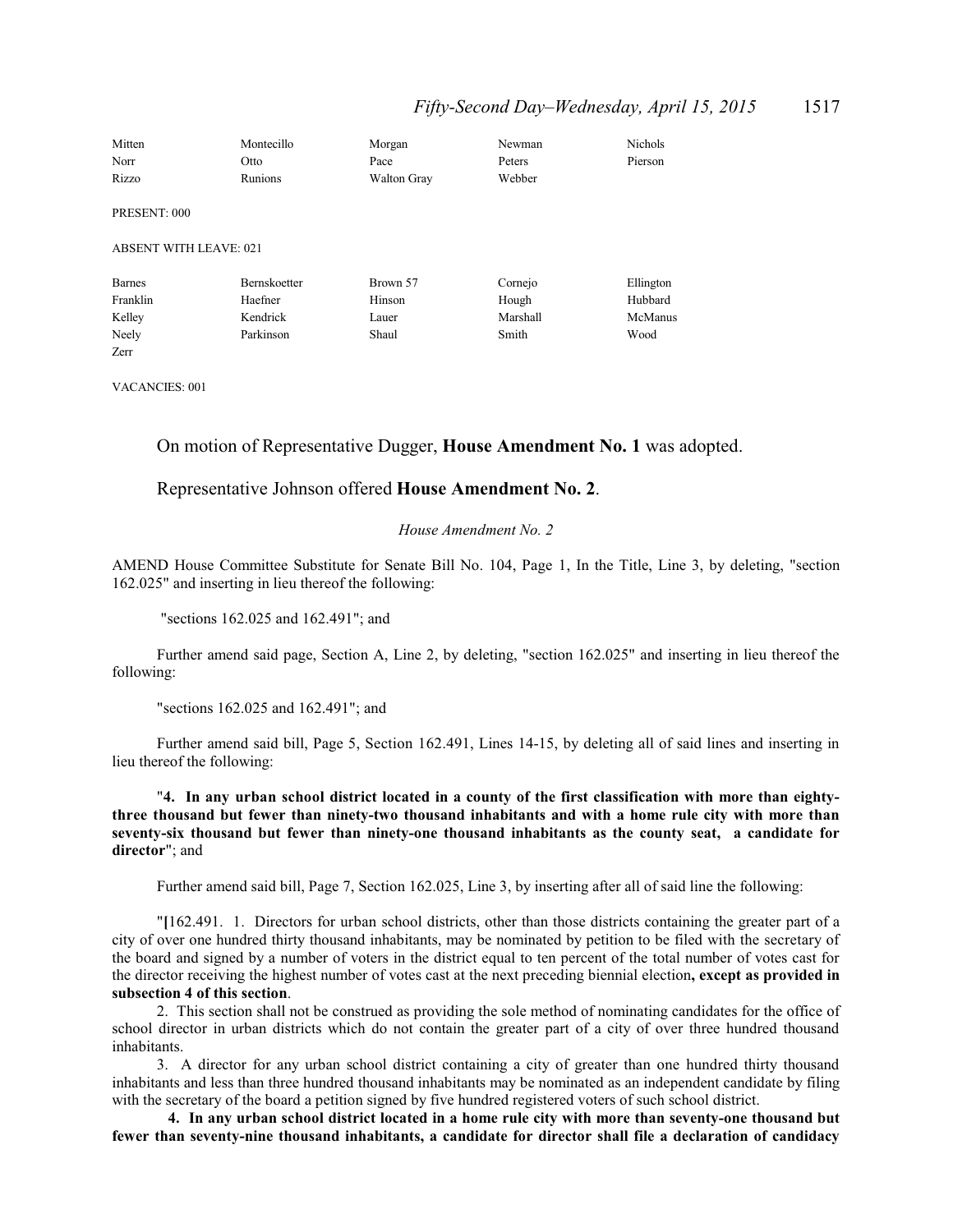#### **with the secretary of the board and shall not be required to submit a petition.]**"; and

Further amend said bill by amending the title, enacting clause, and intersectional references accordingly.

On motion of Representative Johnson, **House Amendment No. 2** was adopted.

### Representative Solon offered **House Amendment No. 3**.

#### *House Amendment No. 3*

AMEND House Committee Substitute for Senate Bill No. 104, Page 1, Section 115.306, Line 4, by inserting after the word, "**state**" the words, "**or an offense committed in another state that would be considered a felony in this state**"; and

Further amend said bill by amending the title, enacting clause, and intersectional references accordingly.

On motion of Representative Solon, **House Amendment No. 3** was adopted.

Representative Cierpiot moved the previous question.

Which motion was adopted by the following vote:

| Alferman         | Allen          | Anderson      | Andrews      | Austin          |
|------------------|----------------|---------------|--------------|-----------------|
| Bahr             | Basye          | Beard         | Berry        | <b>Black</b>    |
| Bondon           | <b>Brattin</b> | Brown 57      | Brown 94     | <b>Burlison</b> |
| Chipman          | Cierpiot       | Conway 104    | Cookson      | Corlew          |
| Cornejo          | Crawford       | Cross         | Curtman      | Davis           |
| Dogan            | Dohrman        | Dugger        | Eggleston    | Engler          |
| English          | Entlicher      | Fitzwater 144 | Fitzwater 49 | Flanigan        |
| Fraker           | Franklin       | Frederick     | Gannon       | Gosen           |
| Hansen           | Hicks          | Higdon        | Hill         | Hoskins         |
| Houghton         | Hubrecht       | Hurst         | Johnson      | Justus          |
| Keeney           | Kidd           | King          | Koenig       | Kolkmeyer       |
| Korman           | Lair           | Lant          | <b>Lauer</b> | Leara           |
| Lichtenegger     | Love           | Lynch         | Marshall     | <b>Mathews</b>  |
| McCaherty        | McDaniel       | Messenger     | Miller       | Moon            |
| Morris           | Muntzel        | Parkinson     | Pfautsch     | Phillips        |
| Pietzman         | Pike           | Pogue         | Redmon       | Rehder          |
| Reiboldt         | Remole         | Rhoads        | Roden        | Roeber          |
| Rone             | Ross           | Rowden        | Rowland      | Ruth            |
| <b>Shull</b>     | Shumake        | Solon         | Sommer       | Spencer         |
| Swan             | Taylor         | Vescovo       | Walker       | White           |
| Wiemann          | Wilson         | Wood          | Zerr         | Mr. Speaker     |
| <b>NOES: 040</b> |                |               |              |                 |
| Adams            | Anders         | Arthur        | <b>Burns</b> | <b>Butler</b>   |
| Carpenter        | Colona         | Conway 10     | Curtis       | Dunn            |
| Ellington        | Gardner        | Green         | Harris       | Hummel          |
| Kirkton          | Kratky         | LaFaver       | Lavender     | May             |
| McCann Beatty    | McCreery       | McDonald      | McManus      | McNeil          |
| Meredith         | Mims           | Mitten        | Montecillo   | Morgan          |
|                  |                |               |              |                 |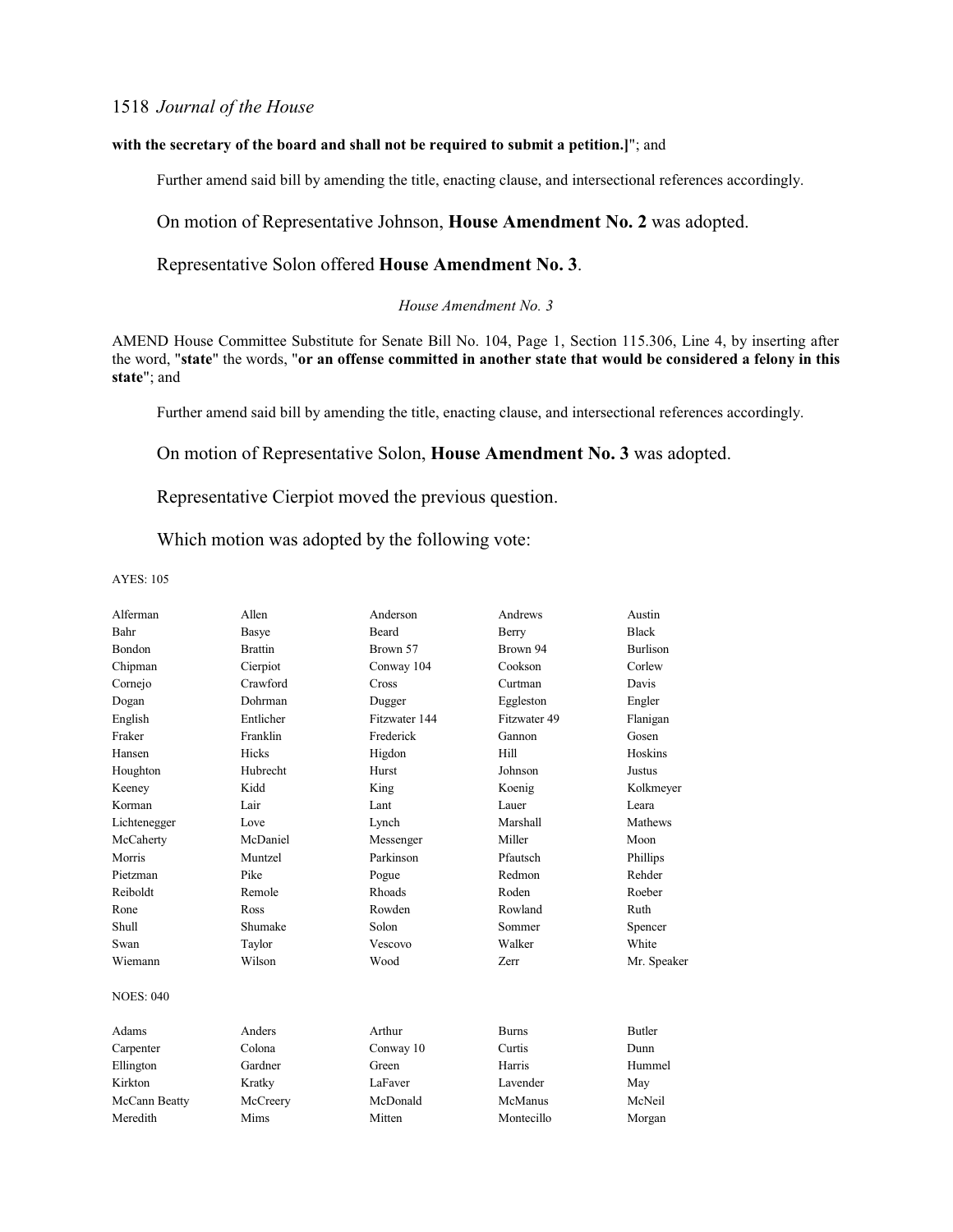# *Fifty-Second Day–Wednesday, April 15, 2015* 1519

| Newman                        | <b>Nichols</b> | Norr        | Otto       | Pace        |
|-------------------------------|----------------|-------------|------------|-------------|
| Peters                        | Pierson        | Runions     | Smith      | Walton Gray |
| PRESENT: 000                  |                |             |            |             |
|                               |                |             |            |             |
| <b>ABSENT WITH LEAVE: 017</b> |                |             |            |             |
| Barnes                        | Bernskoetter   | Fitzpatrick | Haahr      | Haefner     |
| Hinson                        | Hough          | Hubbard     | Jones      | Kelley      |
| Kendrick                      | McGaugh        | Neely       | Richardson | Rizzo       |
| Shaul                         | Webber         |             |            |             |

### VACANCIES: 001

# On motion of Representative Dugger, **HCS SB 104, as amended**, was adopted.

On motion of Representative Dugger, **HCS SB 104, as amended**, was read the third time and passed by the following vote:

| Alferman         | Allen         | Anderson        | Andrews      | Austin         |
|------------------|---------------|-----------------|--------------|----------------|
| Bahr             | <b>Basye</b>  | Beard           | Berry        | <b>Black</b>   |
| Brown 57         | Brown 94      | <b>Burlison</b> | Chipman      | Cierpiot       |
| Conway 10        | Conway 104    | Cookson         | Corlew       | Cornejo        |
| Crawford         | Cross         | Curtman         | Davis        | Dogan          |
| Dohrman          | Dugger        | Eggleston       | Engler       | English        |
| Entlicher        | Fitzpatrick   | Fitzwater 144   | Fitzwater 49 | Flanigan       |
| Fraker           | Franklin      | Frederick       | Gannon       | Gosen          |
| Haahr            | Hansen        | Hicks           | Higdon       | Hill           |
| Hinson           | Hoskins       | Hough           | Houghton     | Hubrecht       |
| Hurst            | Johnson       | Jones           | Justus       | Keeney         |
| Kelley           | Kidd          | King            | Koenig       | Kolkmeyer      |
| Korman           | Lair          | Lant            | Lauer        | Leara          |
| Lichtenegger     | Love          | Lynch           | Marshall     | Mathews        |
| McCaherty        | McDaniel      | Messenger       | Miller       | Moon           |
| Morris           | Muntzel       | Parkinson       | Pfautsch     | Phillips       |
| Pietzman         | Pike          | Redmon          | Rehder       | Reiboldt       |
| Remole           | Rhoads        | Richardson      | Roden        | Roeber         |
| Rone             | Ross          | Rowden          | Rowland      | Ruth           |
| Shull            | Shumake       | Solon           | Sommer       | Spencer        |
| Swan             | Taylor        | Vescovo         | Walker       | White          |
| Wiemann          | Wilson        | Wood            | <b>Zerr</b>  | Mr. Speaker    |
| <b>NOES: 044</b> |               |                 |              |                |
| Adams            | Anders        | Arthur          | Bondon       | <b>Brattin</b> |
| <b>Burns</b>     | <b>Butler</b> | Carpenter       | Colona       | Curtis         |
| Dunn             | Ellington     | Gardner         | Green        | Harris         |
| Hummel           | Kirkton       | Kratky          | LaFaver      | Lavender       |
| May              | McCann Beatty | McCreery        | McDonald     | McManus        |
| McNeil           | Meredith      | Mims            | Mitten       | Montecillo     |
| Morgan           | Newman        | <b>Nichols</b>  | Norr         | Otto           |
| Pace             | Peters        | Pierson         | Pogue        | Rizzo          |
| Runions          | Smith         | Walton Gray     | Webber       |                |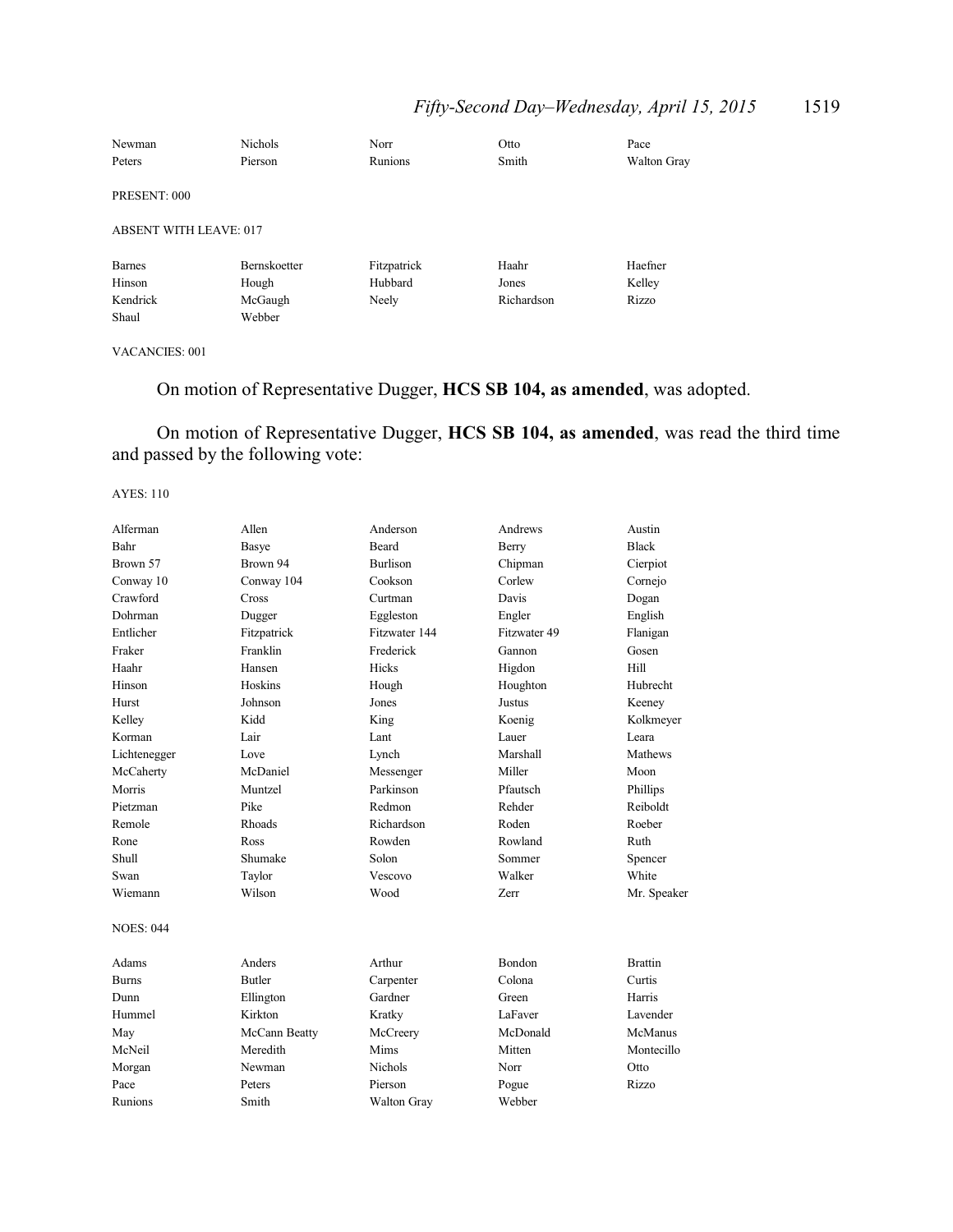#### PRESENT: 000

#### ABSENT WITH LEAVE: 008

| <b>Barnes</b> | Bernskoetter | Haefner | Hubbard | Kendrick |
|---------------|--------------|---------|---------|----------|
| McGaugh       | Neely        | Shaul   |         |          |

#### VACANCIES: 001

# Speaker Diehl declared the bill passed.

# The emergency clause was defeated by the following vote:

AYES: 054

| Alferman           | Bahr            | <b>Barnes</b> | Basye          | <b>Beard</b> |
|--------------------|-----------------|---------------|----------------|--------------|
| Brown 57           | Brown 94        | Chipman       | Crawford       | Dugger       |
| Eggleston          | Entlicher       | Fitzwater 144 | Fraker         | Franklin     |
| Frederick          | Gannon          | Hicks         | Higdon         | Hill         |
| Hoskins            | Houghton        | Johnson       | Jones          | Keeney       |
| Kelley             | Koenig          | Lair          | Lant           | Leara        |
| Lichtenegger       | Lynch           | McGaugh       | Messenger      | Miller       |
| Morris             | Muntzel         | Pietzman      | Pike           | Reiboldt     |
| Remole             | Roeber          | Rowden        | Rowland        | Ruth         |
| Shull              | Shumake         | Sommer        | Spencer        | Swan         |
| Walker             | White           | Zerr          | Mr. Speaker    |              |
| <b>NOES: 100</b>   |                 |               |                |              |
| Adams              | Allen           | Anders        | Anderson       | Andrews      |
| Arthur             | Austin          | Berry         | <b>Black</b>   | Bondon       |
| <b>Brattin</b>     | <b>Burlison</b> | <b>Burns</b>  | <b>Butler</b>  | Carpenter    |
| Cierpiot           | Colona          | Conway 10     | Conway 104     | Cookson      |
| Corlew             | Cornejo         | Cross         | Curtis         | Curtman      |
| Davis              | Dogan           | Dohrman       | Dunn           | Ellington    |
| Engler             | English         | Fitzpatrick   | Fitzwater 49   | Gardner      |
| Gosen              | Green           | Haahr         | Hansen         | Harris       |
| Hinson             | Hough           | Hubbard       | Hubrecht       | Hummel       |
| Hurst              | Justus          | Kidd          | King           | Kirkton      |
| Kolkmeyer          | Korman          | Kratky        | LaFaver        | Lauer        |
| Lavender           | Love            | Marshall      | Mathews        | May          |
| McCaherty          | McCann Beatty   | McCreery      | McDaniel       | McDonald     |
| McManus            | McNeil          | Meredith      | Mims           | Montecillo   |
| Moon               | Morgan          | Newman        | <b>Nichols</b> | Norr         |
| Otto               | Pace            | Parkinson     | Peters         | Pfautsch     |
| Phillips           | Pierson         | Pogue         | Rehder         | Rhoads       |
| Richardson         | Rizzo           | Roden         | Rone           | Ross         |
| Runions            | Smith           | Solon         | Taylor         | Vescovo      |
| <b>Walton Gray</b> | Webber          | Wiemann       | Wilson         | Wood         |

#### PRESENT: 000

#### ABSENT WITH LEAVE: 008

| Bernskoetter | Flanigan | Haefner | Kendrick | Mitten |
|--------------|----------|---------|----------|--------|
| Neely        | Redmon   | Shaul   |          |        |

VACANCIES: 001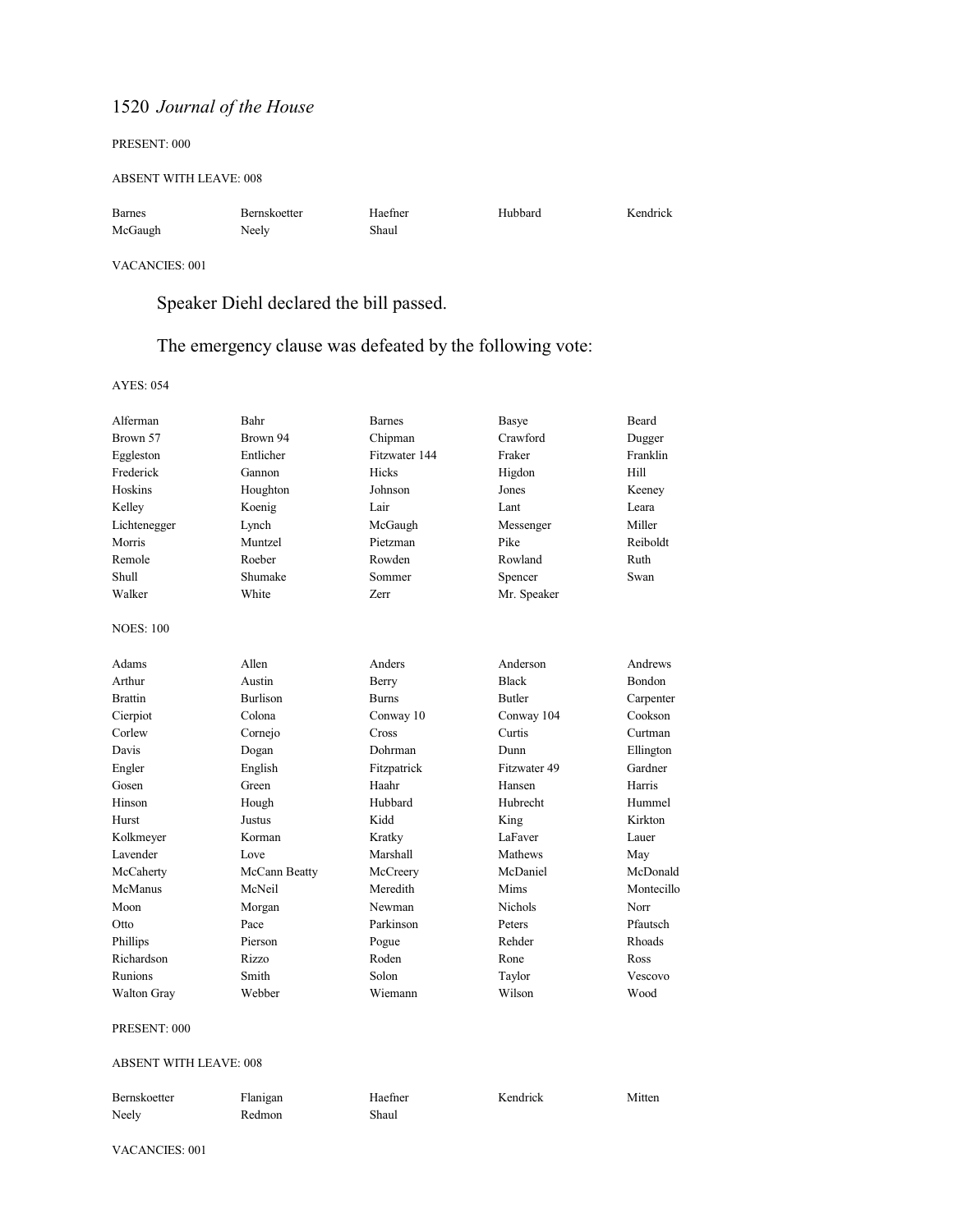**HCS SCS SB 152**, relating to environmental protection, was taken up by Representative Miller.

#### Representative Miller offered **House Amendment No. 1**.

#### *House Amendment No. 1*

AMEND House Committee Substitute for Senate Committee Substitute for Senate Bill No. 152, Page 21, Section 620.3150, Line 3, by inserting after all of said section and line the following:

"**643.650 1. Any owner of a coal-fired electric generating source in a National Ambient Air Quality Standards nonattainment area currently designated as of April 1, 2015, shall develop an ambient air quality monitoring or modeling network to characterize the sulfur dioxide air quality surrounding the electric generating source. The network shall adequately monitor the ambient air quality for sulfur dioxide surrounding the entire electric generating source and shall operate for not less than twelve consecutive quarters. The owner of such electric generating source shall notify the department of the manner in which it intends to characterize by either modeling or monitoring the air quality around such source. The location of any monitoring network installed by the owner of such electric generating source within a one-hour sulfur dioxide National Ambient Air Quality Standards nonattainment area shall be approved by the department.**

**2. Affected sources located in undesignated areas that elect to use monitoring to evaluate ambient air quality shall be consulted by the department on the use of existing monitors as well as the location of any new monitors intended to comprise the sulfur dioxide monitoring network. The department shall not submit its recommendation to the Environmental Protection Agency on the manner in which data will be gathered for the designation process that is inconsistent with the elections made by affected sources under this section. Where affected sources have elected to monitor under this section, the department shall submit recommendations for the designation process by the date set by a final, effective, and applicable Environmental Protection Agency requirement relating to state attainment designations and not prior.**

**3. The department shall consider all ambient air quality monitoring network data collected under subsection 1 of this section and under any agreement authorized under this subsection prior to proposing to the commission any sulfur dioxide limitation, emission reduction requirement, or other requirement for purposes of the one-hour sulfur dioxide National Ambient Air Quality Standard for any electric generating source that has elected to install a monitoring network under this section, except:**

**(1) The department may propose to the commission any sulfur dioxide limitations or emission reduction requirements specifically agreed to in any voluntary agreement entered into between the department and any owner of an electric generating source that has elected to install a monitoring network under this section; and**

**(2) The department may propose to the commission any adjustments to the sulfur dioxide limitations or emission reduction requirements applicable to any electric generating source located in a sulfur dioxide nonattainment area and subject to an agreement under subdivision (1) of this subsection, as justified by an ambient air quality analysis relying on no fewer than two quarters of monitored data collected through the monitoring network allowable under subsection 1 of this section and consistent with such agreement.**

**4. Nothing in this section shall prohibit the department from entering into an agreement with an owner of an electric generating source to limit or reduce sulfur dioxide emissions at such affected source that is below the source's permitted sulfur dioxide emission rate.**"; and

Further amend said bill by amending the title, enacting clause, and intersectional references accordingly.

Representative Richardson moved the previous question.

Which motion was adopted by the following vote: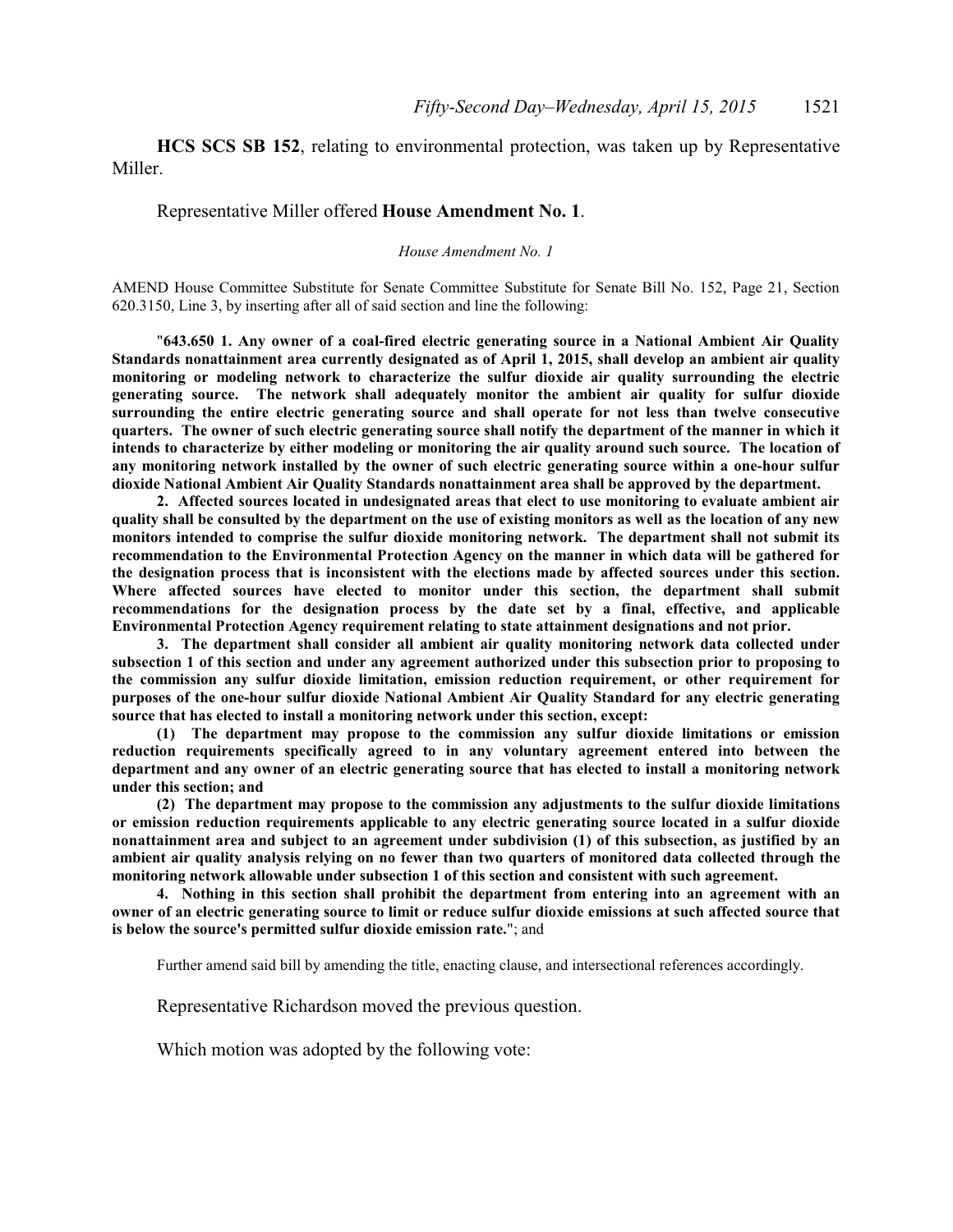AYES: 109

| Alferman                      | Allen          | Anderson       | Andrews       | Austin          |
|-------------------------------|----------------|----------------|---------------|-----------------|
| Bahr                          | <b>Barnes</b>  | Basye          | <b>Beard</b>  | Berry           |
| <b>Black</b>                  | Bondon         | <b>Brattin</b> | Brown 94      | <b>Burlison</b> |
| Chipman                       | Cierpiot       | Conway 104     | Cookson       | Corlew          |
| Cornejo                       | Crawford       | Cross          | Curtman       | Davis           |
| Dogan                         | <b>Dohrman</b> | Dugger         | Eggleston     | Engler          |
| English                       | Entlicher      | Fitzpatrick    | Fitzwater 144 | Fitzwater 49    |
| Flanigan                      | Frederick      | Gannon         | Gosen         | Haahr           |
| Hansen                        | Hicks          | Higdon         | Hill          | Hinson          |
| Hoskins                       | Houghton       | Hubrecht       | Hurst         | Johnson         |
| Jones                         | Justus         | Keeney         | Kelley        | Kidd            |
| King                          | Koenig         | Kolkmeyer      | Korman        | Lair            |
| Lant                          | Lauer          | Leara          | Lichtenegger  | Love            |
| Lynch                         | Marshall       | Mathews        | McCaherty     | McDaniel        |
| McGaugh                       | Messenger      | Miller         | Moon          | Morris          |
| Muntzel                       | Parkinson      | Pfautsch       | Phillips      | Pietzman        |
| Pike                          | Pogue          | Redmon         | Rehder        | Reiboldt        |
| Remole                        | Rhoads         | Richardson     | Roden         | Roeber          |
| Rone                          | Ross           | Rowden         | Rowland       | Ruth            |
| Shull                         | Shumake        | Solon          | Sommer        | Spencer         |
| Swan                          | Taylor         | Vescovo        | Walker        | White           |
| Wiemann                       | Wilson         | Wood           | Mr. Speaker   |                 |
|                               |                |                |               |                 |
| <b>NOES: 041</b>              |                |                |               |                 |
| Adams                         | Anders         | Arthur         | <b>Burns</b>  | Butler          |
| Carpenter                     | Colona         | Conway 10      | Curtis        | Dunn            |
| Ellington                     | Gardner        | Green          | Harris        | Hubbard         |
| Hummel                        | Kirkton        | Kratky         | LaFaver       | Lavender        |
| May                           | McCann Beatty  | McCreery       | McDonald      | McManus         |
| McNeil                        | Meredith       | Mims           | Montecillo    | Morgan          |
| <b>Nichols</b>                | Norr           | Otto           | Pace          | Peters          |
| Pierson                       | Rizzo          | Runions        | Smith         | Walton Gray     |
| Webber                        |                |                |               |                 |
| PRESENT: 000                  |                |                |               |                 |
| <b>ABSENT WITH LEAVE: 012</b> |                |                |               |                 |
| Bernskoetter                  | Brown 57       | Fraker         | Franklin      | Haefner         |
| Hough                         | Kendrick       | Mitten         | Neely         | Newman          |
| Shaul                         | Zerr           |                |               |                 |
|                               |                |                |               |                 |

VACANCIES: 001

On motion of Representative Miller, **House Amendment No. 1** was adopted.

# Representative Lant offered **House Amendment No. 2**.

### *House Amendment No. 2*

AMEND House Committee Substitute for Senate Committee Substitute for Senate Bill No. 152, Page 20, Section 260.345, Line 36, by inserting after all of said section and line the following: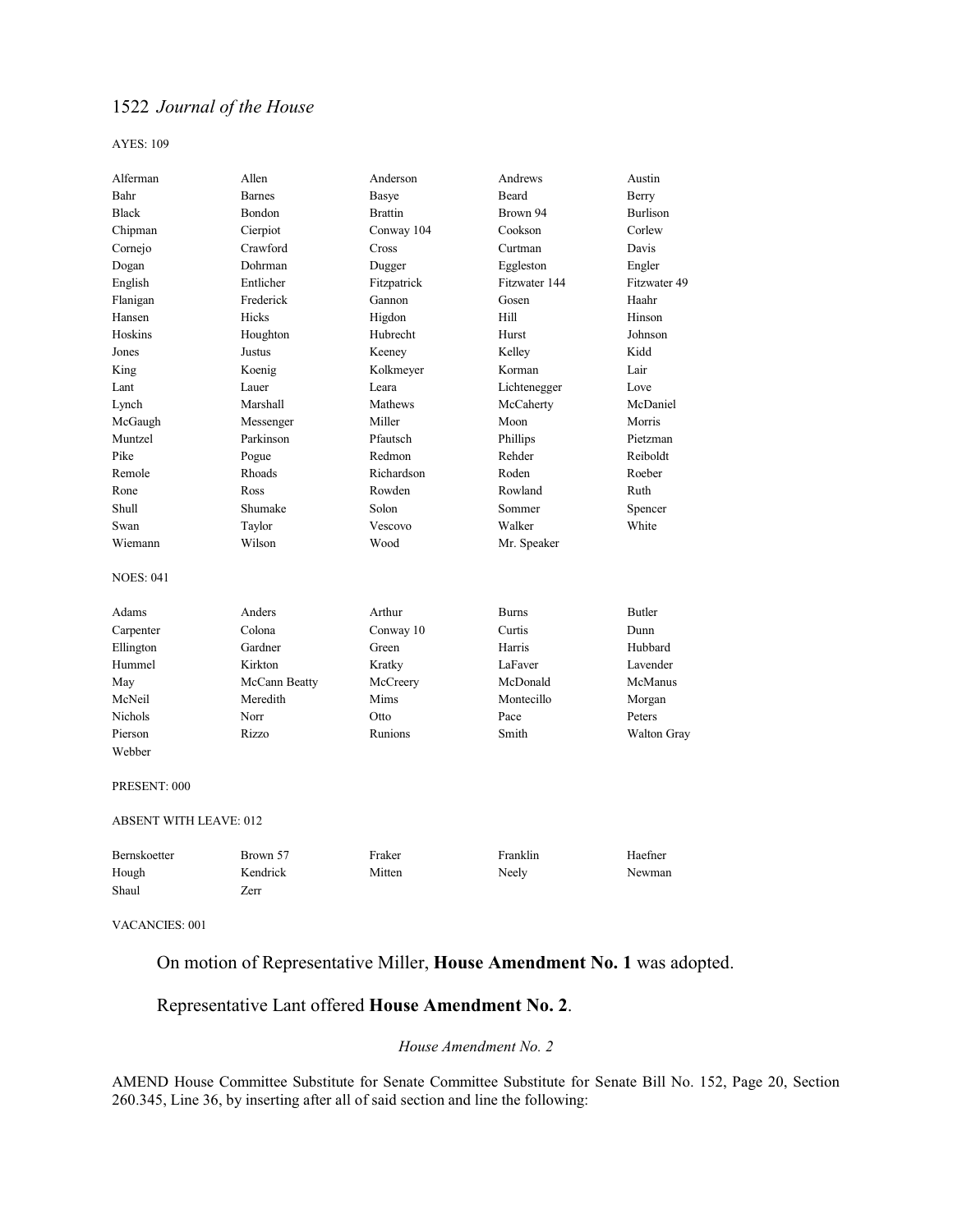"**306.910. 1. For purposes of this section, the following terms shall mean:**

**(1) "Outfitter", any individual, group, corporation, or other business entity which rents or provides the opportunity to the public to use any watercraft on the state's streams or rivers;**

**(2) "Water patrol division", the water patrol division of the state highway patrol;**

**(3) "Watercraft", any canoe, kayak, raft, innertube, or other flotation device propelled by the use of paddles, oars, or other nonmotorized means of propulsion.**

**2. By January 1, 2016, the water patrol division shall develop an informational brochure regarding the laws, regulations, and associated penalties relating to recreational water use as they pertain to individuals participating in the recreational use of the state's streams or rivers.**

**3. The water patrol division shall distribute the informational brochures developed under this section to all campgrounds and outfitters that rent or provide watercraft for use on a stream or river.**

**4. No more than one hundred thousand dollars shall be expended on the development and printing of the informational brochure under this section.**"; and

Further amend said bill by amending the title, enacting clause, and intersectional references accordingly.

On motion of Representative Lant, **House Amendment No. 2** was adopted.

On motion of Representative Miller, **HCS SCS SB 152, as amended**, was adopted.

On motion of Representative Miller, **HCS SCS SB 152, as amended**, was read the third time and passed by the following vote:

| Alferman         | Allen          | Anders          | Anderson      | Andrews        |
|------------------|----------------|-----------------|---------------|----------------|
| Arthur           | Austin         | Bahr            | <b>Barnes</b> | Basye          |
| <b>Beard</b>     | Berry          | <b>Black</b>    | <b>Bondon</b> | <b>Brattin</b> |
| Brown 57         | Brown 94       | <b>Burlison</b> | <b>Burns</b>  | Chipman        |
| Cierpiot         | Colona         | Conway 10       | Conway 104    | Cookson        |
| Corlew           | Cornejo        | Crawford        | Cross         | Curtis         |
| Curtman          | Davis          | Dogan           | Dohrman       | Dugger         |
| Eggleston        | Engler         | English         | Entlicher     | Fitzpatrick    |
| Fitzwater 144    | Fitzwater 49   | Flanigan        | Fraker        | Franklin       |
| Frederick        | Gannon         | Gosen           | Haahr         | Hansen         |
| Harris           | Hicks          | Higdon          | Hill          | Hinson         |
| Hoskins          | Hough          | Houghton        | Hubbard       | Hubrecht       |
| Hummel           | Johnson        | Jones           | Justus        | Keeney         |
| Kelley           | Kidd           | King            | Koenig        | Kolkmeyer      |
| Korman           | Kratky         | Lair            | Lant          | Lauer          |
| Lavender         | Leara          | Lichtenegger    | Love          | Lynch          |
| Mathews          | May            | McCaherty       | McDaniel      | McGaugh        |
| McManus          | Messenger      | Miller          | Mims          | Morris         |
| Muntzel          | <b>Nichols</b> | Pace            | Parkinson     | Peters         |
| Pfautsch         | Phillips       | Pietzman        | Pike          | Redmon         |
| Rehder           | Reiboldt       | Remole          | Rhoads        | Richardson     |
| Rizzo            | Roden          | Roeber          | Rone          | Ross           |
| Rowden           | Rowland        | Runions         | Ruth          | Shull          |
| Shumake          | Smith          | Solon           | Sommer        | Spencer        |
| Swan             | Taylor         | Vescovo         | Walker        | Webber         |
| White            | Wiemann        | Wilson          | Wood          | Zerr           |
| Mr. Speaker      |                |                 |               |                |
| <b>NOES: 025</b> |                |                 |               |                |
| Adams            | <b>Butler</b>  | Carpenter       | Dunn          | Ellington      |
| Gardner          | Green          | Hurst           | Kirkton       | LaFaver        |
|                  |                |                 |               |                |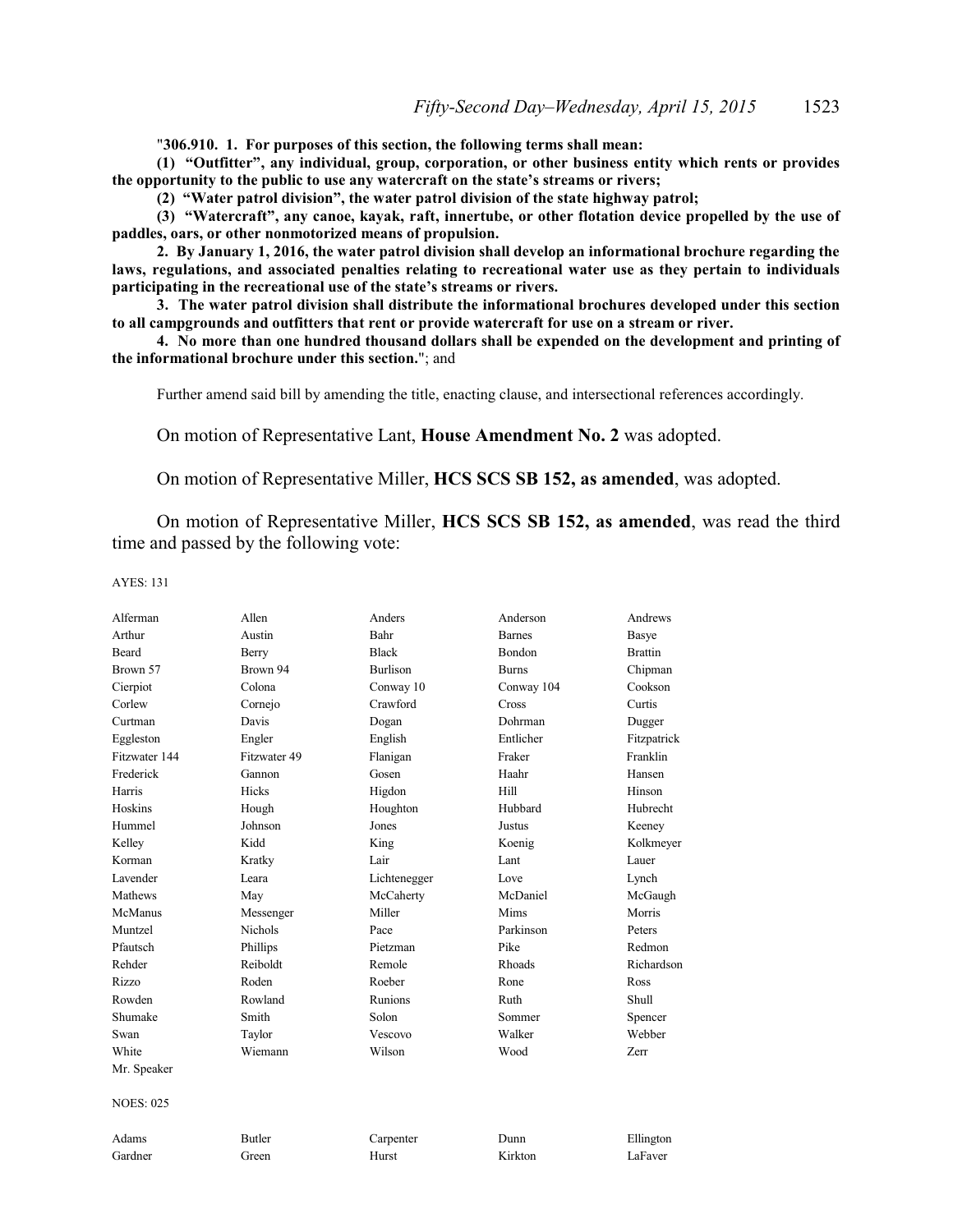| Marshall                      | McCann Beatty | McCreery | McDonald | McNeil      |
|-------------------------------|---------------|----------|----------|-------------|
| Meredith                      | Montecillo    | Moon     | Morgan   | Newman      |
| Norr                          | Otto          | Pierson  | Pogue    | Walton Gray |
| PRESENT: 000                  |               |          |          |             |
| <b>ABSENT WITH LEAVE: 006</b> |               |          |          |             |
| Bernskoetter<br>Shaul         | Haefner       | Kendrick | Mitten   | Neely       |

VACANCIES: 001

Speaker Diehl declared the bill passed.

# **SUPPLEMENTAL CALENDAR**

April 15, 2015

### HOUSE BILLS FOR THIRD READING

HCS HB 457 - Hicks

# **THIRD READING OF HOUSE BILLS**

**HCS HB 457**, relating to cardiopulmonary instruction in schools, was taken up by Representative Hicks.

On motion of Representative Hicks, **HCS HB 457** was read the third time and passed by the following vote:

| Adams          | Alferman   | Allen     | Anders       | Anderson      |
|----------------|------------|-----------|--------------|---------------|
| Andrews        | Arthur     | Austin    | Bahr         | <b>Barnes</b> |
| Basye          | Beard      | Berry     | <b>Black</b> | Bondon        |
| <b>Brattin</b> | Brown 57   | Brown 94  | Burlison     | <b>Burns</b>  |
| Butler         | Carpenter  | Chipman   | Cierpiot     | Colona        |
| Conway 10      | Conway 104 | Cookson   | Corlew       | Cornejo       |
| Crawford       | Cross      | Curtman   | Davis        | Dogan         |
| Dohrman        | Dugger     | Dunn      | Eggleston    | Ellington     |
| Engler         | English    | Entlicher | Fitzpatrick  | Fitzwater 144 |
| Fitzwater 49   | Flanigan   | Fraker    | Franklin     | Frederick     |
| Gannon         | Gosen      | Green     | Haahr        | Hansen        |
| Harris         | Hicks      | Higdon    | Hill         | Hinson        |
| Hoskins        | Hough      | Houghton  | Hubbard      | Hubrecht      |
| Hummel         | Hurst      | Johnson   | Jones        | Justus        |
| Keeney         | Kelley     | Kidd      | King         | Kirkton       |
| Koenig         | Kolkmeyer  | Korman    | Kratky       | LaFaver       |
| Lair           | Lant       | Lauer     | Leara        | Lichtenegger  |
| Love           | Lynch      | Mathews   | May          | McCaherty     |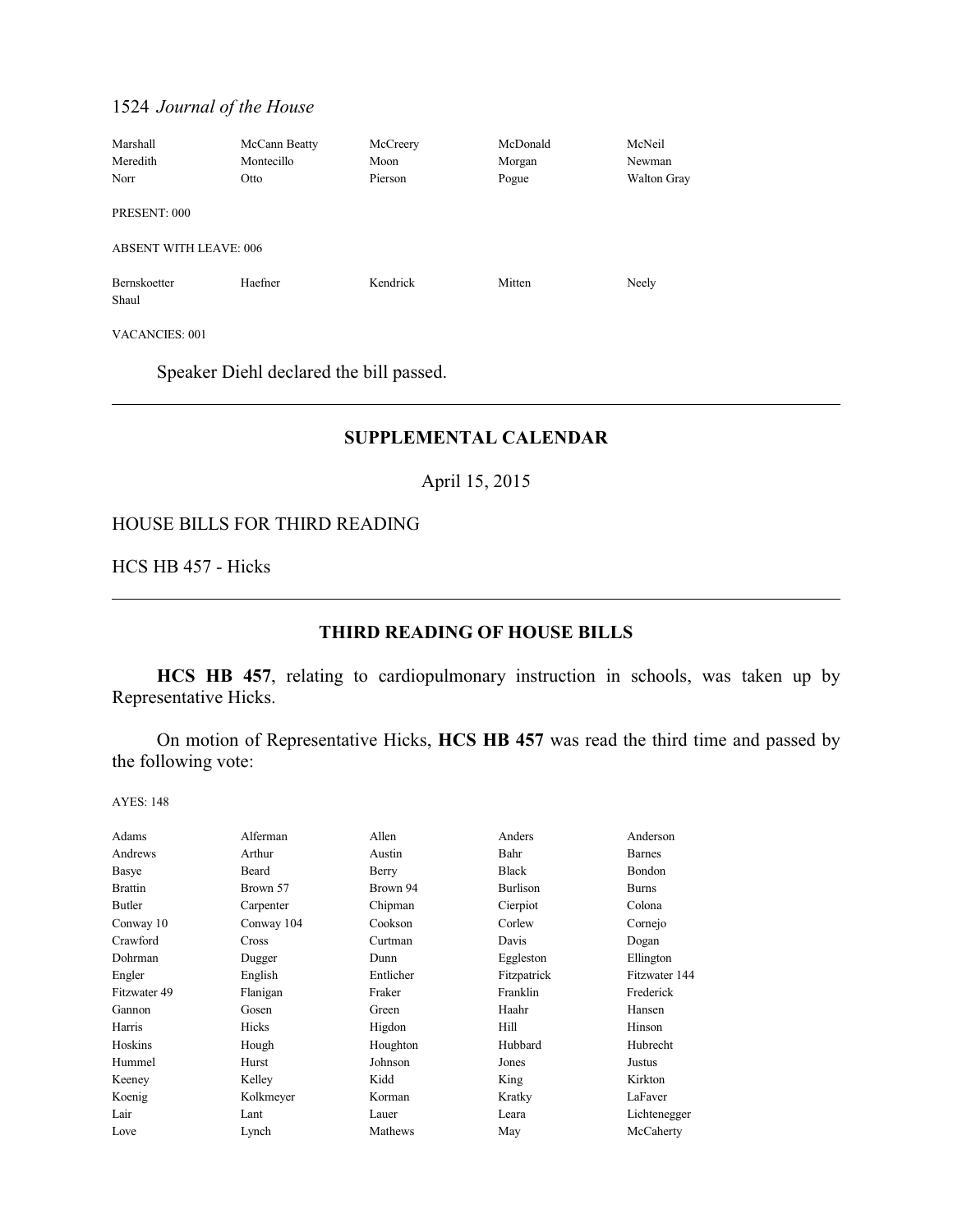| McCann Beatty                 | McCreery           | McDaniel       | McDonald | McGaugh  |
|-------------------------------|--------------------|----------------|----------|----------|
| McManus                       | McNeil             | Messenger      | Miller   | Mims     |
| Mitten                        | Montecillo         | Moon           | Morgan   | Morris   |
| Muntzel                       | Newman             | <b>Nichols</b> | Norr     | Pace     |
| Parkinson                     | Peters             | Pfautsch       | Phillips | Pierson  |
| Pietzman                      | Pike               | Redmon         | Rehder   | Reiboldt |
| Remole                        | Rhoads             | Richardson     | Rizzo    | Roden    |
| Roeber                        | Rone               | Ross           | Rowland  | Runions  |
| Ruth                          | Shull              | Shumake        | Smith    | Solon    |
| Sommer                        | Spencer            | Swan           | Taylor   | Vescovo  |
| Walker                        | <b>Walton Gray</b> | White          | Wiemann  | Wilson   |
| Wood                          | Zerr               | Mr. Speaker    |          |          |
| <b>NOES: 004</b><br>Lavender  | Marshall           | Meredith       | Pogue    |          |
|                               |                    |                |          |          |
| PRESENT: 001                  |                    |                |          |          |
| Gardner                       |                    |                |          |          |
| <b>ABSENT WITH LEAVE: 009</b> |                    |                |          |          |
| <b>Bernskoetter</b>           | Curtis             | Haefner        | Kendrick | Neely    |
| Otto                          | Rowden             | Shaul          | Webber   |          |

VACANCIES: 001

Speaker Diehl declared the bill passed.

**HB 1064**, relating to contractual fees charged by certain financial institutions, was taken up by Representative Shull.

On motion of Representative Shull, **HB 1064** was read the third time and passed by the following vote:

| Adams          | Alferman     | Allen        | Anders        | Anderson      |
|----------------|--------------|--------------|---------------|---------------|
| Andrews        | Arthur       | Austin       | Bahr          | <b>Barnes</b> |
| Basye          | Beard        | Berry        | <b>Black</b>  | Bondon        |
| <b>Brattin</b> | Brown 57     | Brown 94     | Burlison      | <b>Burns</b>  |
| Butler         | Carpenter    | Chipman      | Cierpiot      | Colona        |
| Conway 10      | Conway 104   | Cookson      | Corlew        | Cornejo       |
| Crawford       | <b>Cross</b> | Curtman      | Davis         | Dogan         |
| Dohrman        | Dugger       | Dunn         | Eggleston     | Ellington     |
| Engler         | English      | Entlicher    | Fitzwater 144 | Fitzwater 49  |
| Flanigan       | Fraker       | Franklin     | Frederick     | Gannon        |
| Gosen          | Green        | Hansen       | Harris        | Hicks         |
| Hill           | Hinson       | Hoskins      | Hough         | Houghton      |
| Hubbard        | Hubrecht     | Hummel       | Hurst         | Johnson       |
| Jones          | Justus       | Keeney       | Kelley        | Kidd          |
| King           | Kirkton      | Koenig       | Kolkmeyer     | Korman        |
| Kratky         | LaFaver      | Lair         | Lant          | Lauer         |
| Lavender       | Leara        | Lichtenegger | Love          | Lynch         |
| Marshall       | Mathews      | May          | McCaherty     | McCann Beatty |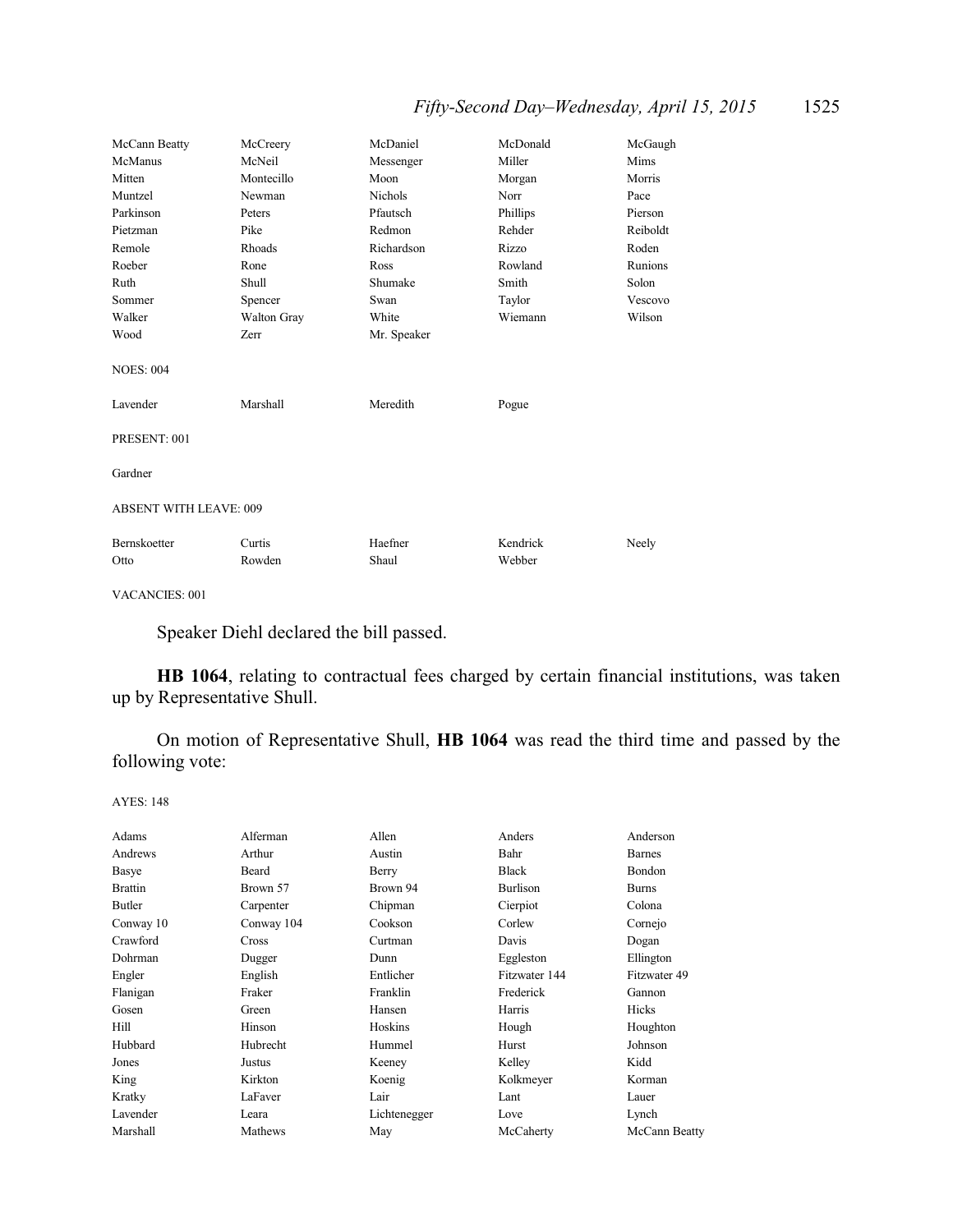| McCreery                      | McDaniel    | McDonald    | McGaugh  | McManus  |
|-------------------------------|-------------|-------------|----------|----------|
| Meredith                      | Messenger   | Miller      | Mims     | Mitten   |
| Montecillo                    | Moon        | Morgan      | Morris   | Muntzel  |
| Newman                        | Nichols     | Norr        | Otto     | Pace     |
| Parkinson                     | Peters      | Pfautsch    | Phillips | Pierson  |
| Pietzman                      | Pike        | Redmon      | Rehder   | Reiboldt |
| Remole                        | Rhoads      | Richardson  | Rizzo    | Roden    |
| Roeber                        | Rone        | Ross        | Rowland  | Runions  |
| Ruth                          | Shull       | Shumake     | Smith    | Solon    |
| Sommer                        | Spencer     | Swan        | Taylor   | Vescovo  |
| Walker                        | Walton Gray | White       | Wiemann  | Wilson   |
| Wood                          | Zerr        | Mr. Speaker |          |          |
| <b>NOES: 001</b>              |             |             |          |          |
| Pogue                         |             |             |          |          |
| PRESENT: 000                  |             |             |          |          |
| <b>ABSENT WITH LEAVE: 013</b> |             |             |          |          |
| <b>Bernskoetter</b>           | Curtis      | Fitzpatrick | Gardner  | Haahr    |
| Haefner                       | Higdon      | Kendrick    | McNeil   | Neely    |
| Rowden                        | Shaul       | Webber      |          |          |
| <b>VACANCIES: 001</b>         |             |             |          |          |

Speaker Diehl declared the bill passed.

**HCS HB 538**, relating to dispensing opioid antagonist drugs, was taken up by Representative Lynch.

On motion of Representative Lynch, **HCS HB 538** was read the third time and passed by the following vote:

| Adams      | Alferman      | Allen         | Anders       | Anderson       |
|------------|---------------|---------------|--------------|----------------|
| Andrews    | Arthur        | Austin        | Bahr         | Basye          |
| Beard      | Berry         | <b>Black</b>  | Bondon       | <b>Brattin</b> |
| Brown 57   | Brown 94      | Burlison      | <b>Burns</b> | Butler         |
| Carpenter  | Chipman       | Cierpiot      | Colona       | Conway 10      |
| Conway 104 | Cookson       | Corlew        | Cornejo      | Crawford       |
| Cross      | Davis         | Dogan         | Dohrman      | Dugger         |
| Dunn       | Eggleston     | Ellington     | Engler       | English        |
| Entlicher  | Fitzwater 144 | Fitzwater 49  | Flanigan     | Fraker         |
| Franklin   | Frederick     | Gannon        | Gardner      | Gosen          |
| Green      | Hansen        | Harris        | <b>Hicks</b> | Higdon         |
| Hill       | Hinson        | Hoskins       | Houghton     | Hubbard        |
| Hubrecht   | Hummel        | Hurst         | Johnson      | Jones          |
| Justus     | Keeney        | Kelley        | Kidd         | King           |
| Kirkton    | Koenig        | Kolkmeyer     | Korman       | Kratky         |
| LaFaver    | Lair          | Lant          | Lauer        | Lavender       |
| Leara      | Lichtenegger  | Love          | Lynch        | Mathews        |
| May        | McCaherty     | McCann Beatty | McCreery     | McDaniel       |
| McDonald   | McGaugh       | McManus       | McNeil       | Meredith       |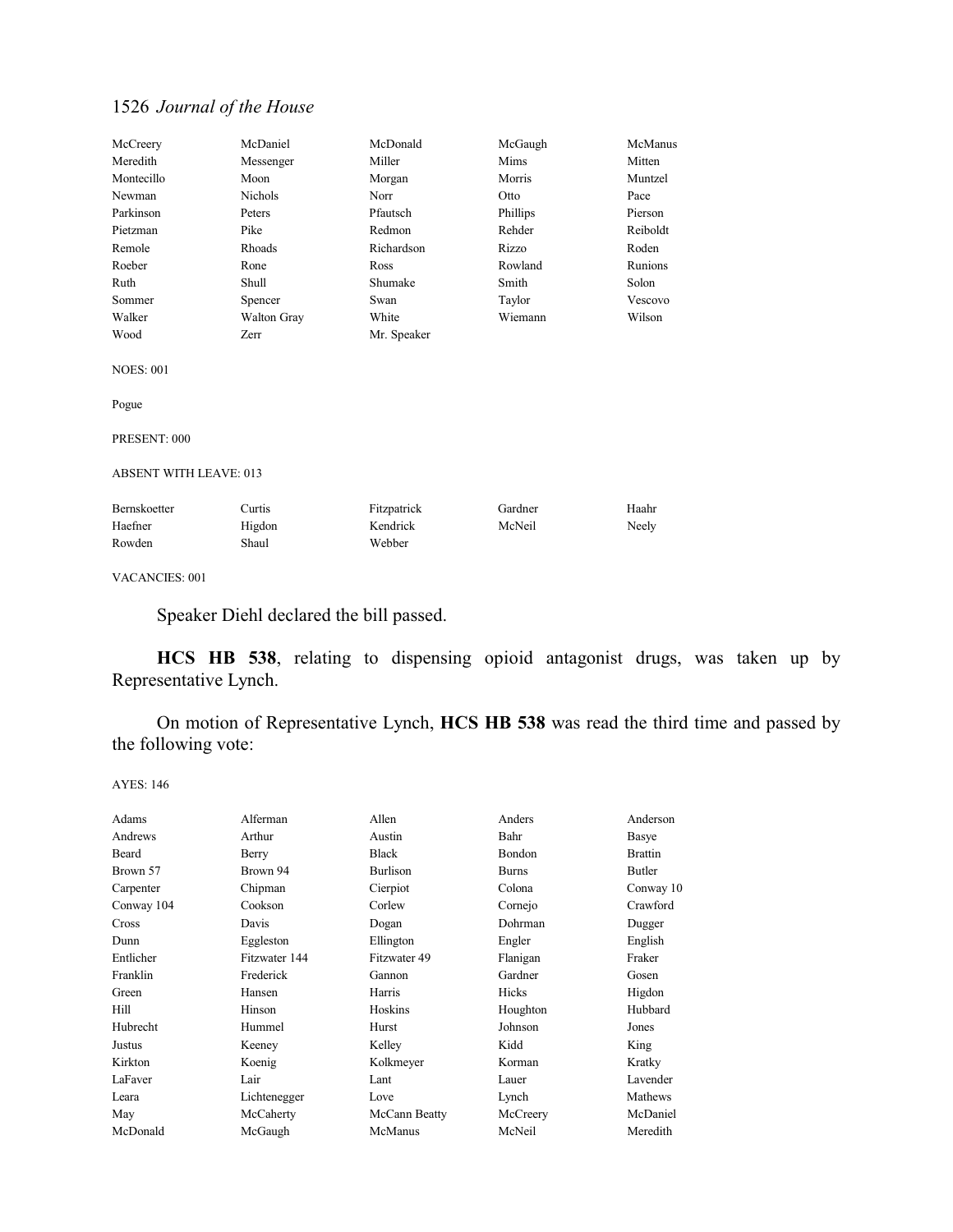# *Fifty-Second Day–Wednesday, April 15, 2015* 1527

| Messenger                     | Miller       | Mims     | Mitten   | Montecillo  |
|-------------------------------|--------------|----------|----------|-------------|
| Moon                          | Morgan       | Morris   | Muntzel  | Newman      |
| Nichols                       | Norr         | Otto     | Pace     | Parkinson   |
| Peters                        | Pfautsch     | Phillips | Pierson  | Pietzman    |
| Pike                          | Redmon       | Rehder   | Reiboldt | Remole      |
| Rhoads                        | Richardson   | Roden    | Roeber   | Rone        |
| Ross                          | Rowland      | Runions  | Ruth     | Shull       |
| Shumake                       | Smith        | Solon    | Sommer   | Spencer     |
| Swan                          | Taylor       | Vescovo  | Walker   | Walton Gray |
| Webber                        | White        | Wiemann  | Wood     | Zerr        |
| Mr. Speaker                   |              |          |          |             |
|                               |              |          |          |             |
| <b>NOES: 001</b>              |              |          |          |             |
|                               |              |          |          |             |
| Pogue                         |              |          |          |             |
|                               |              |          |          |             |
| PRESENT: 000                  |              |          |          |             |
|                               |              |          |          |             |
| <b>ABSENT WITH LEAVE: 015</b> |              |          |          |             |
|                               |              |          |          |             |
| <b>Barnes</b>                 | Bernskoetter | Curtis   | Curtman  | Fitzpatrick |
| Haahr                         | Haefner      | Hough    | Kendrick | Marshall    |
| Neely                         | Rizzo        | Rowden   | Shaul    | Wilson      |
|                               |              |          |          |             |

VACANCIES: 001

Speaker Diehl declared the bill passed.

# **COMMITTEE REPORTS**

### **Committee on Civil and Criminal Proceedings**, Chairman Cornejo reporting:

Mr. Speaker: Your Committee on Civil and Criminal Proceedings, to which was referred **HB 45**, begs leave to report it has examined the same and recommends that it **Do Pass**, and pursuant to Rule 27(9) be referred to the Select Committee on Judiciary.

Mr. Speaker: Your Committee on Civil and Criminal Proceedings, to which was referred **HB 180**, begs leave to report it has examined the same and recommends that it **Do Pass with House Committee Amendment No. 1**, and pursuant to Rule 27(9) be referred to the Select Committee on Judiciary.

#### *House Committee Amendment No. 1*

AMEND House Bill No. 180, Page 2, Section 311.310, Line 25, by deleting all of said line and inserting in lieu thereof the following:

"**if the person under the age of twenty-one causes death or physical injury to another person while intoxicated as a result of consuming such alcohol; except that the provisions of this subsection shall not apply to any licensee under this chapter or his or her employee.**"; and

Further amend said title, enacting clause and intersectional references accordingly.

Mr. Speaker: Your Committee on Civil and Criminal Proceedings, to which was referred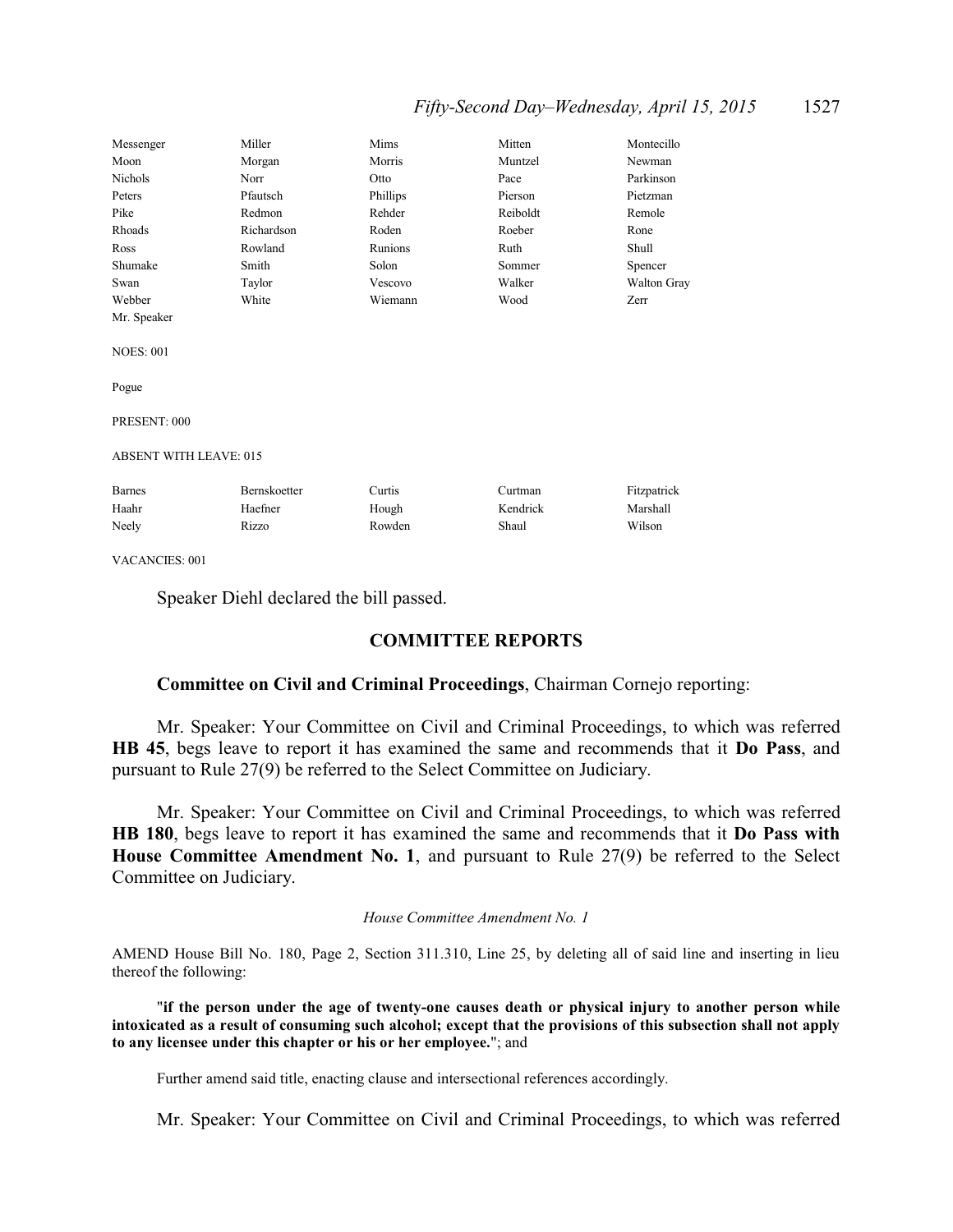**HB 309**, begs leave to report it has examined the same and recommends that it **Do Pass**, and pursuant to Rule 27(9) be referred to the Select Committee on Judiciary.

Mr. Speaker: Your Committee on Civil and Criminal Proceedings, to which was referred **HB 503**, begs leave to report it has examined the same and recommends that it **Do Pass with House Committee Amendment No. 1 to House Committee Amendment No. 1,** and **House Committee Amendment No. 1, as amended**, and pursuant to Rule 27(9) be referred to the Select Committee on Judiciary.

> *House Committee Amendment No. 1 to House Committee Amendment No. 1*

AMEND House Committee Amendment No. 1 to House Bill No. 503, Page 1, Line 4, by deleting the word "**ten**" and inserting in lieu thereof the word "**three**"; and

Further amend said amendment and page, Line 29, by deleting all of said line and inserting in lieu thereof the following:

"**is insolvent, the court may extend the maintenance obligation past the termination date.**

**5. Notwithstanding the provisions of subdivision (1) of subsection 4 of this section, maintenance orders may be extended for the following reasons:** 

**(a) The recipient is enrolled in an education secondary, post secondary, graduate, or technical training program. Maintenance granted under this paragraph shall be to provide a standard of living for the recipient. Additionally, the recipient shall maintain at least twelve credit hours and must receive passing grades in the courses of instruction. Any maintenance granted under this paragraph shall include a termination date of not more than ten years from the date of entry of the original order; except that, any maintenance obligation which is in arrearage at the scheduled termination date shall not terminate until the obligor has repaid such arrearage in full. No additional obligation shall accrue during the repayment of any arrearage.** 

**(b) The recipient has developed physical, emotional, or mental health issues during the duration of the marriage or such condition has progressed during the marriage to where the recipient is unable to provide for themselves. Any maintenance granted under this paragraph may extend the termination date until he recipient is able to provide for himself or herself or the recipient passes away.** 

**(c) At least one minor child of the marriage physically lives in the home of the recipient. Maintenance granted under this subsection shall be for a reasonable time period, as decided by the court.**

**(d) At least one minor child of the marriage is enrolled in a post-secondary or technical training program. Additionally, the child of the marriage shall maintain at least twelve credit hours and must receive passing grades in the courses of instruction. Maintenance under this subdivision shall terminate when the child turns twenty-one or completes the course of education, whichever is sooner.** 

**(e) A child of the marriage has developed physical, emotional, or mental health issues or such condition has progressed to where the child is unable to provide for himself or herself. Any maintenance granted under this paragraph may extend the termination date until the child is able to provide for himself or herself or the child passes away.** 

**(f) Pursuant to any valid settlement agreement entered into by both parties to the marriage.** 

**(g) The recipient's age is such that the option in subdivision (a) of this subsection would not provide the recipient with a realistic opportunity to achieve a standard of living that was experienced during the marriage.**

**(h) The court finds that fundamental fairness requires a continuation of maintenance. The court must clearly and in a detailed manner, explain the rational for continuing maintenance under this subdivision in the divorce decree."; and**

Further amend said bill, page, and section, Line 36, by deleting the number "5" and inserting in lieu thereof the number "6"; and"; and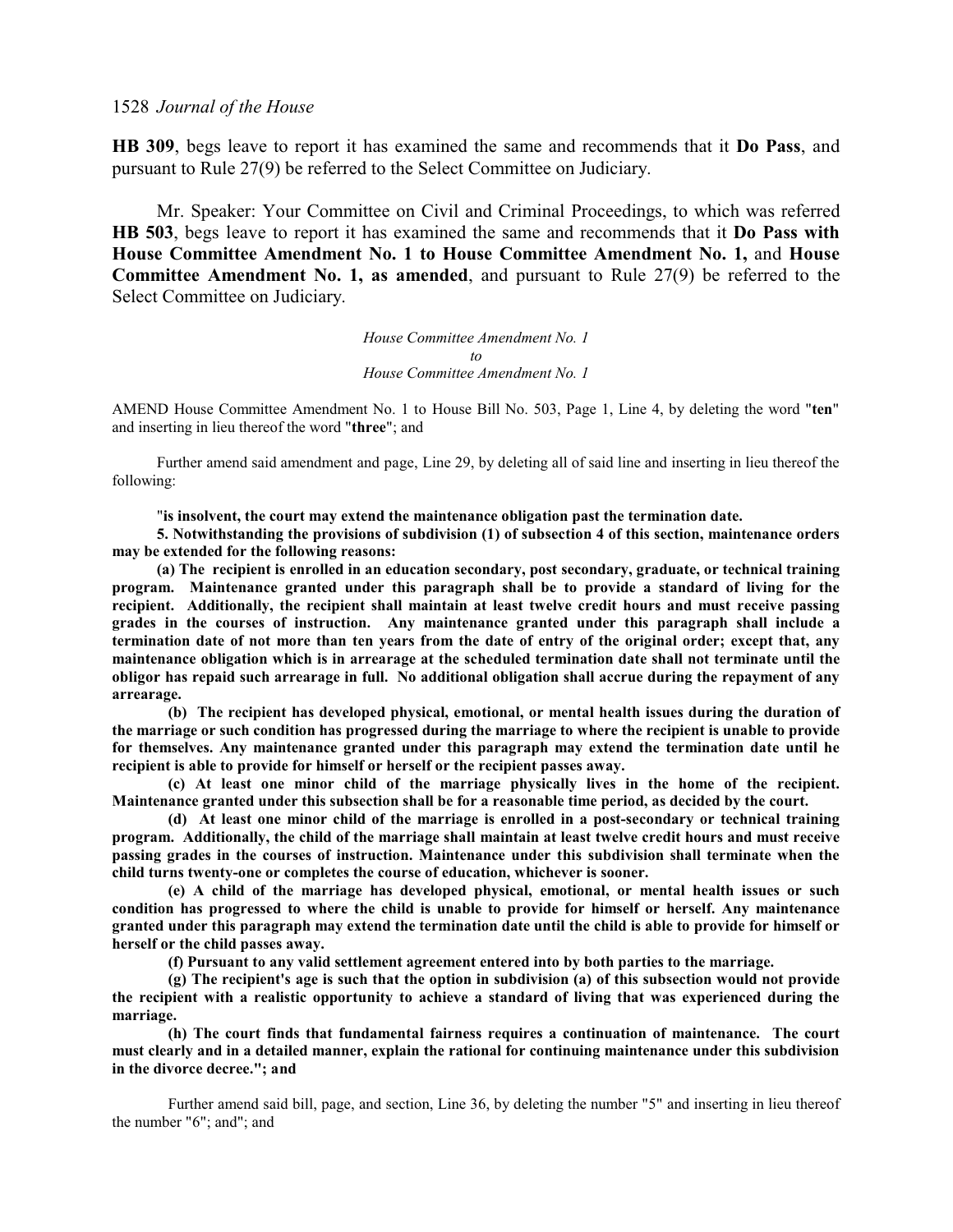Further amend said bill by amending the title, enacting clause, and intersectional references accordingly.

#### *House Committee Amendment No. 1*

AMEND House Bill No. 503, Page 2, Section 452.335, Lines 34-35, by deleting all of said lines and inserting in lieu thereof the following:

"**4. (1) All maintenance orders shall include a termination date of not more than ten years from date of entry of the original order; except that, any maintenance obligation which is in arrearage at the scheduled termination date shall not terminate until the obligor has repayed such arrearage in full. No additional obligation shall accrue during the repayment of any arrearage;**

**(2) Any maintenance obligation in effect on the effective date of this section and not in arrears may be automatically terminated six months after maintenance has been paid for ten years, or six months after the effective date of this section, whichever is later. The maintenance obligation of any obligor who is in arrears shall not be terminated until such obligor has repayed the entire arrearage in full, including the additional six months of maintenance required under this subdivision. No additional obligation shall accrue during the repayment of any arrearage;**

**(3) Any obligor who meets the requirements of this subsection may seek an automatic termination of his or her maintenance obligation by filing notice with the court of the obligor's intent to terminate his or her maintenance obligation in accordance with this section and submitting evidence sufficient to establish that the obligor's maintenance obligation is paid in full and not in arrears. The court shall, without a hearing, verify whether the maintenance obligation is paid in full and not in arrears. Upon such verification, the court shall automatically terminate the obligor's maintenance obligation and notify the obligee of such termination;**

**(4) During any six-month period of continued maintenance payments or period of repayment of arrearages by an obligor under this subsection, the court shall not modify the existing order of maintenance;**

**(5) Nothing in this subsection shall be construed as invalidating or otherwise nullifying a termination date of any order of maintenance in existence on the effective date of this section which terminates a maintenance obligation in less than ten years;**

**(6) Notwithstanding any provision of subdivision (1) to (5) to the contrary, if the spouse receiving maintenance is physically or mentally incapacitated from supporting himself or herself and is insolvent, the court may extend the maintenance obligation past the termination date.**"; and

Further amend said bill by amending the title, enacting clause, and intersectional references accordingly.

Mr. Speaker: Your Committee on Civil and Criminal Proceedings, to which was referred **HB 525**, begs leave to report it has examined the same and recommends that it **Do Pass**, and pursuant to Rule 27(9) be referred to the Select Committee on Judiciary.

Mr. Speaker: Your Committee on Civil and Criminal Proceedings, to which was referred **HB 657**, begs leave to report it has examined the same and recommends that it **Do Pass with House Committee Amendment No. 1**, and pursuant to Rule 27(9) be referred to the Select Committee on Judiciary.

#### *House Committee Amendment No. 1*

AMEND House Bill No. 657, Page 2, Section 558.019, Line 34-35, by deleting all of said lines and inserting in lieu thereof the following:

"**28, 1994, any offender who has been convicted of the dangerous felonies of assault in the first degree or robbery in the first degree and who is under.**"; and

Further amend said bill, section, and page, Line 37, by inserting immediately after "**court.**" the following:

"**Any such offender who is paroled and thereafter has his or her parole revoked due to conduct which**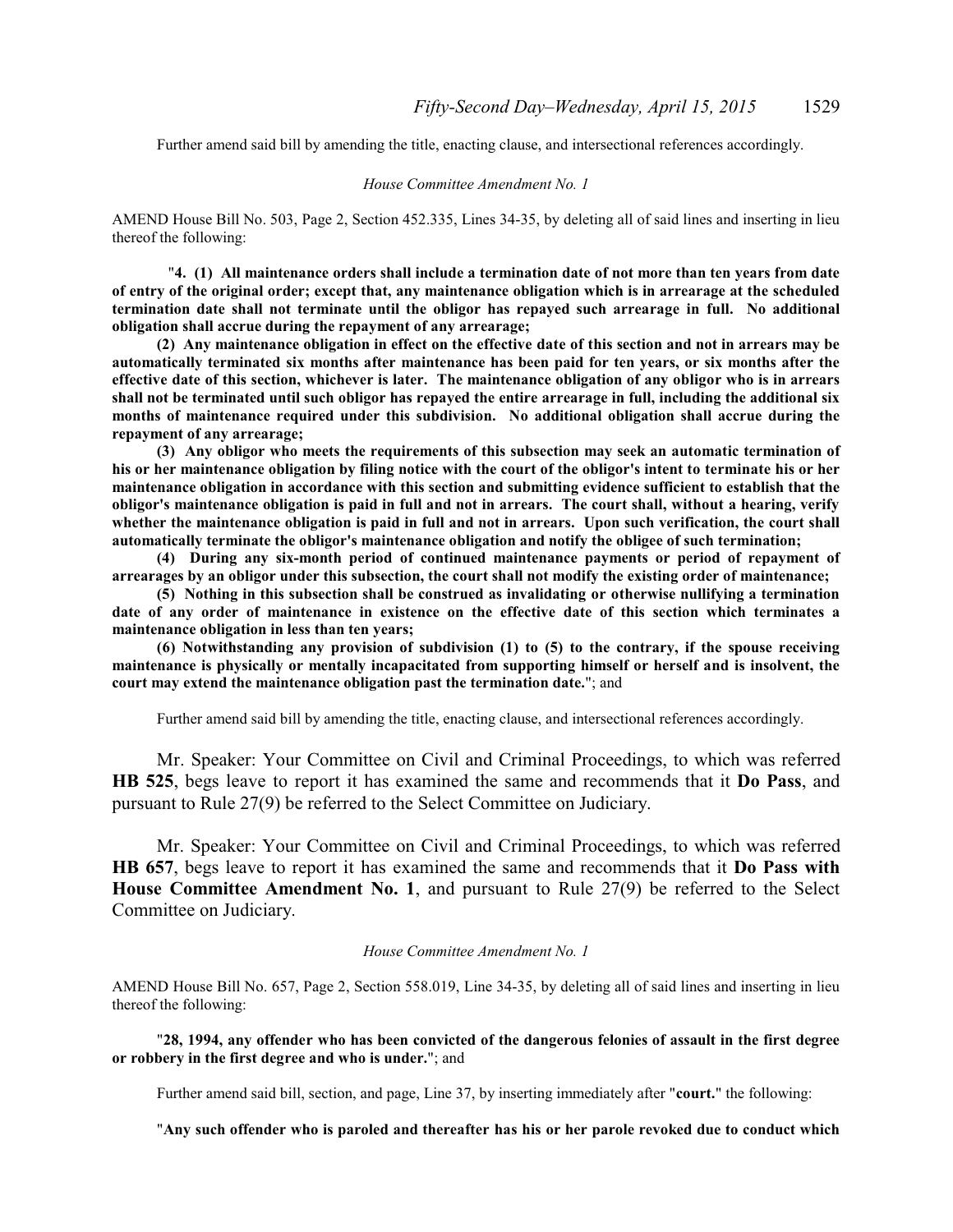**would be punished as a felony under the laws of this state, or of conduct under the laws of any state or of the United States which, if committed within this state, would be a felony**

**shall not be released until he or she has served the remainder of his or her original sentence as imposed by the court.**"; and

Further amend said bill by amending the title, enacting clause, and intersectional references accordingly.

Mr. Speaker: Your Committee on Civil and Criminal Proceedings, to which was referred **HB 697**, begs leave to report it has examined the same and recommends that it **Do Pass with House Committee Amendment No. 1**, and pursuant to Rule 27(9) be referred to the Select Committee on Judiciary.

*House Committee Amendment No. 1*

AMEND House Bill No. 697, Page 1, Section 490.065, Line 1, by deleting all of said line and inserting in lieu thereof the following:

"490.065. 1. **[**In any civil action,**] In actions brought under chapter 451, 452, 453, 454, or 455 or in actions adjudicated in juvenile courts under chapter 211 or in family courts under chapter 487: (1)** if scientific, technical, or other specialized knowledge"; and

Further amend said bill, page, and section, Line 5, by deleting the number "2." and inserting in lieu thereof the following:

"**[**2.**] (2)**"; and

Further amend said bill, page, and section, Line 7, by deleting the world "fact." and inserting in lieu thereof the following:

"fact**[**.**];**"; and

Further amend said bill, page, and section, Line 8, by deleting "3." and inserting in lieu thereof the following:

"**[**3.**] (3)**"; and

Further amend said bill, page, and section, Line 11, by deleting the word "reliable." and inserting in lieu thereof the following:

"reliable**[**.**];**"; and

Further amend said bill, page, and section, Line 12, by deleting the number "4." and inserting in lieu thereof the following:

"**[**4.**] (4)**"; and

Further amend said bill, page, and section, Line 15, by deleting all of said line and inserting in lieu thereof the following:

"or of greater assistance to the jury due to the particular facts of the case.

**2. Except in actions to which subsection 1 of this section applies:**

**(1) A witness who is**"; and

Further amend said bill and section, Page 2, Line 18, by deleting the number "**(1)**" and inserting in lieu thereof the following: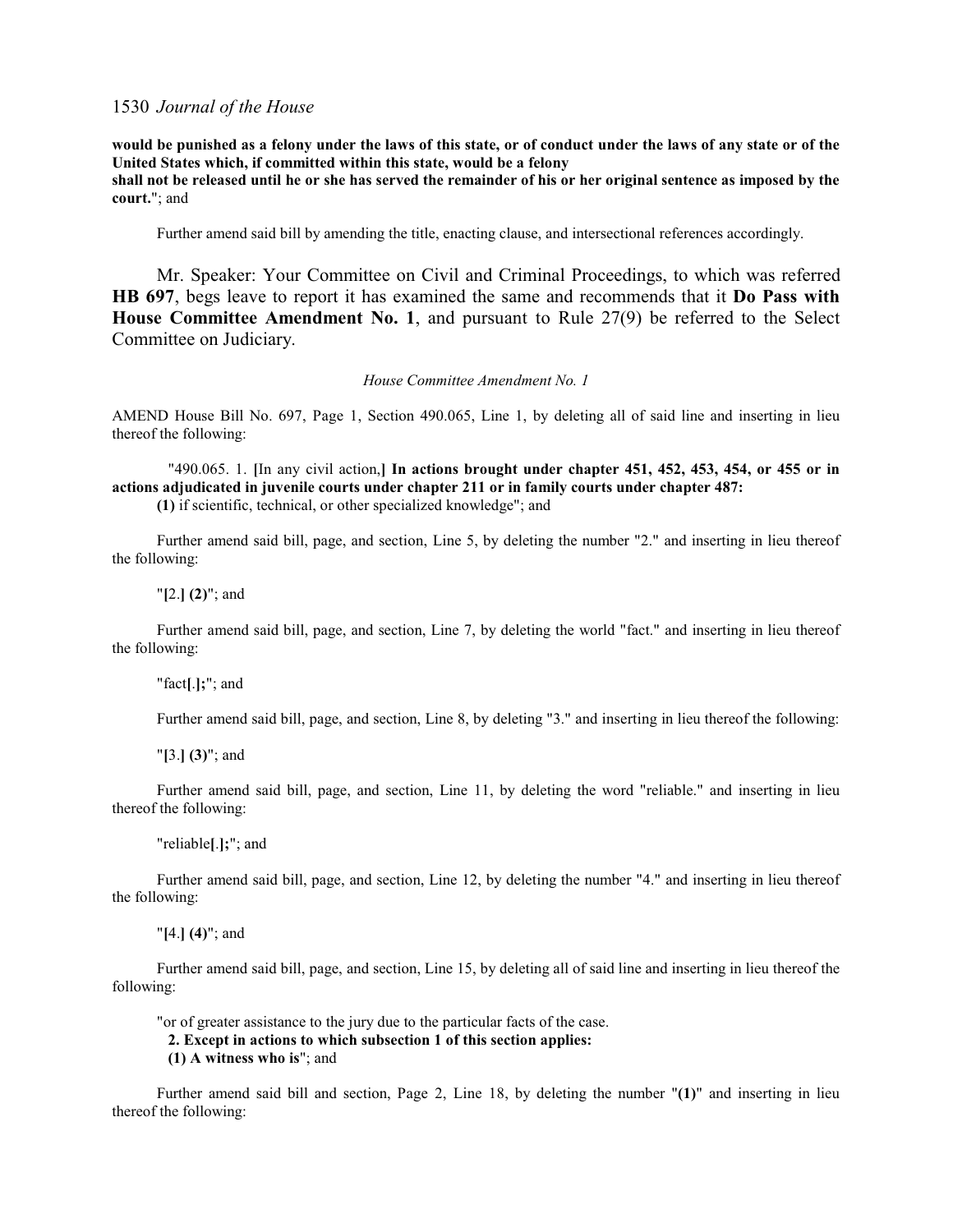"**(a)**"; and

Further amend said bill, page, and section, Line 20, by deleting the number "**(2)**" and inserting in lieu thereof the following:

"**(b)**"; and

Further amend said bill, page, and section, Line 21, by deleting the number "**(3)**" and inserting in lieu thereof the following:

"**(c)**"; and

Further amend said bill, page, and section, Line 22, by deleting the number "**(4)**" and inserting in lieu thereof the following:

"**(d)**"; and

Further amend said bill, page, and section, Line 24, by deleting the number "**2.**" and inserting in lieu thereof the following:

"**(2)**"; and

Further amend said bill, page, and section, Line 30, by deleting the word "**effect.**" and inserting in lieu thereof the following:

"**effect;**"; and

Further amend said bill, page, and section, Line 31, by deleting the number "**3. (1)**" and inserting in lieu thereof the following:

"**(3) (a)**"; and

Further amend said bill, page, and section, Line 32, by deleting the number "**(2)**" and inserting in lieu thereof the following:

"**(b)**"; and

Further amend said bill, page, and section, Line 34, by deleting the word "**alone.**" and inserting in lieu thereof the following:

"**alone;**"; and

Further amend said bill, page, and section, Line 35, by deleting the number "**4.**" and inserting in lieu thereof the following:

"**(4)**"; and

Further amend said bill by amending the title, enacting clause, and intersectional references accordingly.

Mr. Speaker: Your Committee on Civil and Criminal Proceedings, to which was referred **HB 767**, begs leave to report it has examined the same and recommends that it **Do Pass**, and pursuant to Rule 27(9) be referred to the Select Committee on Judiciary.

Mr. Speaker: Your Committee on Civil and Criminal Proceedings, to which was referred **HB 1176**, begs leave to report it has examined the same and recommends that it **Do Pass**, and pursuant to Rule 27(9) be referred to the Select Committee on Judiciary.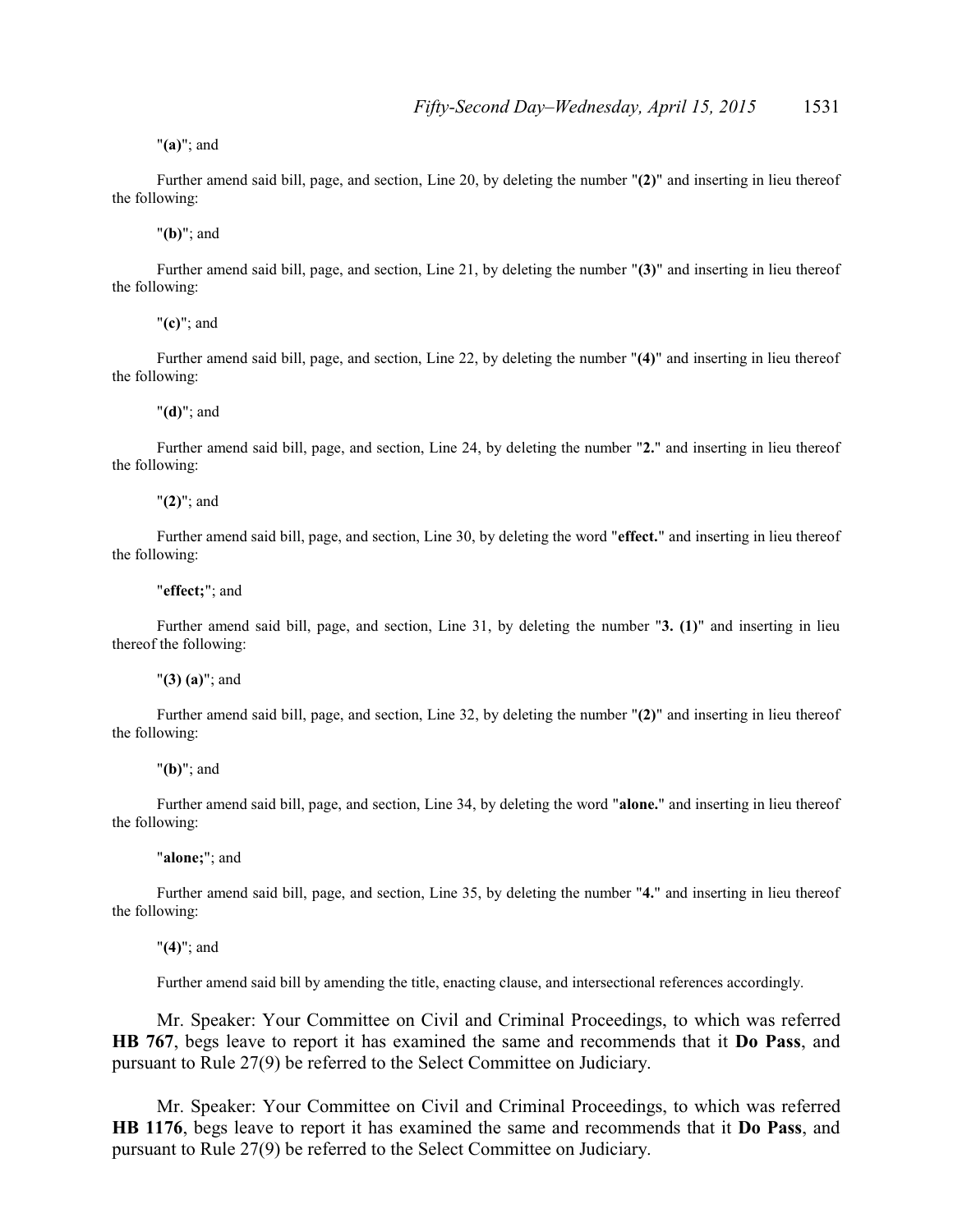# **Committee on Conservation and Natural Resources**, Chairman Anderson reporting:

Mr. Speaker: Your Committee on Conservation and Natural Resources, to which was referred **HB 1094**, begs leave to report it has examined the same and recommends that it **Do Pass**, and pursuant to Rule 27(2) be referred to the Select Committee on Agriculture.

Mr. Speaker: Your Committee on Conservation and Natural Resources, to which was referred **HB 1096**, begs leave to report it has examined the same and recommends that it **Do Pass**, and pursuant to Rule 27(2) be referred to the Select Committee on Agriculture.

# **Committee on Consumer Affairs**, Chairman Parkinson reporting:

Mr. Speaker: Your Committee on Consumer Affairs, to which was referred **HB 1331**, begs leave to report it has examined the same and recommends that it **Do Pass with House Committee Amendment No. 1 to House Committee Amendment No. 1,** and **House Committee Amendment No. 1, as amended**, and pursuant to Rule 27(9) be referred to the Select Committee on Judiciary.

> *House Committee Amendment No. 1 to House Committee Amendment No. 1*

AMEND House Committee Amendment No. 1 to House Bill No. 1331, Page 1, Line 4, by inserting immediately before the word "**No**" the number "**160.3040.**";

Further amend said bill by amending the title, enacting clause, and intersectional references accordingly.

*House Committee Amendment No. 1*

AMEND House Bill No. 1331, Page 1, Section 160.3040, Line 1, by deleting all of said line and inserting in lieu thereof the following:

#### "**No public two year college or public university shall bind any student**"; and

Further amend said bill, page, and section, Lines 3-7, by deleting all of said lines and inserting in lieu thereof:

#### "**of the student or the guardian of the student.**"; and

Further amend said bill by amending the title, enacting clause, and intersectional references accordingly.

# **Committee on Emerging Issues**, Chairman Haahr reporting:

Mr. Speaker: Your Committee on Emerging Issues, to which was referred **HB 757**, begs leave to report it has examined the same and recommends that it **Do Pass with House Committee Amendment No. 1**, and pursuant to Rule 27(7) be referred to the Select Committee on General Laws.

### *House Committee Amendment No. 1*

AMEND House Bill No. 757, Page 7, Section 285.715, Lines 82-95, by removing all of said lines and inserting in lieu thereof the following: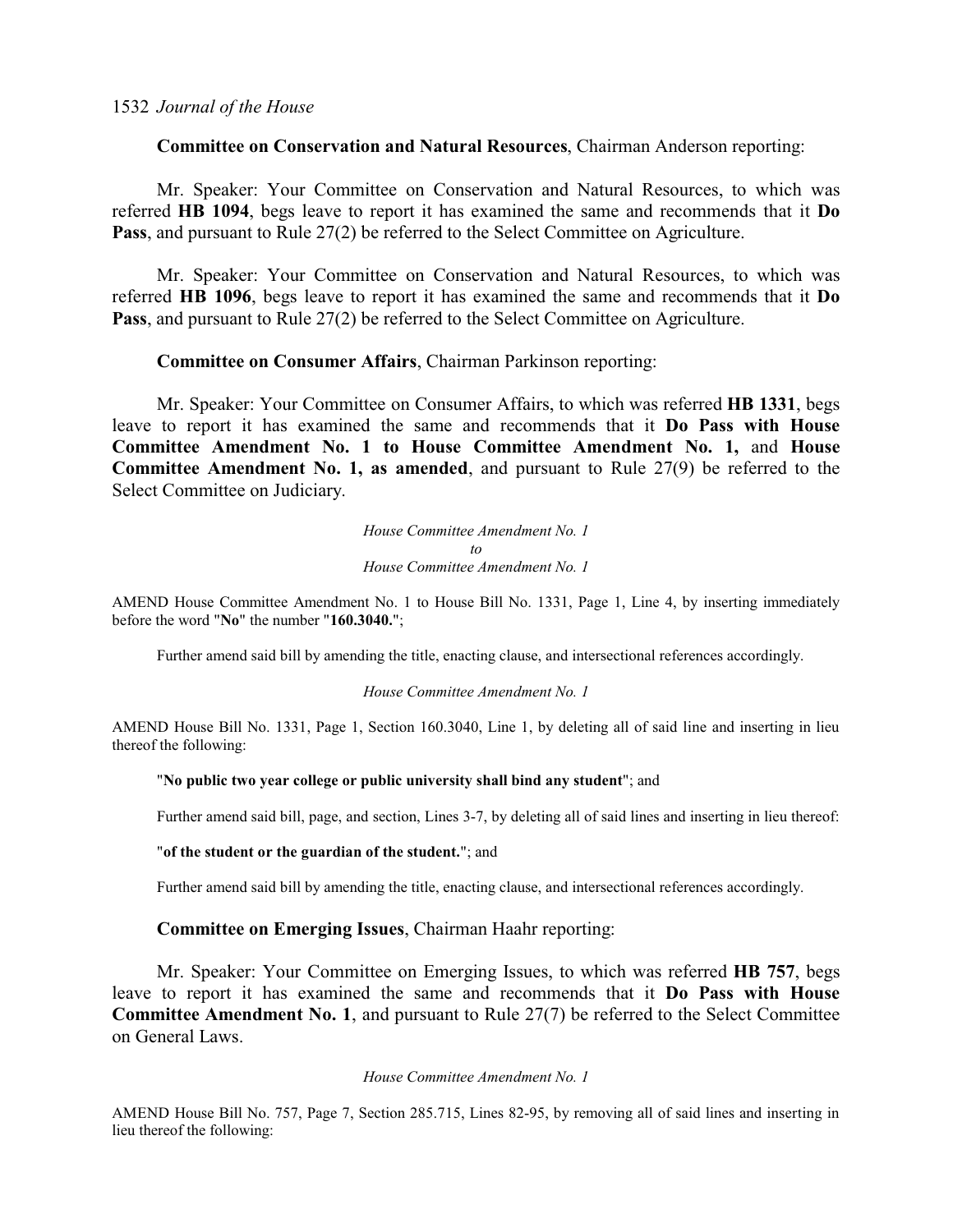"**9. The department shall, to the extent practical, permit by rule the acceptance of electronic filings in conformance with sections 432.200 to 432.295, including applications, documents, reports, and other filings required by this act. The department may provide for the acceptance of electronic filings and other assurance by an independent and qualified assurance organization approved by the director that provides satisfactory assurance of compliance acceptable to the department consistent with or in lieu of the requirements of sections 285.715, 285.725, and other requirements of this act or rules promulgated pursuant to it. The director shall permit a PEO to authorize such an approved assurance organization to act on the PEO's behalf in complying with the registration requirements of this act, including electronic filings of information and payment of registration fees. Use of such an approved assurance organization shall be optional and not mandatory for a registrant. Nothing in this subsection shall limit or change the department's authority to register or terminate registration of a professional employer organization or to investigate or enforce any provision of this act.**"; and

Further amend said bill, Section 285.754, Page 12, Lines 1-6, by deleting all of said section and lines and inserting in lieu thereof the following:

#### "**285.745. For purposes of the unemployment compensation laws, a PEO registered under this act shall be treated as a "lessor employing unit" under section 288.032.**"; and

Further amend said bill by amending the title, enacting clause, and intersectional references accordingly.

### **Committee on Health and Mental Health Policy**, Chairman Frederick reporting:

Mr. Speaker: Your Committee on Health and Mental Health Policy, to which was referred **SS SB 239**, begs leave to report it has examined the same and recommends that it **Do Pass**, and pursuant to Rule 27(12) be referred to the Select Committee on Social Services.

# **Committee on Transportation**, Chairman Kolkmeyer reporting:

Mr. Speaker: Your Committee on Transportation, to which was referred **HB 1216**, begs leave to report it has examined the same and recommends that it **Do Pass**, and pursuant to Rule 27(13) be referred to the Select Committee on State and Local Governments.

Mr. Speaker: Your Committee on Transportation, to which was referred **SB 156**, begs leave to report it has examined the same and recommends that it **Do Pass**, and pursuant to Rule 27(13) be referred to the Select Committee on State and Local Governments.

Mr. Speaker: Your Committee on Transportation, to which was referred **SB 166**, begs leave to report it has examined the same and recommends that it **Do Pass**, and pursuant to Rule 27(13) be referred to the Select Committee on State and Local Governments.

### **Committee on Veterans**, Chairman Davis reporting:

Mr. Speaker: Your Committee on Veterans, to which was referred **SB 254**, begs leave to report it has examined the same and recommends that it **Do Pass**, and pursuant to Rule 27(12) be referred to the Select Committee on Social Services.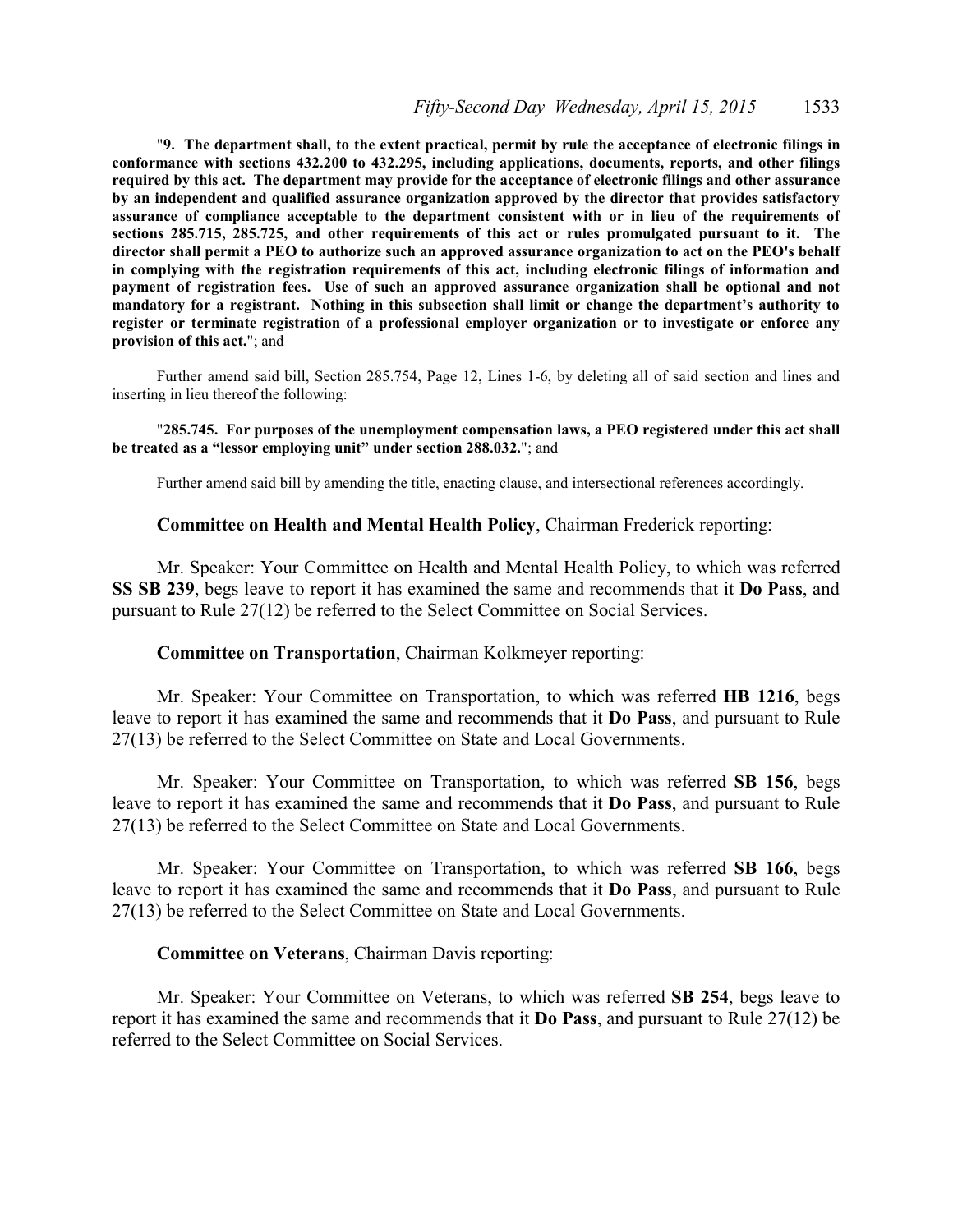# **Committee on Ways and Means**, Chairman Koenig reporting:

Mr. Speaker: Your Committee on Ways and Means, to which was referred **SS SCS SB 115**, begs leave to report it has examined the same and recommends that it **Do Pass**, and pursuant to Rule 27(6) be referred to the Select Committee on Financial Institutions and Taxation.

# **Committee on Workforce Standards and Development**, Chairman Lant reporting:

Mr. Speaker: Your Committee on Workforce Standards and Development, to which was referred **HB 126**, begs leave to report it has examined the same and recommends that it **Do Pass**, and pursuant to Rule 27(10) be referred to the Select Committee on Labor and Industrial Relations.

Mr. Speaker: Your Committee on Workforce Standards and Development, to which was referred **HB 788**, begs leave to report it has examined the same and recommends that it **Do Pass**, and pursuant to Rule 27(10) be referred to the Select Committee on Labor and Industrial Relations.

# **Select Committee on Commerce**, Chairman Zerr reporting:

Mr. Speaker: Your Select Committee on Commerce, to which was referred **SB 194**, begs leave to report it has examined the same and recommends that it **Do Pass**.

# **Select Committee on Rules**, Chairman Engler reporting:

Mr. Speaker: Your Select Committee on Rules, to which was referred **SB 116**, begs leave to report it has examined the same and recommends that it **Do Pass - Consent**.

# **REFERRAL OF HOUSE BILLS**

The following House Bills were referred to the Committee indicated:

- **HB 743**  Fiscal Review **HCS HB 796** - Fiscal Review **HB 1070** - Fiscal Review **HB 1087** - Fiscal Review **HB 1305** - Fiscal Review **HB 1092** - Higher Education
- **HB 1177** Health and Mental Health Policy

# **REFERRAL OF SENATE BILLS**

The following Senate Bills were referred to the Committee indicated:

**SB 194** - Fiscal Review **SCS SB 10** - Health and Mental Health Policy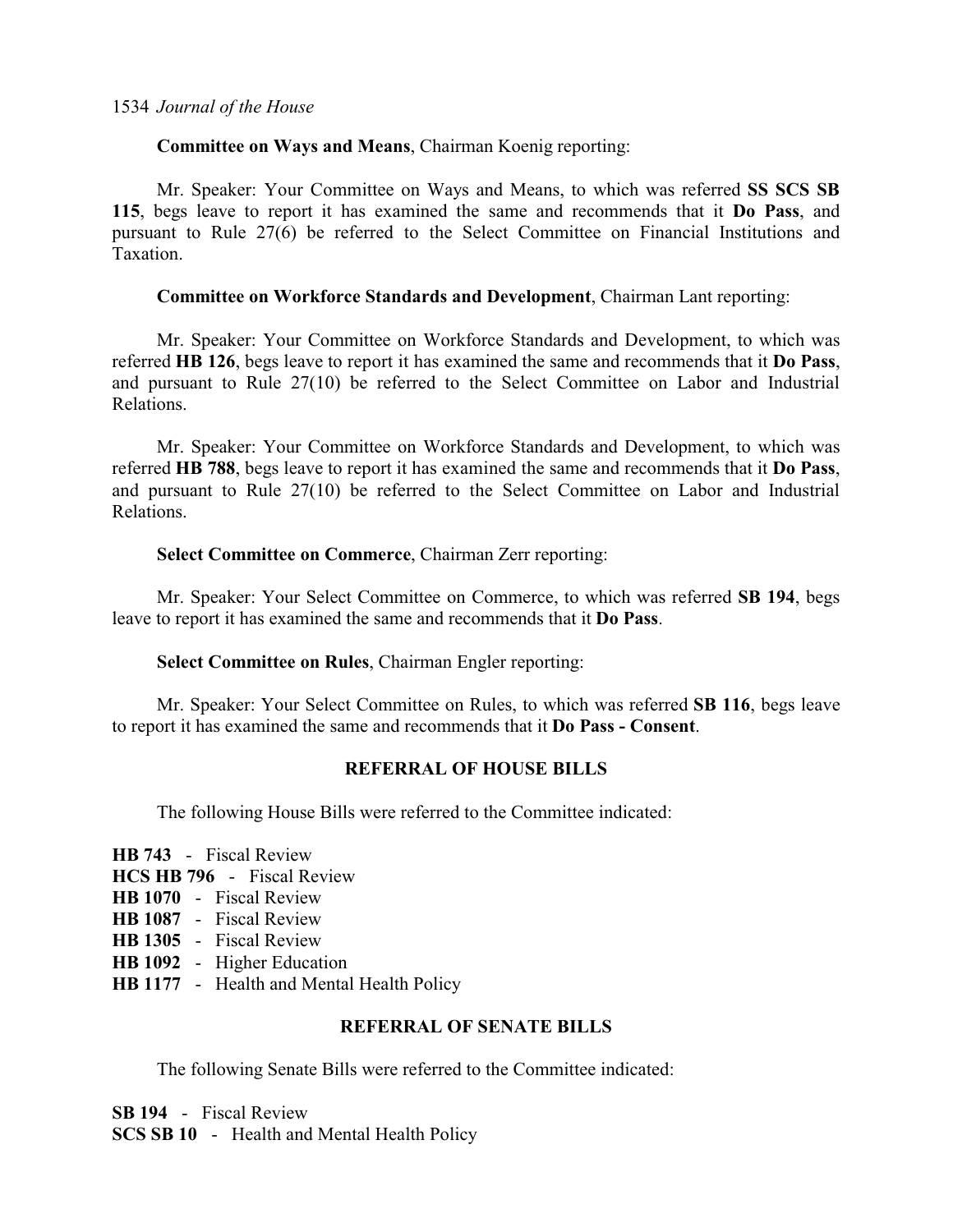- **SB 20** Ways and Means **SS SCS SB 26** - Health and Mental Health Policy **SB 82** - Health and Mental Health Policy **SCS SB 93** - Higher Education **SCS SB 109** - Civil and Criminal Proceedings **SB 110** - Emerging Issues **SB 214** - Emerging Issues **SB 216** - Civil and Criminal Proceedings **SB 244** - Banking **SB 256** - Children and Families **SCS SB 340** - Civil and Criminal Proceedings **SCS SB 341** - Children and Families **SCS SB 345** - Banking **SCS SB 445** - Energy and the Environment **SCS SB 456** - Transportation
- **SB 524** Banking

# **ADJOURNMENT**

On motion of Representative Richardson, the House adjourned until 10:00 a.m., Thursday, April 16, 2015.

# **COMMITTEE HEARINGS**

# CONFERENCE COMMITTEE ON BUDGET

Thursday, April 16, 2015, 8:15 AM, House Hearing Room 3. Executive session may be held on any matter referred to the committee. Conference Committee Meeting on House Appropriations Bills SCS HCS HB 2, SCS HCS HB 3, SCS HCS HB 4, SCS HCS HB 5, SCS HCS HB 6, SCS HCS HB 7, SCS HCS HB 8, SCS HCS HB 9, SCS HCS HB 10, SCS HCS HB 11, SS SCS HCS HB 12, SCS HCS HB 13

CANCELLED

EMERGING ISSUES IN EDUCATION Monday, April 20, 2015, 12:00 PM, House Hearing Room 1. Public hearing will be held: HB 1083 Executive session will be held: HB 1262, HB 1293 Executive session may be held on any matter referred to the committee.

FISCAL REVIEW Thursday, April 16, 2015, 9:15 AM, South Gallery. Executive session may be held on any matter referred to the committee. Executive Session on bill(s) referred to the committee.

HIGHER EDUCATION Tuesday, April 21, 2015, 8:00 AM, House Hearing Room 6. Public hearing will be held: HB 687, HB 905, SCS SB 224, HB 1092 Executive session may be held on any matter referred to the committee. AMENDED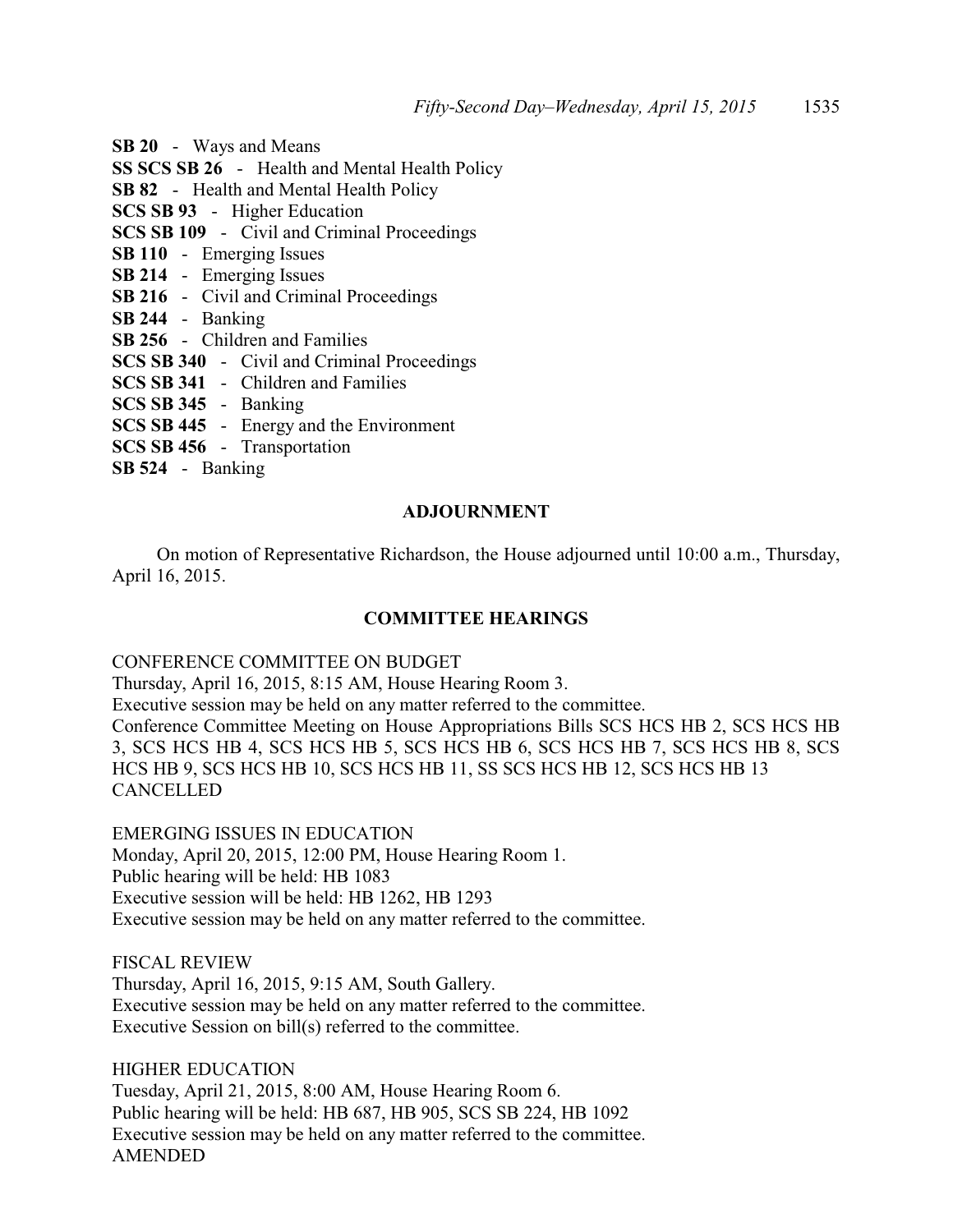**PENSIONS** 

Tuesday, April 21, 2015, 9:00 AM, House Hearing Room 4. Public hearing will be held: SCS SB 300 Executive session may be held on any matter referred to the committee.

PUBLIC SAFETY AND EMERGENCY PREPAREDNESS Monday, April 20, 2015, Upon Adjournment, House Hearing Room 6. Public hearing will be held: HB 161, HB 450 Executive session may be held on any matter referred to the committee.

SELECT COMMITTEE ON BUDGET Thursday, April 16, 2015, 8:15 AM, House Hearing Room 3. Public hearing will be held: HB 17, HB 18 Executive session may be held on any matter referred to the committee.

SELECT COMMITTEE ON COMMERCE

Thursday, April 16, 2015, Upon Adjournment, South Gallery. Executive session will be held: HB 855 Executive session may be held on any matter referred to the committee.

SELECT COMMITTEE ON EDUCATION

Thursday, April 16, 2015, 8:00 AM, House Hearing Room 5. Executive session will be held: SCS SB 473, HB 1254, HB 957, HB 312, HB 642, HB 1054, HB 382, HB 428 Executive session may be held on any matter referred to the committee.

SELECT COMMITTEE ON FINANCIAL INSTITUTIONS AND TAXATION Thursday, April 16, 2015, 8:00 AM, House Hearing Room 7. Executive session will be held: SB 283, SCS SB 270, HB 1085, HB 194, HB 879, HB 1043, HB 1123, HB 590, HB 1067 Executive session may be held on any matter referred to the committee.

SELECT COMMITTEE ON INSURANCE Thursday, April 16, 2015, 8:00 AM, House Hearing Room 4. Executive session will be held: HB 1040, HB 1197 Executive session may be held on any matter referred to the committee.

SELECT COMMITTEE ON JUDICIARY Thursday, April 16, 2015, 12:30 PM, House Hearing Room 1. Executive session will be held: HB 180, HB 612, HB 697, HB 1006 Executive session may be held on any matter referred to the committee.

SELECT COMMITTEE ON LABOR AND INDUSTRIAL RELATIONS Thursday, April 16, 2015, 1:00 PM or Upon Adjournment, whichever is later, House Hearing Room 5. Executive session will be held: HB 337, HB 126, HB 788 Executive session may be held on any matter referred to the committee. Location subject to change to North or South Gallery should one become available.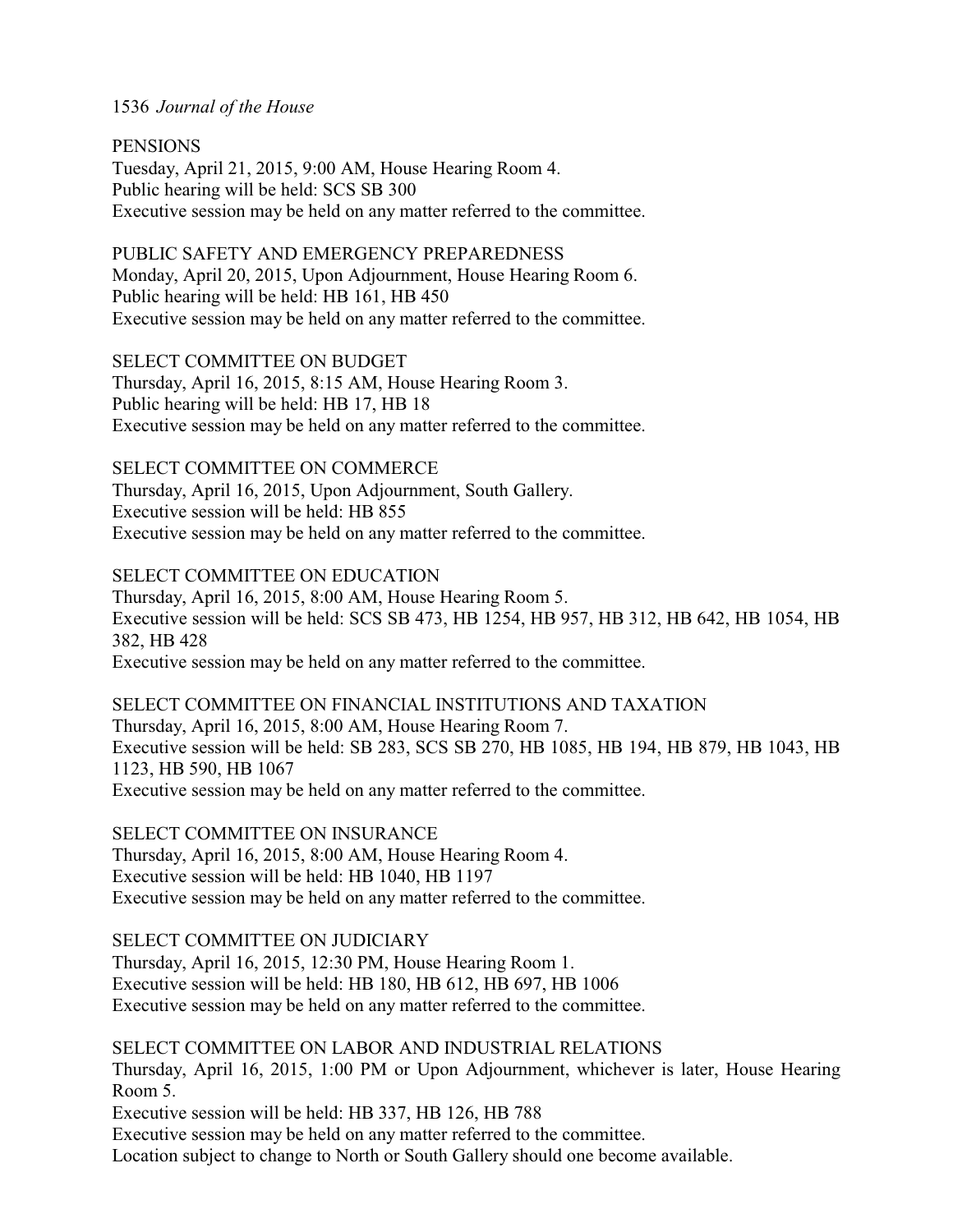SELECT COMMITTEE ON SOCIAL SERVICES

Thursday, April 16, 2015, 3:15 PM, House Hearing Room 6. Executive session will be held: SS SB 239, HB 617, HB 922, HB 1268 Executive session may be held on any matter referred to the committee.

SELECT COMMITTEE ON SOCIAL SERVICES Monday, April 20, 2015, 1:00 PM, House Hearing Room 3. Executive session will be held: SB 254, HB 977, HB 1090, HB 1111 Executive session may be held on any matter referred to the committee.

SELECT COMMITTEE ON STATE AND LOCAL GOVERNMENTS Thursday, April 16, 2015, 8:00 AM, House Hearing Room 1. Executive session will be held: SCS SBs 34 & 105, SB 68, SB 221, SB 231, HB 1221, HB 1346, HB 539, HB 1137, HB 1179 Executive session may be held on any matter referred to the committee.

SELECT COMMITTEE ON UTILITIES Thursday, April 16, 2015, 8:30 AM, House Hearing Room 6. Executive session will be held: HB 857, HB 824, HB 1005, HB 956 Executive session may be held on any matter referred to the committee.

SMALL BUSINESS Thursday, April 16, 2015, 15 minutes Upon Morning Adjournment, House Hearing Room 7. Executive session will be held: HB 379, HB 1196 Executive session may be held on any matter referred to the committee.

TRADE AND TOURISM Wednesday, April 22, 2015, 8:30 AM, House Hearing Room 1. Public hearing will be held: SB 276, SB 277, SCR 14, SCR 15 Executive session may be held on any matter referred to the committee. AMENDED

# **HOUSE CALENDAR**

# FIFTY-THIRD DAY, THURSDAY, APRIL 16, 2015

# **HOUSE JOINT RESOLUTIONS FOR PERFECTION**

HJR 44 - Shumake HCS HJR 24 - Cierpiot HCS HJR 7 - Engler HJR 9 - Burlison HJR 4 - Haahr HCS HJR 41 - Jones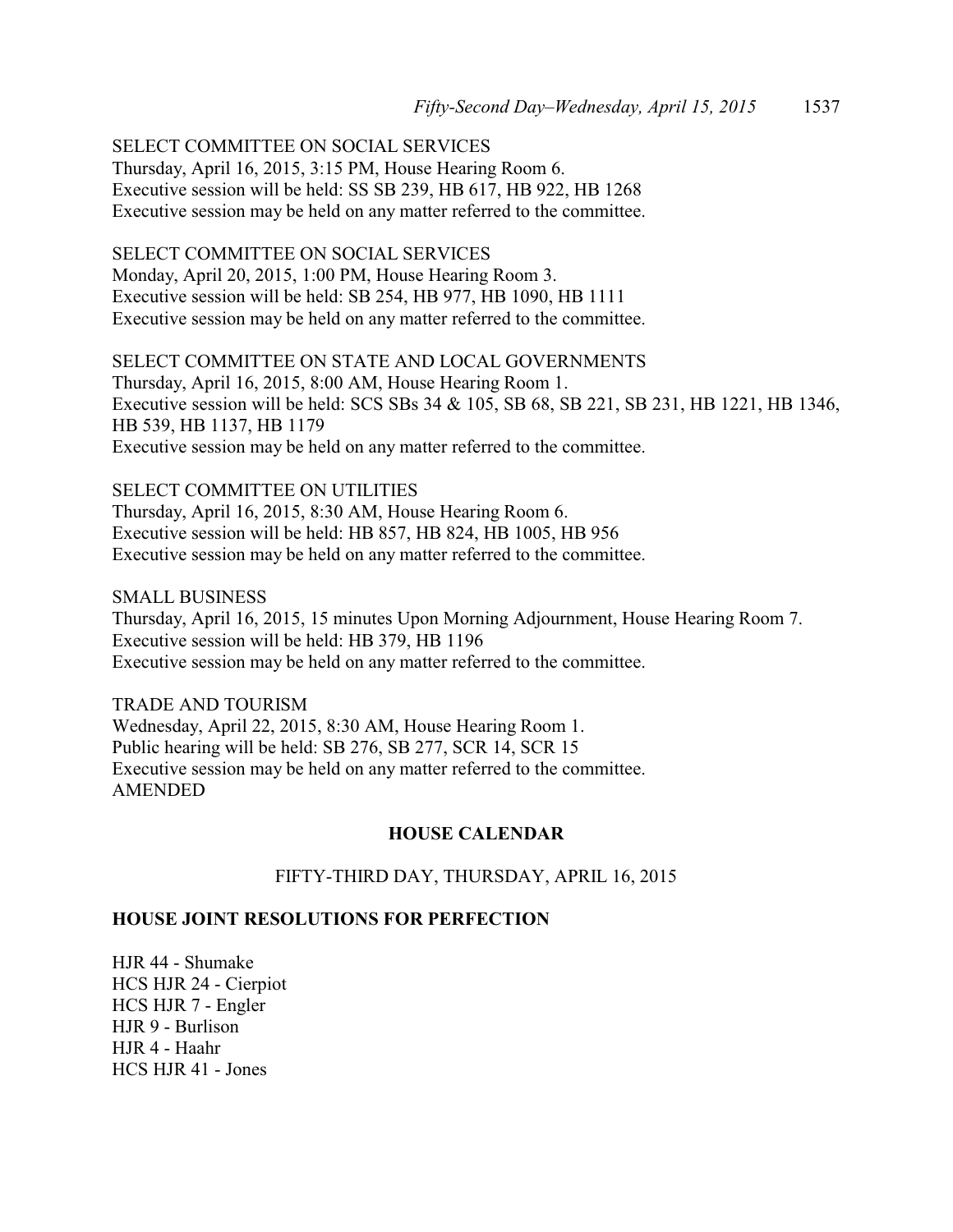# **HOUSE BILLS FOR PERFECTION**

HCS HB 138 - Reiboldt HCS HB 181 - Haahr HCS HB 497 - Austin HCS HB 203 - Curtman HB 793 - Rizzo HCS HB 321 - Jones HB 324 - Shumake HCS HB 339 - McGaugh HCS HB 550 - Wood HCS HB 655 - Love HB 676 - Rowden HB 494 - Leara HCS HB 965 - Allen HCS HB 356 - Jones HCS HB 624 - Franklin HCS HB 654 - Allen HCS HB 770 - Jones HCS HB 1312 - Rowden HCS HB 117 - Burlison HCS HB 461 - Bahr HCS HB 520 - Hicks HCS HB 540 - Johnson HCS HBs 671 & 683 - Frederick HCS HB 714 - Lauer HB 739 - McCann Beatty HCS HB 762 - Higdon HCS HB 781 - Gosen HCS HB 844 - Hough HCS HB 955 - Ross HCS HB 1058 - Miller HCS HB 137 - McCaherty HCS HB 385 - Walker HCS HB 519 - Vescovo HCS HB 547 - Allen HCS HB 583 - Cross HB 630 - Leara HCS HB 884 - Rowden HB 981 - Rowden HB 1039 - Dugger HCS HB 1066 - Allen HCS HB 1184 - Hummel HCS HB 67 - Dugger HCS HB 375 - McGaugh HB 411 - Kelley HCS HB 422 - Burlison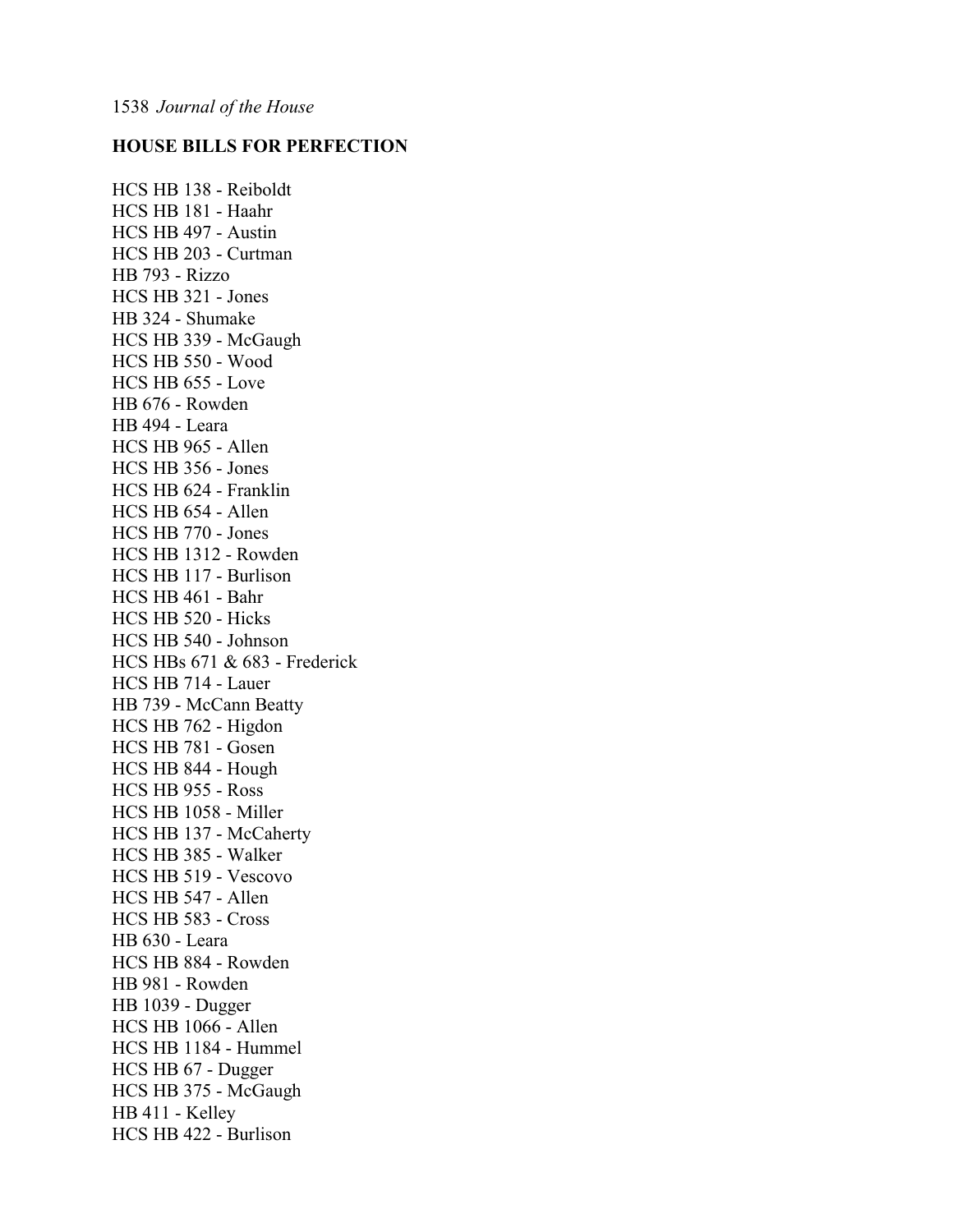HCS HB 527 - Hill HB 536 - Redmon HB 571 - Burlison HCS HB 634 - Burlison HB 702 - Higdon HB 761 - Jones HB 842 - McDaniel HB 892 - Shumake HCS HB 1023 - Swan HCS HB 1047 - Zerr HCS HB 1091 - Phillips HCS HB 120 - Davis HCS HB 122 - McGaugh HCS HB 209 - Conway (104) HB 464 - Rowden HCS HB 476 - Fitzwater (144) HCS HB 479 - Houghton HCS HB 618 - Fraker HCS HB 627 - King HCS HB 658 - Ross HCS HB 694 - Brattin HCS HB 742 - Bahr HCS HB 760 - Flanigan HCS HB 803 - Swan HCS HB 830 - Curtman HCS HB 867 - Frederick HCS HB 921 - Burlison HCS HB 1003 - Hummel HCS HB 1243 - English HB 1313 - Rowden HB 1324, HCA 1 - Rowden HB 101 - Redmon HB 322 - Shumake HB 854 - Reiboldt

# **HOUSE CONCURRENT RESOLUTIONS FOR THIRD READING**

HCR 35 - Reiboldt

## **HOUSE BILLS FOR THIRD READING**

HB 582 - Curtis HCS HB 513, (Fiscal Review 3/4/15) - McCaherty HCS HB 110, HCA 3 - McCaherty HB 557 - Bahr HB 776 - Higdon HB 918, (Fiscal Review 4/14/15) - Johnson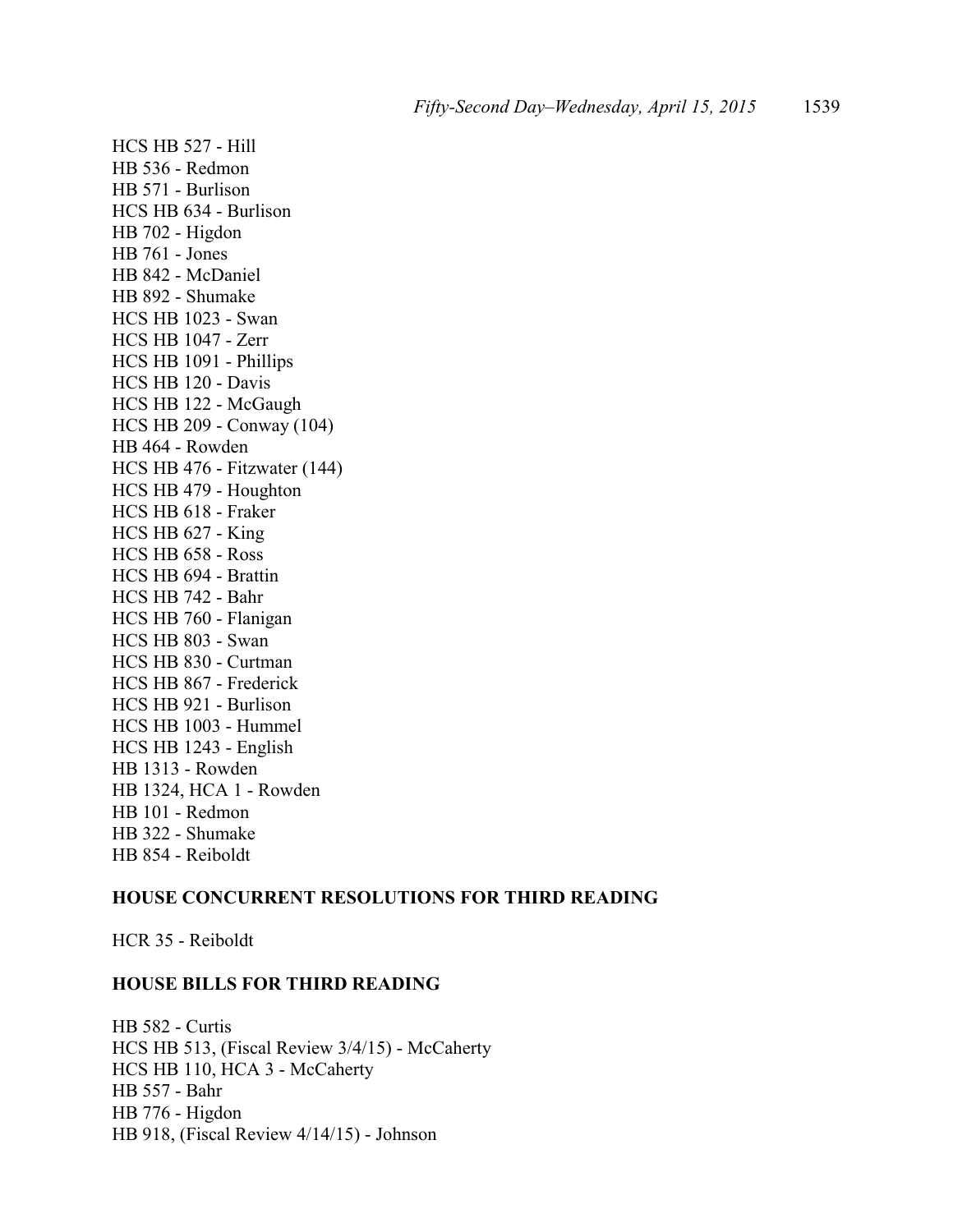HCS HB 1084 - Miller HCS HBs 405 & 381 - Gannon HB 923 - Miller HCS HB 296 - Kelley HCS HB 129 - Brattin HCS HB 444 - English HCS HB 759, (Fiscal Review 4/14/15) - Koenig HCS HB 868 - Rhoads HB 643 - Hinson HCS HB 258 - Reiboldt HCS HB 377, (Fiscal Review 4/14/15) - Swan HB 1070, (Fiscal Review 4/15/15) - Davis HCS HB 864 - Solon HB 462 - Bahr HCS HB 796, (Fiscal Review 4/15/15) - Haefner HB 996 - Hoskins HCS HB 1134 - Bernskoetter HB 1305, (Fiscal Review 4/15/15) - Rowden HCS HB 752 - Dugger HCS HB 672 - Frederick HCS HB 692 - Entlicher HCS HB 734 - Haefner HCS HB 994 - Bondon HB 473 - Higdon HB 743, (Fiscal Review 4/15/15) - Shull HB 787 - Sommer HCS HB 121 - Gosen HB 218 - Wilson HB 609 - Gosen HB 928 - Corlew HCS HB 838 - Cross HB 1087, (Fiscal Review 4/15/15) - Bernskoetter

# **SENATE BILLS FOR THIRD READING - CONSENT**

 $(4/16/15)$ 

SB 116 - Davis

# **SENATE BILLS FOR THIRD READING**

SCS SB 19 - Jones SB 194, (Fiscal Review 4/15/15) - Berry

# **HOUSE BILLS WITH SENATE AMENDMENTS**

SCS HCS HB 1 - Flanigan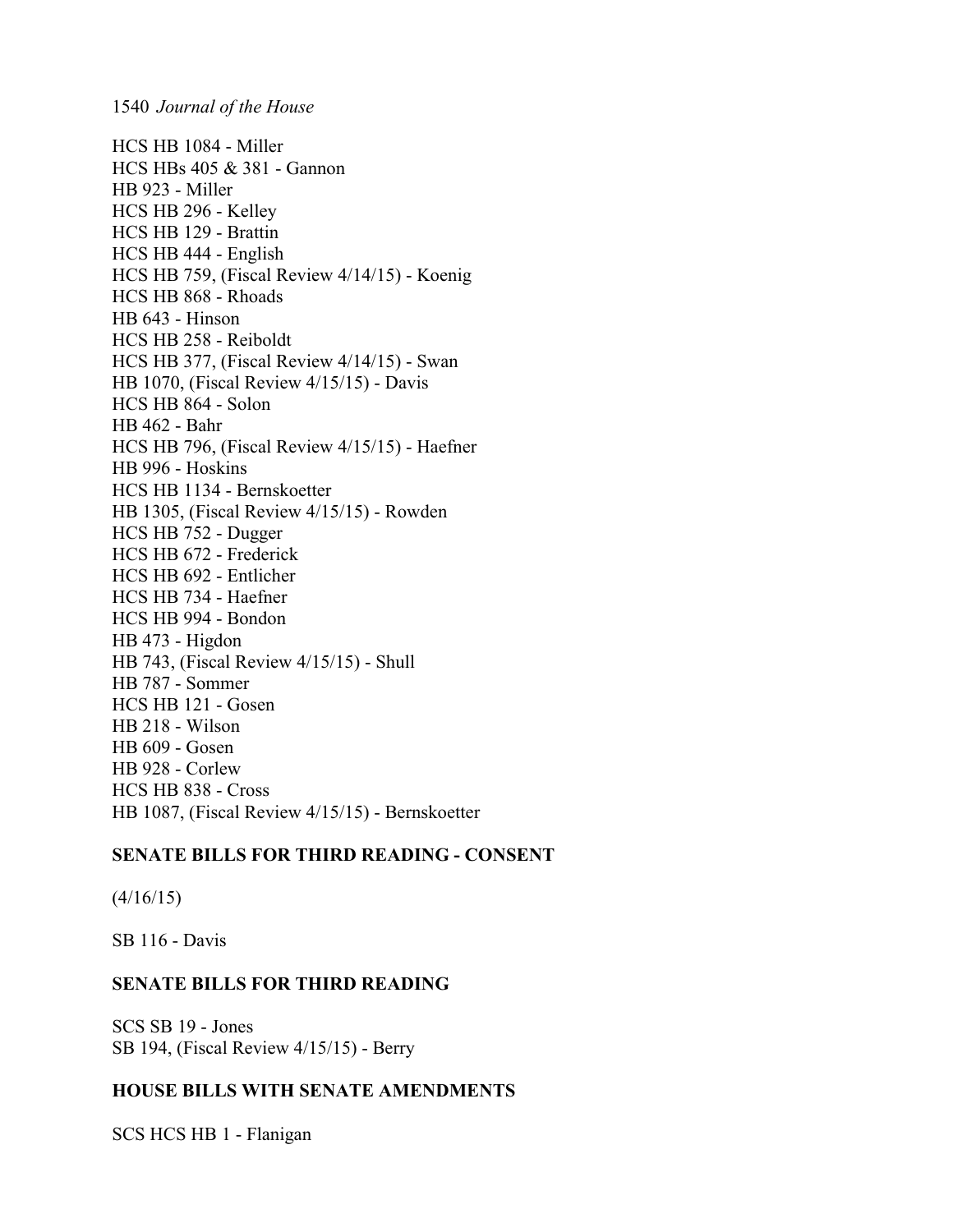# **BILLS IN CONFERENCE**

CCR HCS SS#2 SCS SB 24, as amended (Fiscal Review 4/14/15) - Franklin SCS HCS HB 2 - Flanigan SCS HCS HB 3 - Flanigan SCS HCS HB 4 - Flanigan SCS HCS HB 5 - Flanigan SCS HCS HB 6 - Flanigan SCS HCS HB 7 - Flanigan SCS HCS HB 8 - Flanigan SCS HCS HB 9 - Flanigan SCS HCS HB 10 - Flanigan SCS HCS HB 11, as amended - Flanigan SS SCS HCS HB 12 - Flanigan SCS HCS HB 13 - Flanigan SS#2 SCS SB 11, HA 1, HA 1 HA 2, HA 2, a.a., HA 1 HA 3, HA 3, a.a., & HA 4 - Rowden

# **HOUSE RESOLUTIONS**

HR 321 - Leara